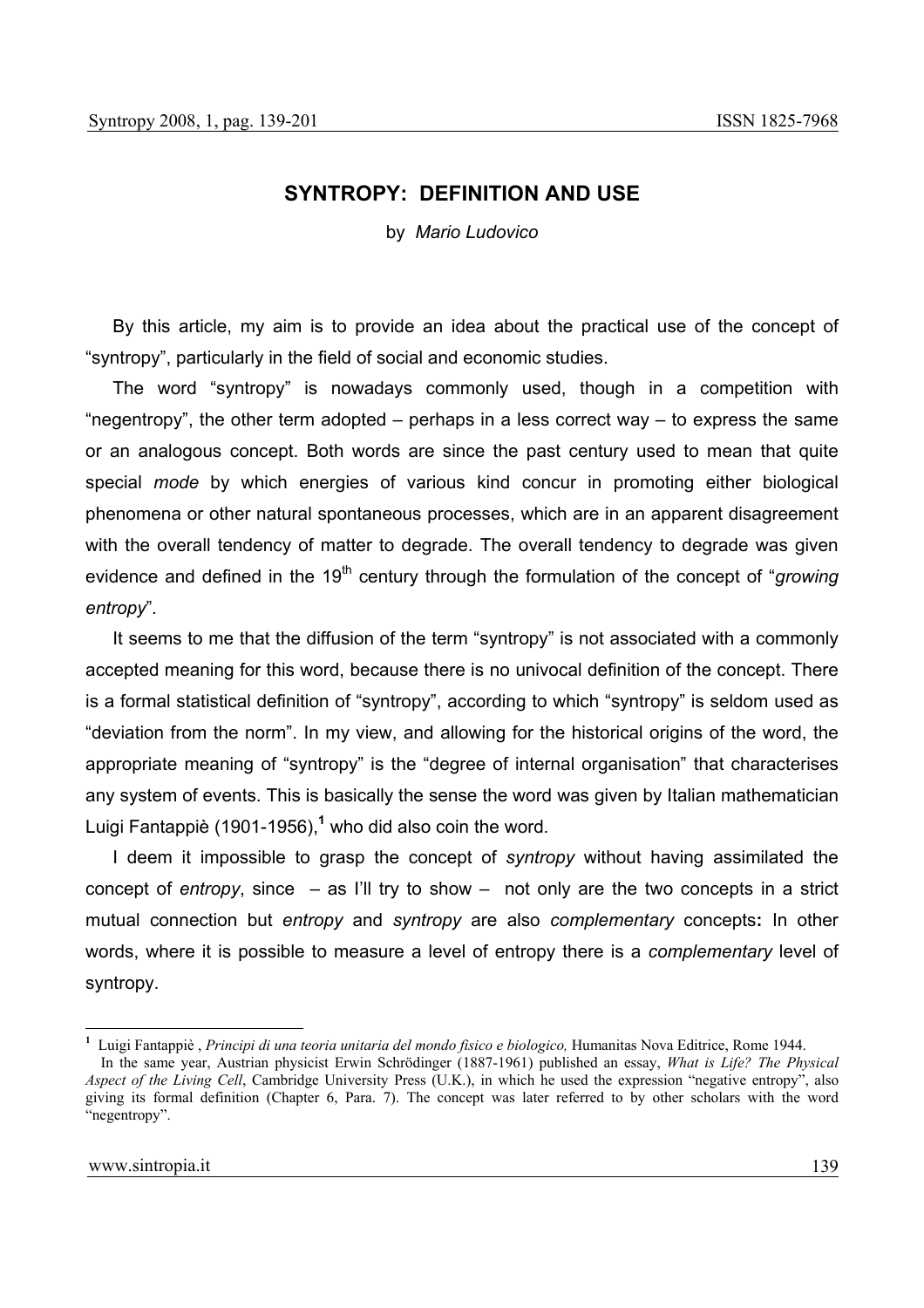Therefore, I wish to apologize for my long introduction, in which I linger on the meaning of "entropy", whose use is often inaccurate and source of misunderstanding.

## **1. Entropy in Thermodynamics**

Thermodynamics is not a simple branch of physics, and it seems difficult to many to get familiar with the concept of "entropy". This concept was formulated by Rudolf Clausius (1822- 1988), and its implications have been largely developed since the second half of the 19<sup>th</sup> century.

In the  $20<sup>th</sup>$  century the concept of "entropy" has also been adopted in other technical disciplines, following the re-shaping of the concept in probabilistic terms as provided by Ludwig Boltzmann (1844-1906). Boltzamnn's formulation helped interpreting "entropy" as a measurement of *intrinsic disorder* in the state of any physical system. In thermodynamics, a state of *disorder* is viewed as the *chaotic uniformity* that establishes when an isolated physical system comes to a condition of *thermal equilibrium*.

I deem it useful to start discussing first this aspect of "entropy", prior to defining the concept of "system", with a view to introducing later the concept of "syntropy" in a smoother way.

Thermodynamics does essentially address principles and techniques aimed at utilizing heat (thermal energy)**:** the possibility of utilizing heat decreases with the diffusion of its uniform *chaotic* distribution. Instead, thermal energy becomes more and more utilisable (for instance, to produce mechanical work) with the gradient of its concentration inside any physical system.

Adjective "chaotic" is important in specifying the degree of uniformity in the heat distribution, as I'm going to explain later on.

Thermal energy coincides with the summation of the individual kinetic energies of the molecules of which any matter consists. Material molecules are in a permanent agitation, with an average agitation speed that depends on the matter's average temperature. Actually, as per a fundamental definition of dynamics, the square agitation speed times half the mass of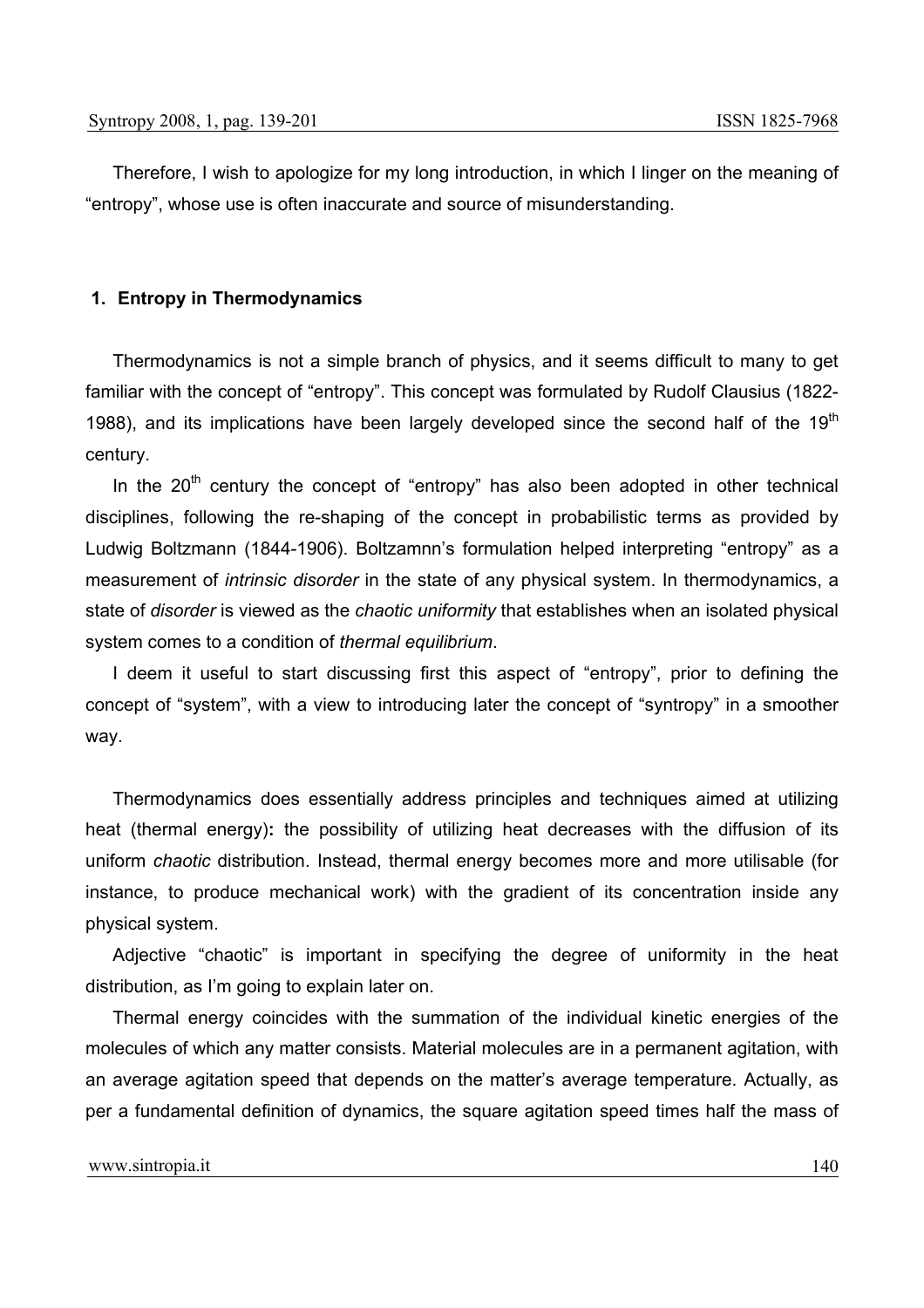the molecule is the kinetic energy of each molecule, and the *temperature* of matter *is* the *average kinetic energy* of its molecules.

Thus, summarising the concepts**:** "Heat" is the summation of the kinetic energies of all the molecules of which any material body consists. "Temperature" is the *average* kinetic energy of any molecule belonging to the material body.

There is no counter indication if one adopts the concept of temperature as a *density* of thermal energy, i.e., as "amount of heat per mass unit".**<sup>2</sup>**

In thermodynamics, entropy is a quantity that depends on the physical state of the system considered**:** for instance, if it is a fluid, entropy depends on how density, pressure, temperature, volume, gravity potential, etc., are distributed inside the fluid. These quantities, which determine the level of entropy, are generally variable quantities, usually mentioned as "state parameters".

Classic thermodynamics doesn't deal with absolute values of entropy, since it focuses instead on the *entropy variations* that occur in *spontaneous transformation processes* undergone by material systems.

In thermodynamics, *entropy variation* is defined by the formula (a very simple ratio between two quantities) used by Clausius to introduce the concept. The two quantities relate to a spontaneous transformation process and are:

- (i) the amount *q* of thermal energy, which transfers from any section of a material system to any other section of the same system, the first section being at a higher temperature with respect to the other section:
- (ii) the temperature *T* at which the system establishes its thermal equilibrium at the conclusion of the process.

The ratio that defines *entropy* variation is expressed by  $V_E = q$ : *T*. Any interpretation of the concept of entropy must allow for this simple formula.**<sup>3</sup>**

<sup>&</sup>lt;sup>2</sup> There is no conceptual difference in considering temperature either as the average kinetic energy of any individual molecule or as the density of thermal energy per mass unit. Concerning temperature, there is to remark that the term has never been given a univocal and precise definition. The scientific definition of "temperature" is actually an operational one, in that it is a quantity measured with various kinds of thermometers, according to the specific technical context regarded. As to its *physical dimension* (see also subsequent Footnote **4**), temperature is in some cases quantified in energy units.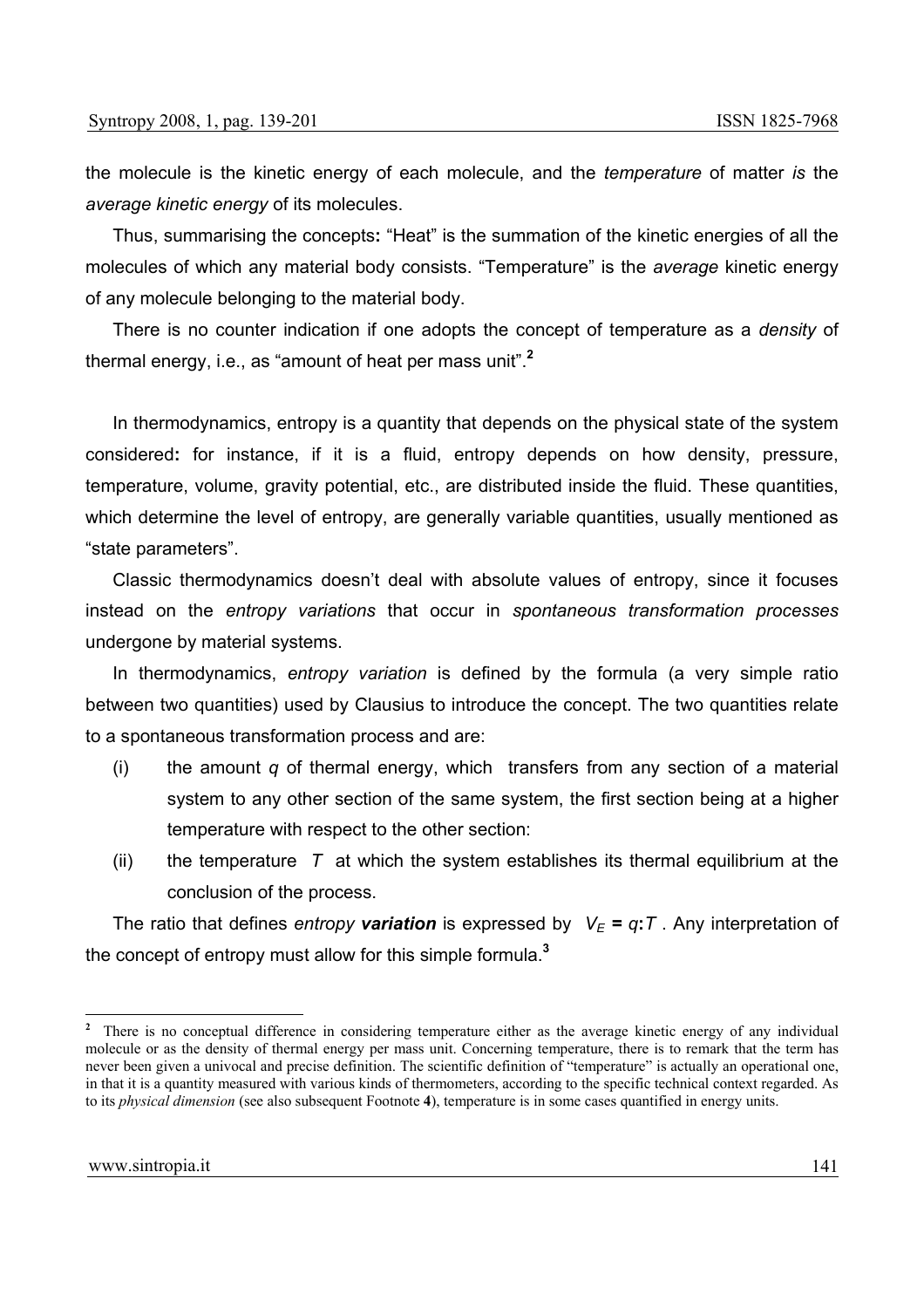In the light of the preceding definition, it's perhaps easier to understand why entropy does continuously tend to grow when *spontaneous transformation processes* are involved*.* Indeed, during any transformation, there is a continuous transfer *q* of heat (or of other forms of energy) from some sections to other sections of the system. Therefore, quantity *q* can never be nil until the process ends with an equilibrium state.

## *1.1 Entropy, Age and Time*

The unceasing increase in the amount of entropy during any physical transformation process has led to consider entropy as the transformation's degree of *irreversibility*. Thus, one may associate the concept of "age" with that degree of transformation irreversibility.

The *age* of any material system, as measured in terms of entropy generated by its transformation processes, has substantially nothing to share with the concept of "time" used in physics, and with the *time* currently used for common practical purposes in our everyday life. In simple words, *thermodynamic age*, which inheres in the *ageing* of any material system, cannot be properly measured with clocks.

The *physical dimension* for the *age* regarded by thermodynamics is energy divided by temperature, whereas the physical dimension for *time* is distance divided by speed.**<sup>4</sup>** This is an important remark, which points out the different *physical nature* of *age* with respect to *time***:** *age* involves energy and/or mass, *time* neither mass nor energy. Moreover, *entropy,* or *age*, is

<sup>&</sup>lt;sup>3</sup> The physical nature of the quantities that define ratio  $V_E$  may lead to the following interpretation, amongst other possible ones: Considering that no energy is conceivable without the vehicle of the relevant mass, the inexorable increase in the entropy level is a measurement of the *increasing amount of matter* in the system that exits the transformation process and becomes the system's "deposit" of *idle energy.* **4 A useful note for whom has lost familiarity with the language of physics.** Sometimes, specialist languages can be

misleading, because of terms that – in a correct English – might be replaced by other more appropriate ones. It's the case of "physical dimension", which could suitably be substituted with "*physical quality*", or "*physical character*", or the like. Almost all of the quantities addressed by physics can be characterised by numerical powers of three basic "*physical dimensions*" (or "*physical qualities*"): These are "mass", symbolised with [M], "length" (or "distance") symbolised with [L], and "time", symbolised with [T]. For example, the *physical dimension* for quantities that express "volumes" is the "third power of a length"  $[L^3]$ , the dimension for "speed" is "length divided by time"  $[L/T]$ , the dimension for "force" is "mass multiplied by acceleration" [ML /  $T^2$ ], the dimension for "energy" is "force multiplied by length" [ML<sup>2</sup>/  $T^2$ ], etc. Moreover, there are *dimensionless* quantities, usually expressed by ratios between two homogeneous quantities, like – for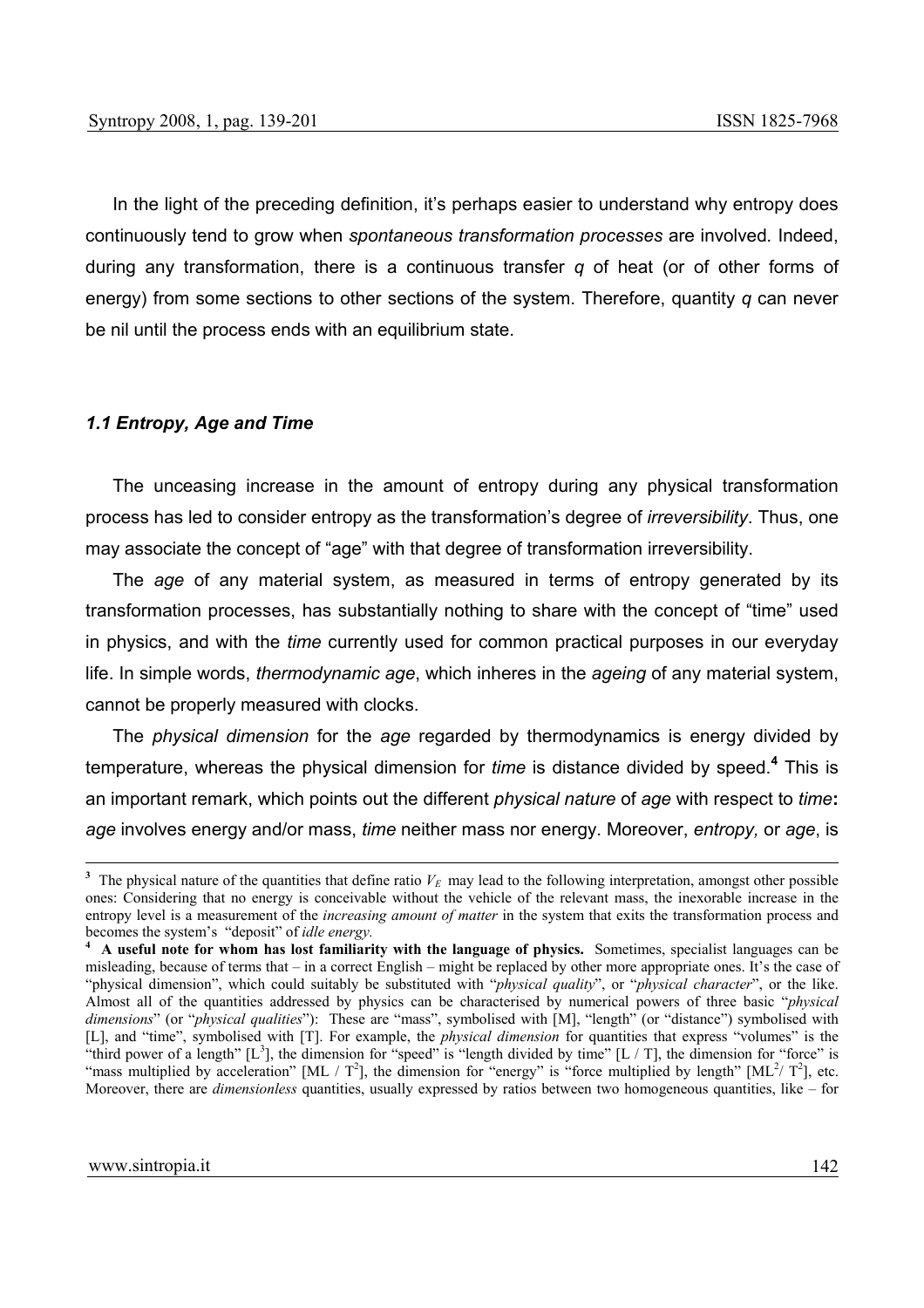always a positive parameter, never less than zero, whereas *time* of physics is a parameter that may be given either positive or negative values. *Time* is a parameter associated with *reversible processes*, whose description is symmetrical with respect to any reference frame, whereas *entropy* (or *age*) is a parameter inherent in *irreversible processes,* which are not symmetrical with respect to that same reference frame.

However, according to practical needs and in most cases, there is no serious inconvenience if one uses *time* as a parameter for *age*, since the use of clocks and calendars is a noticeable simplification also in describing irreversible processes. Provided that one keeps oneself well aware that *time* taken for *age* (i.e., the use of clocks to measure entropy) becomes a one-way and irreversible quantity too.

The opposite, i.e., the use of *entropy* to measure *time* of mechanics, wouldn't make sense in almost all cases.

The practical use of *time* for *age* establishes a relationship between the positive *trend* of the former with the natural *trend* of the latter, but one should never assume that there is a direct and regular proportionality between these two quantities. For example**:** the *age* of a rock, which is exposed only to gravity and to meteorological phenomena, grows very slowly in a comparison to the stone's *time* duration. At variance with this example, the process of generation, life and disappearance of some sub-atomic particles is considered as a longlasting event, though it is measured in nanoseconds. Thus, also the age of a 120-year old person is considered as an enormously long-lasting life, though its *time* duration is negligible if compared with cosmological times.

The graph here below shows how the growth of *age* should be viewed in a comparison to *time*.

*Time* can linearly vary according to two opposite directions, whereas *age* grows constantly in a quite irregular way, though never dropping its varying quantity below levels already achieved.

example – ratios between two masses, or between two forces, etc. In physics, *dimensionless quantities* are symbolised with number "1" in square brackets, i.e., by [1].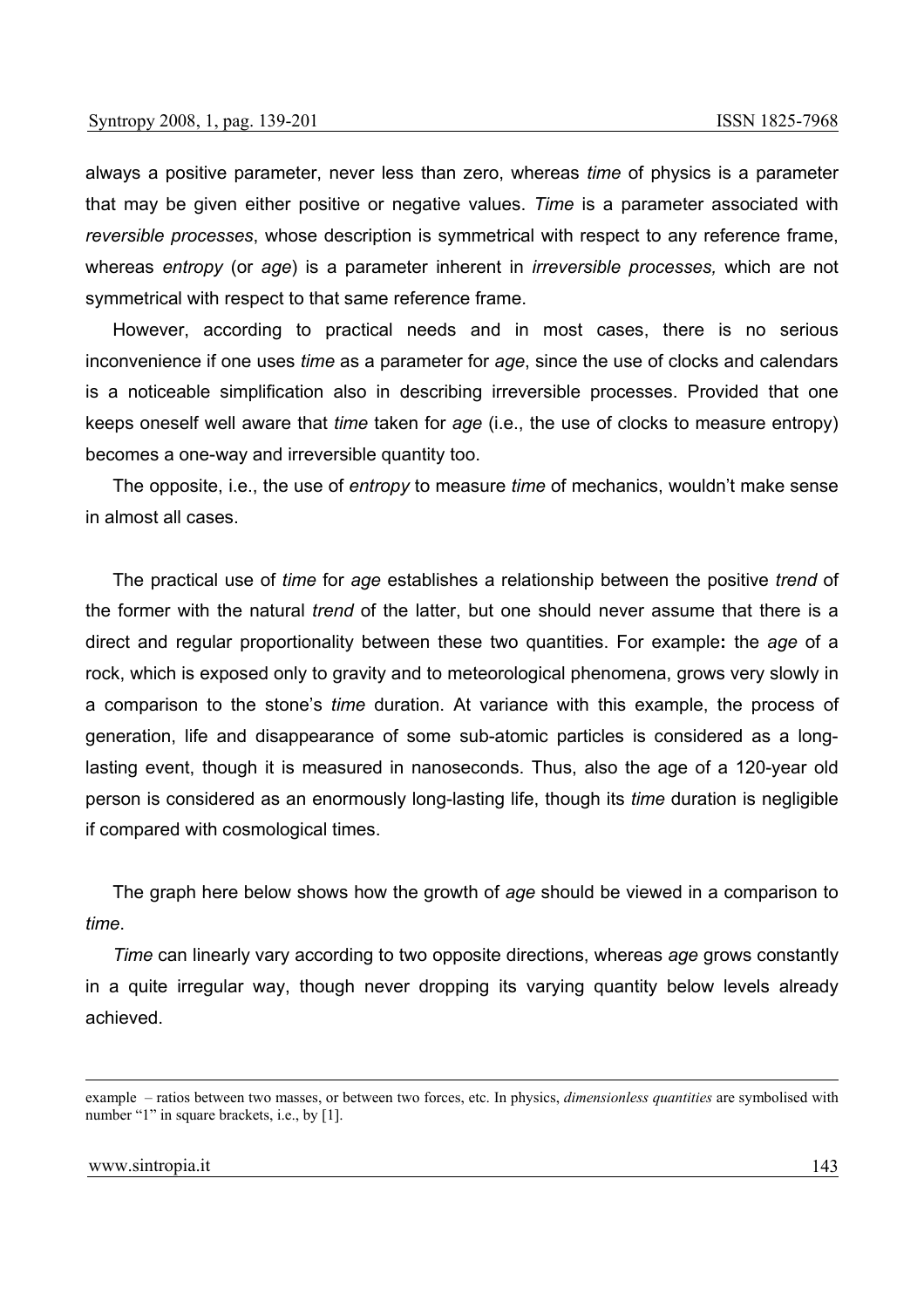

An intense and complicated debate has developed since decades about what time is or how it should be understood. Ilya Prigogine (1917-2003) and his school of thought have devoted many mental energies to the issue, and several interesting aspects of the question have usefully been put into evidence.

It seems to me, however, that part of the complexity attached to this issue is artificial and can be bypassed. Prigogine bets on a unique kind of *one-way time*, which should be considered as inherent in any event, irrespective of its mechanical or biological nature. **<sup>5</sup>**

In my opinion, as partly expressed above, there is an initial self-deception, which consists of using *one* same word to define *two different* concepts.

The use of clocks does only provide conventionally "regular" reference motions. These reference motions, which are expressed in *length units* or in *arc degrees* gone by the clock's hands, are *compared with the lengths* gone by other objects in motion.

Instead of keeping the route of the clock's hands as a reference length, one might follow the suggestion that comes from General Relativity**:** In describing motion, the *fourth reference co-ordinate*, which measures the *motion duration*, can be the length (in meters or yards) gone by a beam of light while the observed object shifts its position from one point to another.**<sup>6</sup>** 

 $\overline{\mathbf{5}}$ **<sup>5</sup>** Prigogine addresses this issue in almost all publications of his. Substantially, he states that no phenomenon can be considered as a reversible event. Every event is a *process* characterised by *state fluctuations*, and these can be properly addressed only through a probabilistic approach, which takes them into the paradigm of statistical mechanics, i.e., into the field of evolution and irreversible processes. Which inevitably leads to the one-way nature of *time*. (In this connection, see also Paragraph 2 ahead).

**<sup>6</sup>** In General Relativity, the *fourth dimension* is expressed by product *ct*, in which *c* is the constant speed of light, and *t* is a measurement of *time* whatever. The *dimension* for *ct* is "length", in symbols [*ct*] = [L]. This means that the relativistic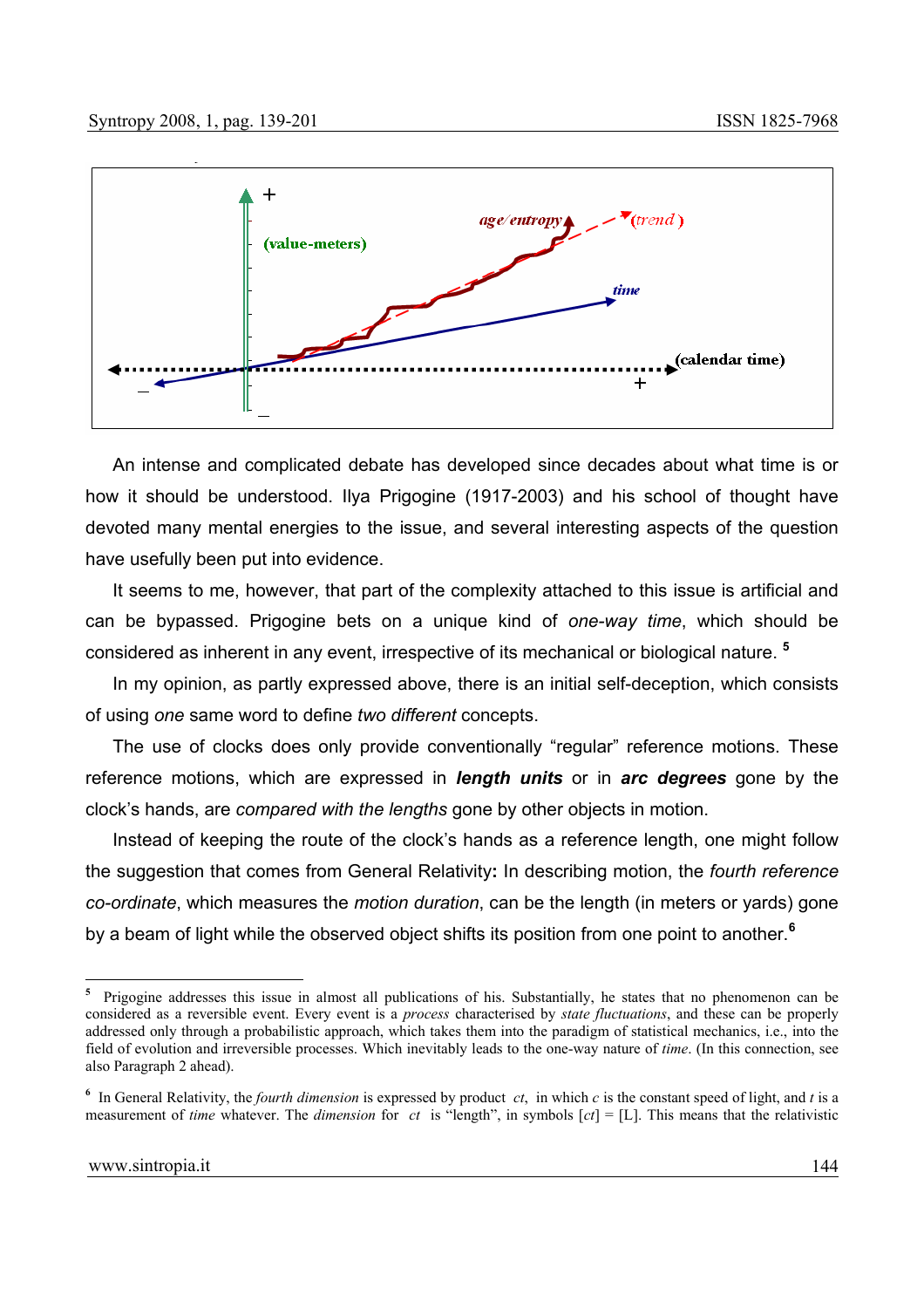Furthermore, *time -* at variance with *age -* can also compare *distances* gone by an object in motion with *volumes* of sand or water dropped by a clepsydra, which means that *time* can also be measured in *litres* or *gallons*, and makes it clear that *time* is only a way to measure any motion by means of any other "regular" reference motion.

Quite a different approach to the use of clock is considering any clock as a *process*. But the *ageing* of the clock has no conceptual relation with its function of *time-meter.*

There is an innate language conditioning, which - since our birthday - makes us believe that the pace of our growing age is measured in astronomic cycles as well as in number of laps run by the clock's hands**;** which in the end persuades us that *age* and *time* mean substantially the same thing. However, if we pose ourselves in front of a mirror keeping a clock-face beside our face we could see that the reflected clock-hands can easily invert the direction of their motion, but we could never see our face rejuvenating, as long as the clockhands may go. *Time* is symmetrical with respect to any reference frame in space, the *age* of our face is not.

I have repeatedly used "spontaneous" as an adjective of "process", but the meaning of this adjective – as far as the subject is thermodynamics – must be confined within the bounds of the processes that are fully controlled by the laws of physics, which includes thermodynamics.

The expression "spontaneous process" takes a different meaning if used in dealing with biological events. Whence the need to analyse that other kind of "spontaneity" whose nature seems in conflict with the inexorable law of entropy, while this law remains instead at work in all physical phenomena.

Any physical transformation involves transformation of energy. Energy, in material systems, is generally present in various forms, each form being characterised by a different level of quality. Thermal energy (heat) is at the lowest level of quality. The irreversibility of physical processes consists of the *degradation* of the involved energy, whose forms decay

fourth dimension is **not** "time" but "length", expressed in meters (or yards or kilometres), just like the other three space dimensions known as *length, width* and *height*. (It's common experience, for example, to use *a clock to calculate distances* while travelling on a highway at a constant speed). Therefore, all the co-ordinates necessay to describe the motion of any object can be made homogeneous with each other; whereas in classical mechanics *time* was a heterogeneous parameter, an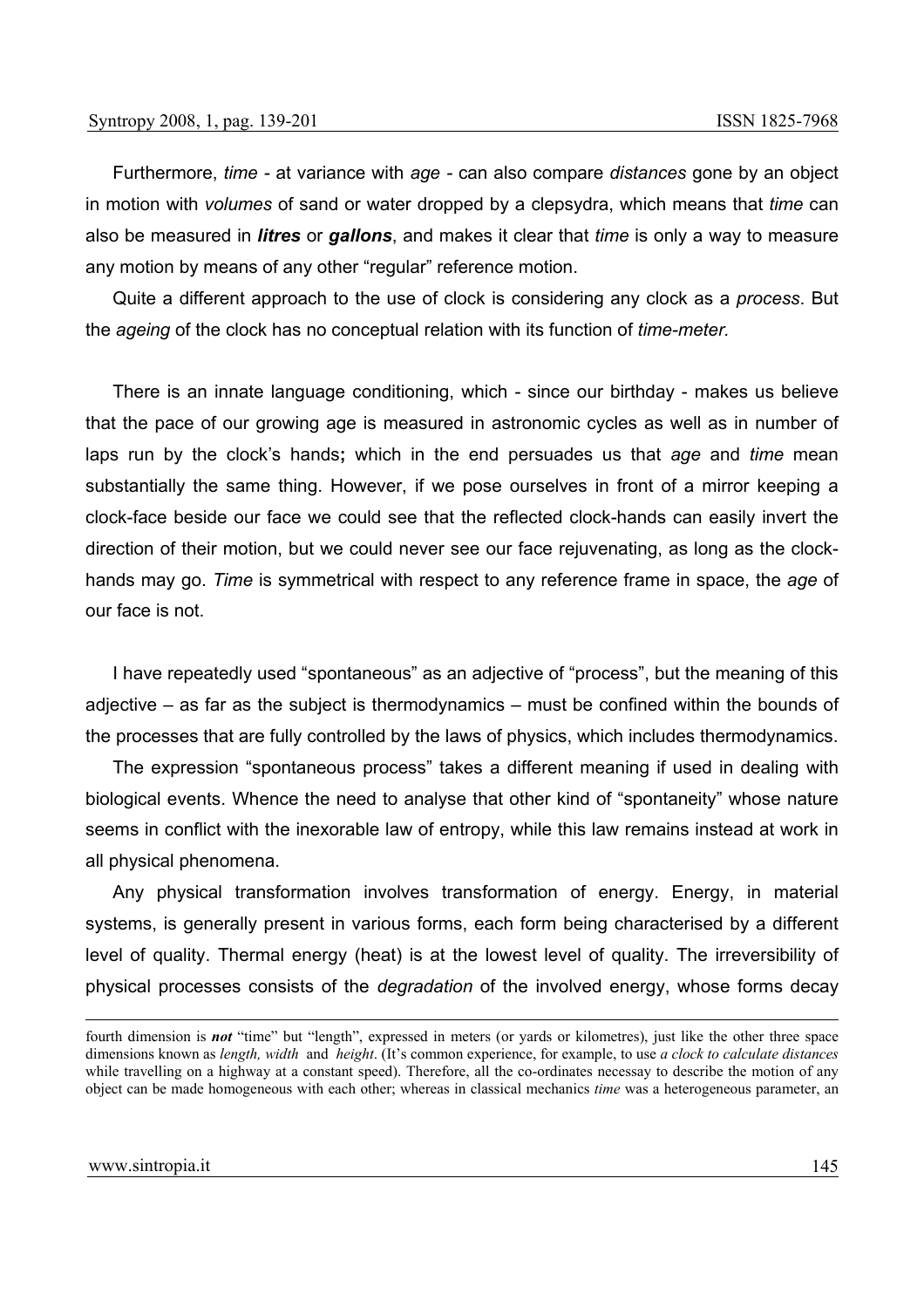through the tendency of all energies to turn into thermal energy.

If heat is the only form of energy involved, then the irreversibility of the process is closely related to the degree of heat diffusion inside the material system. This enters its maximum entropy state when the whole energy has become heat and every element of the system is at the same temperature.

In a thermal equilibrium state, or maximum entropy state, flows of energy from higher quality or concentration levels to lower levels are no more possible; this lack of energy gradients is just the reason why further spontaneous transformations are impossible for the system. Therefore, for any system that is perfectly isolated in the universe, thermodynamics establishes that no spontaneous physical transformation is possible in a state of maximum entropy.

#### **2. Entropy as "most likely state"**

It's interesting to observe that for thermodynamics entropy grows with the temperature of a system in thermal equilibrium, whereas – for the *Third Principle* – *entropy is nil* when the system's equilibrium temperature is absolute zero (0° K). However, at this extreme temperature, the system should also be void of energy and therefore incapable of any spontaneous transformation**;** which would contradict the expectation that "nil entropy" means maximum potential of spontaneous transformation.

This apparent contradiction sheds light on the importance of the *disorder* that is intrinsic to thermal equilibrium states. The state of matter at high and very high temperature is characterised by more and more *chaotic* diffusion of molecular kinetic energy, which implies the tendency to a uniform *probability distribution* of the molecules physical states inside the relevant volume of matter. A persuading example of such a tendency in the molecular behaviour may be guessed thinking of the possible state and position of individual molecules in a volume of gas at high temperature.

An important theoretical confirmation of entropy as "state of disorder" came from the work

 <sup>&</sup>quot;intruder", which didn't allow one to describe physical events in a mere geometrical way, i.e., in terms of length co-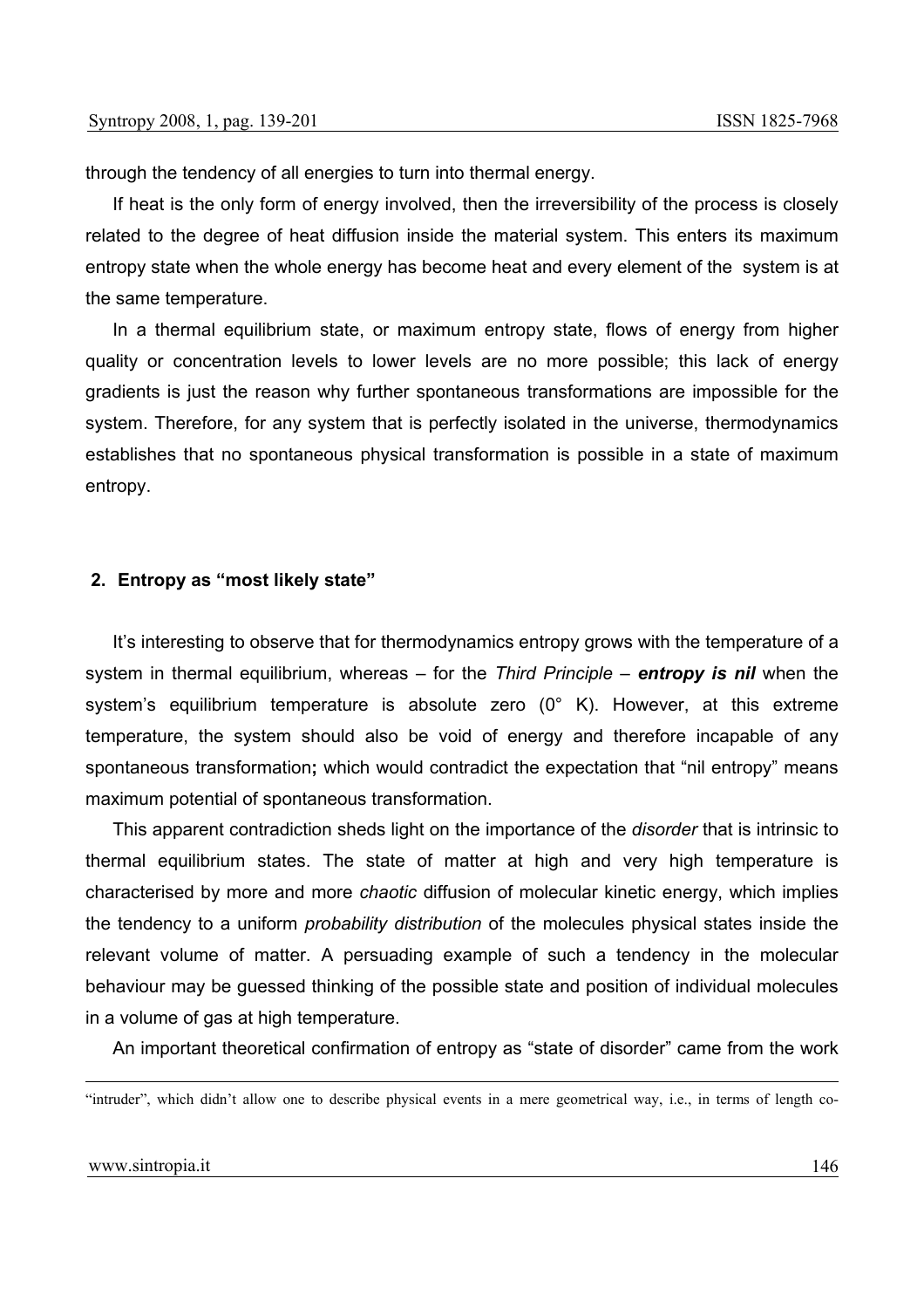carried out by Ludwig Boltzmann, whose statistical version of thermodynamics proved that the entropy of isolated systems tends to grow because "state of higher entropy" means *state of higher disorder*, and states of the kind are statistically the most probable ones. Whence also the proof that the level of entropy is a function of the *probability of disorder* that develops inside the systems.

(A short break for terminological clarification seems here advisable, to remind the average reader of the lexicon proper to mathematical language. The word "function", in mathematics, summarizes an expression composed at least by eight other words, and is used to mean any "*quantity that is determined by other variable quantities*". For example, saying that *z* is a *function* of *x* and *y* is a way to say that any value for *z* **depends** on how the values for *x* and *y* may vary. There are infinite ways in which any quantity may depend on other quantities, but these ways are always mathematically specified, according to case).

Thanks to Boltzmann we can now avail ourselves of a more significant definition of entropy.

The *macro-state* that characterises the overall physical state of a system (as this depends, for instance, on the internal distribution of density, pressure, temperature, gravity potential, etc.) can be determined by many different combinations of many different *micro-states*. These are the individual physical states of the molecules of which the system consists.

When the system's *macro-state* is of *non-equilibrium*, the possible molecular *micro-states* have different *probability of occurrence* for different molecules, though various combinations of different micro-states may result in the same macro-state for the system as a whole.

By a coarse similarity used only for exemplification purposes**:** five balls which are equal to each other in weight, but distinguished by five different colours, can variously be distributed over the two pans of a balance, in order to obtain – for example – the particular position of the balance pointer caused by three balls placed on the left pan and two balls on the right

ordinates only. I deem this is an important clarification brough by General Relativity as to the meaning of *time* in physics*.*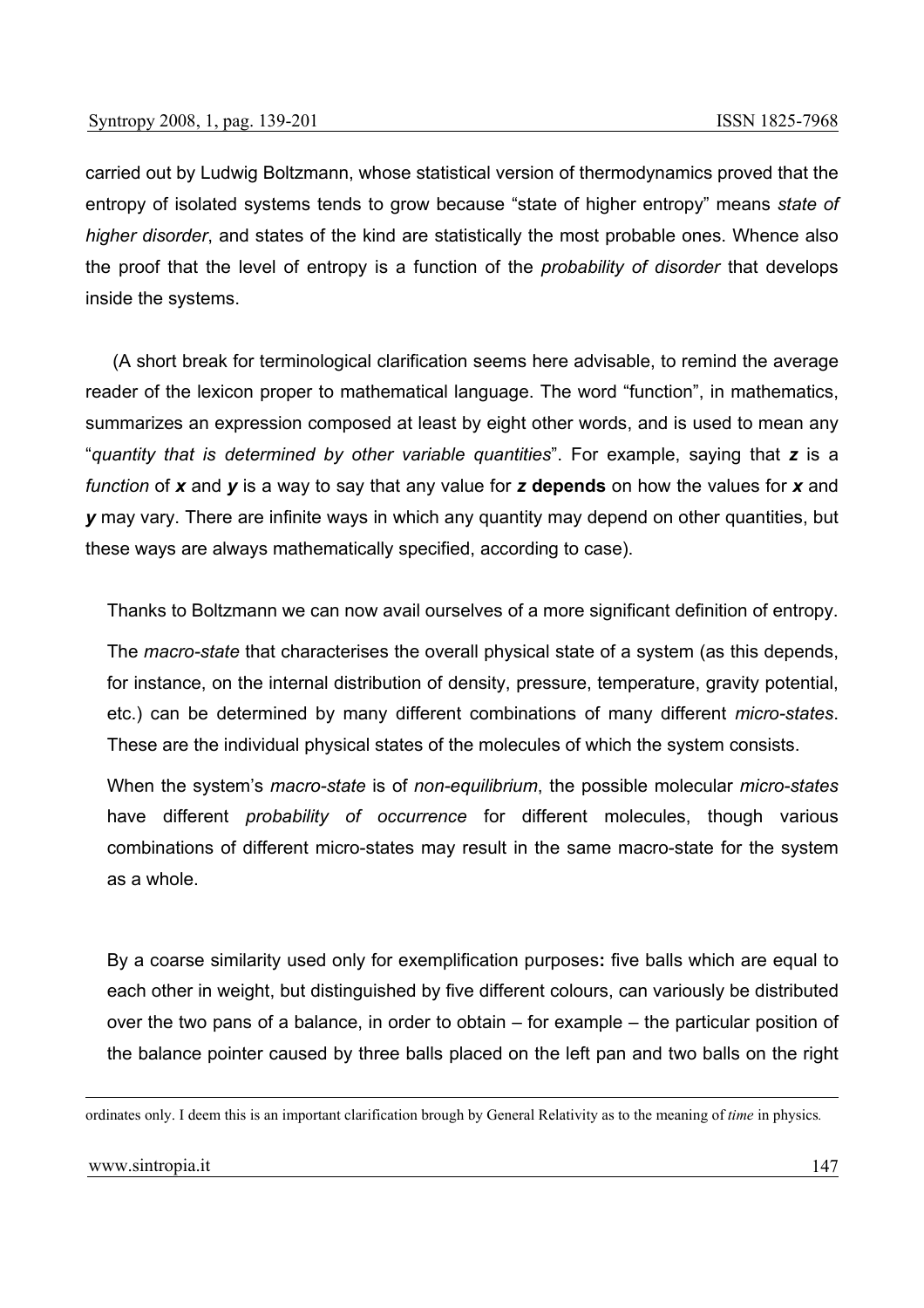pan. This particular position of the pointer in the balance is taken as the analogue of the system's macro-state. One can obtain the same result changing repeatedly the position of the colours (the analogue of the micro-states) while keeping always three balls on the left pan and two balls on the right pan of the balance.

 Instead, in a state of thermal equilibrium, all the possible micro-states, which can determine the same macro-state, have an equal probability to occur. This *common probability value* is expressed, for each micro-state, by *P =* 1**/***W*, where *W* is the total number of possible micro-states.

Boltzmann has proved that the entropy level in a state of thermal equilibrium is expressed by

$$
E = -k \ln P = -k \ln(1/W)
$$
.

In this formula, "*E* " represents the maximum level of entropy for a system in a thermal equilibrium state, "Ln" means "natural logarithm", and "*k* " is a constant positive value, referred to as "Boltzmann constant". The physical dimension for *k* is energy divided by temperature (which should result in the dimension of "mass", the same as for entropy), while probabilities are always pure numbers.

It has previously been observed that *entropy can in no case be less than zero.* In the formula above there is the logarithm of a probability. In all cases, probabilities are positive values ranging between zero and 1. Probability is zero when the relevant event is impossible**;** probability is 1 when the relevant event is unique and certain.**<sup>7</sup>**

As known, logarithms of numbers greater than zero 0 but less than 1 are negative numbers. For example**:** Ln(0**.**6) **=** *–* 0**.**5108256.

The sign "*–* **"** ("minus") before constant *k* in the formula for entropy *E* is used to turn the negative value of the logarithm into a positive value.

<sup>&</sup>lt;sup>7</sup> Logarithm of zero gives *minus infinite* (Ln  $0 = -\infty$ ). Logarithm of 1 is zero (Ln  $1 = 0$ ). Logarithm of negative numbers give *imaginary values*, which cannot be used in this context.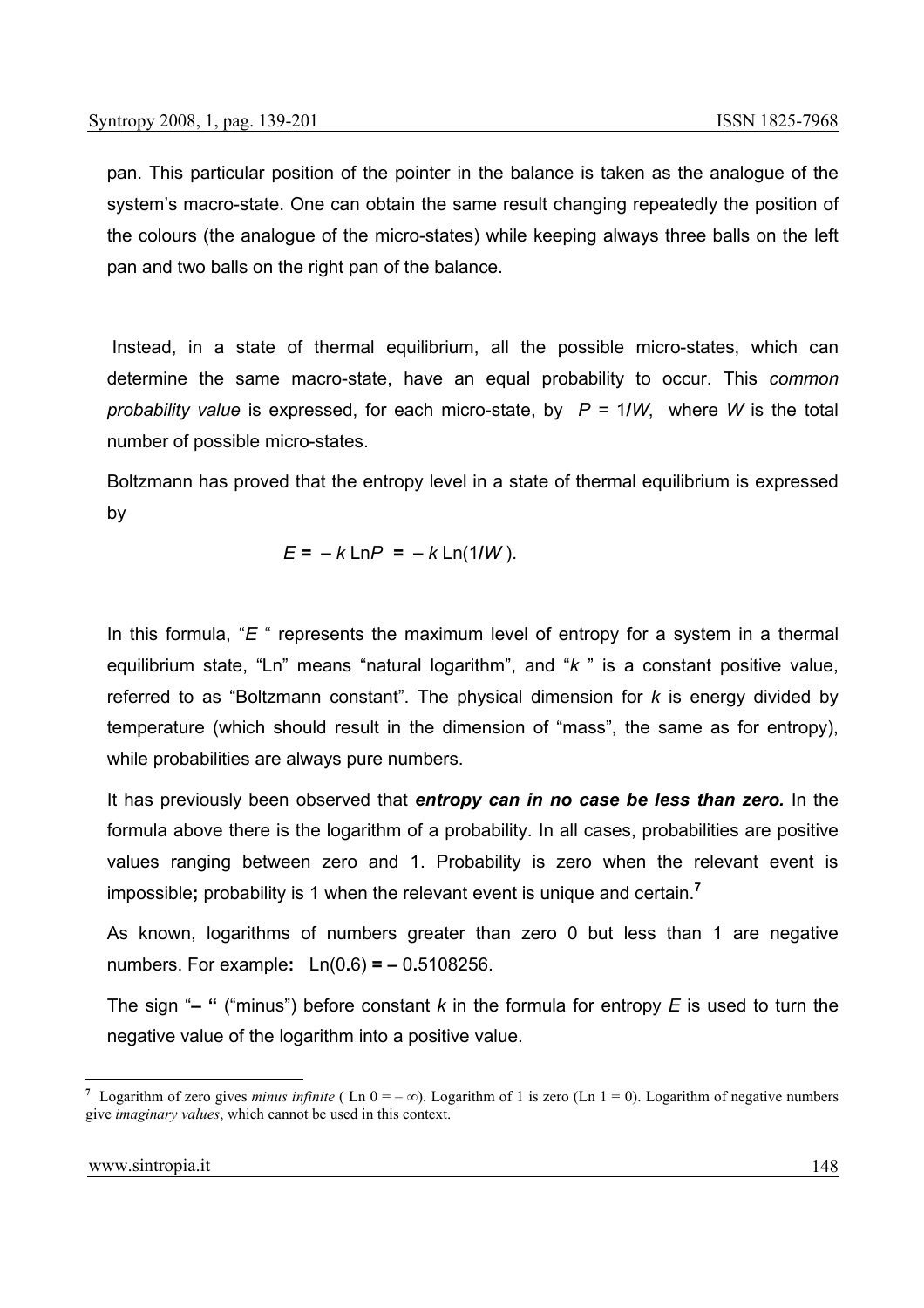Using properties of logarithms,**<sup>8</sup>** the same formula can be written also in this way**:**

$$
E = -k \ln(1/W) = -k (\ln 1 - \ln W),
$$

whence, accounting for Ln 1 **=** 0, it's immediately seen that

$$
E = k \ln W.
$$

The reformulation, due to Boltzmann, of deterministic concepts of classical physics through a probabilistic approach has led to consider the not negligible role played by the observer that tries to describe nature in an objective way.**<sup>9</sup>**

*Statistical mechanics,* as promoted by Boltzmann's theoretical work, has primed quantum mechanics, perhaps the most important scientific and philosophic revolution of the  $20<sup>th</sup>$ century.

Actually, the probabilistic version of the concept of entropy is an assessment of the system's state as made by the observer, rather than a description of the system's state in itself. The many billions of individual microstates, relevant to the many billions of molecules that form the system, are neither *random states* in themselves nor states *intrinsically* equivalent to each other. Each microstate is in any case the result of physical interactions that obey the laws of classical mechanics, though such interactions – *as a fact of matter –* cannot

**<sup>8</sup>** The logarithm of the *ratio* between two numbers, *a* and *b*, is given by the difference between the logarithm of *a* and the logarithm of *b*, i.e.,  $Ln(a:b) = Lna - Lnb$ .

As to the logarithm of numerical powers, remember that  $\text{Ln}(a^c) = c\text{Ln}a$ , and  $\text{Ln}(1: a^c) = \text{Ln}(a^{-c}) = -c\text{Ln}a$ .

<sup>&</sup>lt;sup>9</sup> The conceptual system of classical physics, in which Relativity shall also be included (whatever the opinion of philosopher Karl Popper on the subject) represents nature by a *mechanistic paradigm*, in that the interactions between components of matter are considered as chains of causes and effects, which – at least in principle – can be identified and calculated, provided that all the involved initial and/or final conditions (the so-called "border conditions") of the events to describe are known. The many-year controversy between Einstein and the "indeterminist school" of Bohr and Heisenberg (often referred to as "Copenhagen School") focused on the idea, maintained by Einstein, that the "*indetermination*" about the state of atomic/sub-atomic particles was only due to the constraints imposed by the inadequacy of the investigation, with no reason for doubting the substantial *deterministic* character of the physical events at atomic and sub-atomic scales. On the contrary, for Bohr and the indeterminist school, the *indetermination* concerning the state of atomic and sub-atomic particles must be considered as *intrinsic* to that scale of those events, which escape *in principle* (i.e., not because of technological constraints) from any deterministic description and representation.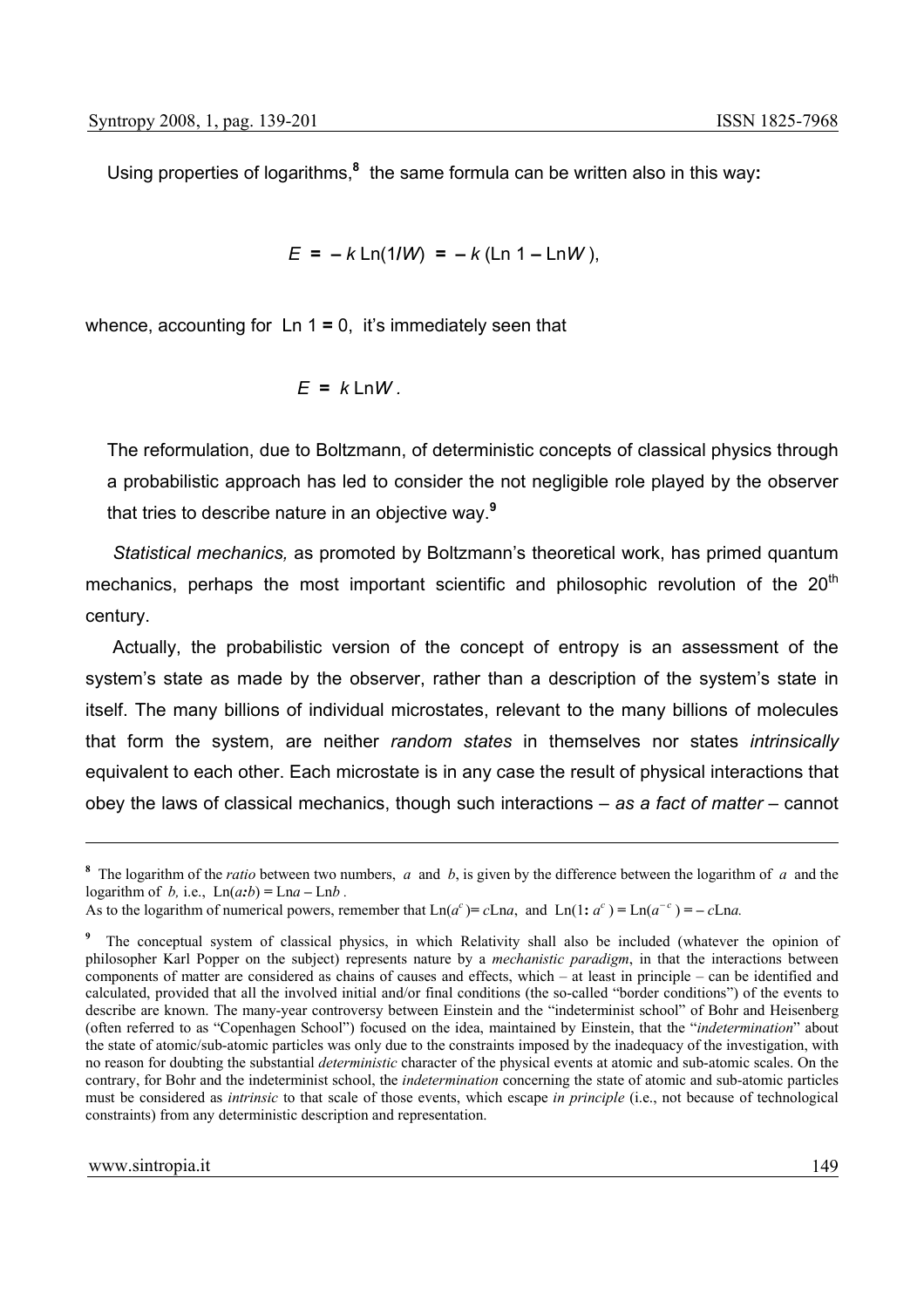be individually described.

The *statistical* problem doesn't inhere in the molecules individually considered, but in the impossibility for the observer to follow and describe their behaviour in detail.

Even macroscopic operations, such as the measurement of the temperature of any given volume of fluid in thermal equilibrium, pose problems of a statistical nature. In spite of any sophisticated technology, each measurement operation is affected by a different degree of precision, which in practice cannot exceed the capacity of the measurement instrument**;** so that the final measurement result is actually a subjective decision rather than the *true*  temperature ot the fluid. This means that it's the observer who establishes the significant degree of approximation for his measurements, and decides that the temperature is everywhere uniform within the given volume of fluid.

It's the start of a subversive change in the scientists' attitude. It's perhaps the first time in history in which scientists feel impelled to recognise that the real world in itself is substantially different from what technical instruments and specialist languages can investigate and represent. In scientific activity, the recourse to the use of concepts and techniques of the theory of probability means the awareness of impassable limits to our knowledge of nature. These limits inhere in the observer, and impose an inevitable amount of subjective uncertainty in all "objective" descriptions of the real world. Therefore, one thing is the shared consensus on the *objectivity* of a theory, quite different thing is to assume that any *objective* theory can describe and represent how the real world does *objectively* work.

Later, quantum mechanics had even to introduce the issue of the *unavoidable interference* brought by the observer into the *behaviour* of the events under investigation**;** which - in 1927 led Werner Heisenberg (1901-1976) to formulate the "uncertainty principle" that – on the one hand – laid the basis of quantum mechanics and – on the other hand – subverted the philosophy of scientific activity at every scale of investigation.

As Heisenberg explains, at the scale of sub-atomic physics, any investigated system includes both the observed particles and the observer with his laboratory equipment, in a whole made of interacting components. In a sphere like that, observations and analyses can only be carried out by a statistical approach, while deductions, calculations and predictions can only be of a probabilistic nature.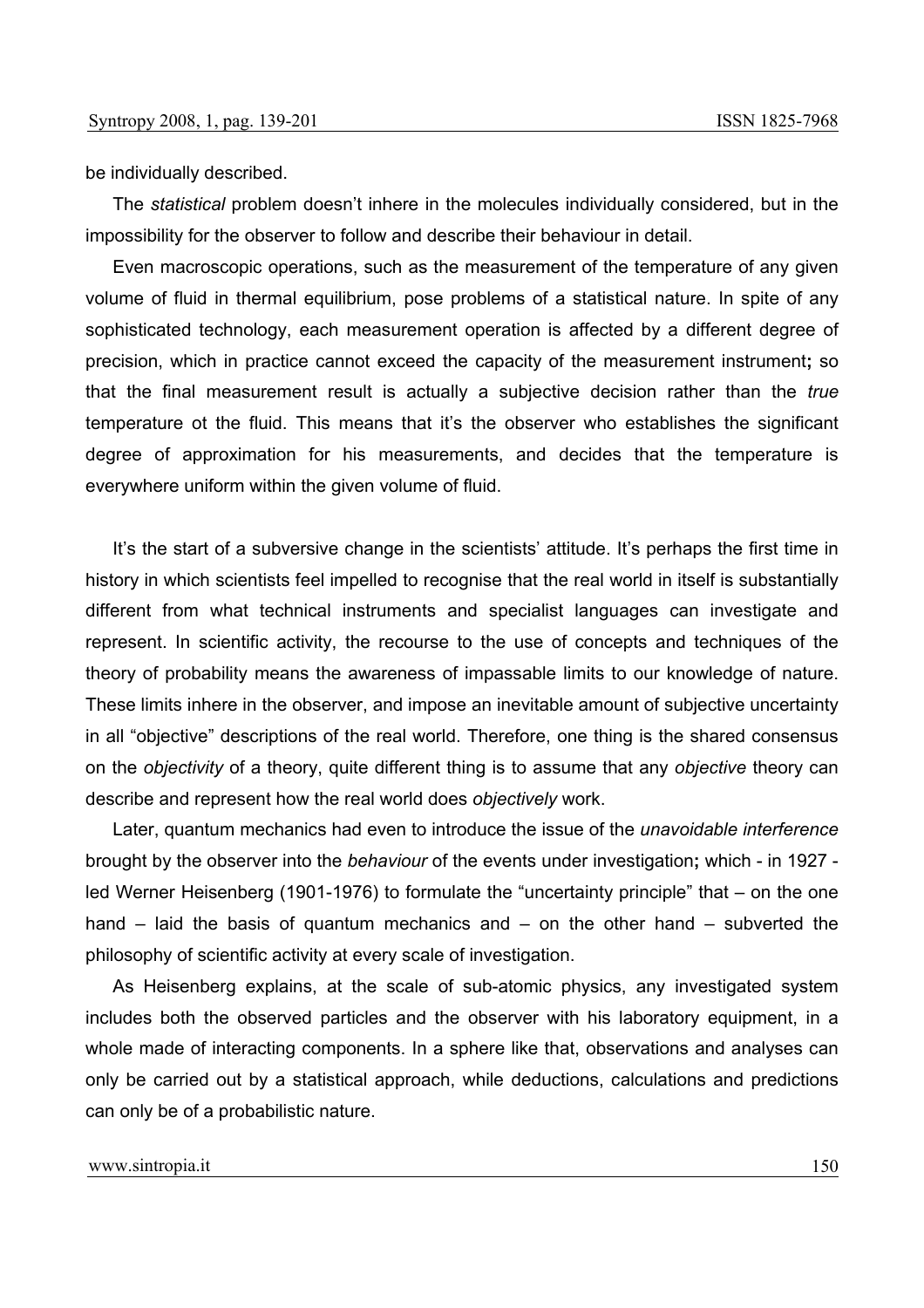### **3. Probability, Subjectivity, Information**

Thanks to mathematician Andrei Nikolaevic Kolmogorov (1903-1987), theory of probability has undergone in the  $20<sup>th</sup>$  century a complete axiomatisation, which makes this theory a formidable instrument for analysis and prediction in many different fields of research**.** "Axiomatisation" means that "probability" is addressed as an abstract mathematical quantity, with neither physical dimension nor reference to any physical reality. Probability is a concept that lends itself to be treated in mere logical processes, because it expresses a simple criterion to assess the *degree of truth* either concerning statements formulated in abstract languages or concerning the occurrence of expected real events.

However, in the application of the theory, there is often the problem of translating the abstract concept of probability into a number that is useful for practical purposes. This problem gave rise to a school of thought of which mathematician Bruno De Finetti (1906- 1985) was a major representative. According to that school, degrees of subjectivity are always associated with assessments of probability, which implies an intrinsic degree of unreliability in any reasoning that develops by means of probabilistic criteria. De Finetti, in particular, has extensively discussed *the use* of the concept of probability, with an accurate argumentation to prove that any assessment of probability is based on the amount and on the quality of the information that is available about expected or guessed events.

Usually, the assessment of probability values regards a so-called "probability distribution" among a set of interconnected possible events.

It's a "probability distribution" if the sum of the values of the assessed probabilities is equal to one. Typical example (the study of which, by the way, has historically originated the theory of probability) is the *probability of show* distributed among the sides of a dice in the relevant game of chance. If the dice is not rigged, the probability of show during the game is the same for all the six sides of the dice, and is equal to 1/6 (one sixth). Therefore, the summation of the six probabilities of show is equal to 6/6 (six sixths), i.e., equal to one.

If the dice is rigged, the distribution of probabilities among the six sides of the dice is uneven, and changes in the values of the probabilities depend on how the dice has been rigged. Nevertheless, the sum of the six different probabilities remains still equal to one,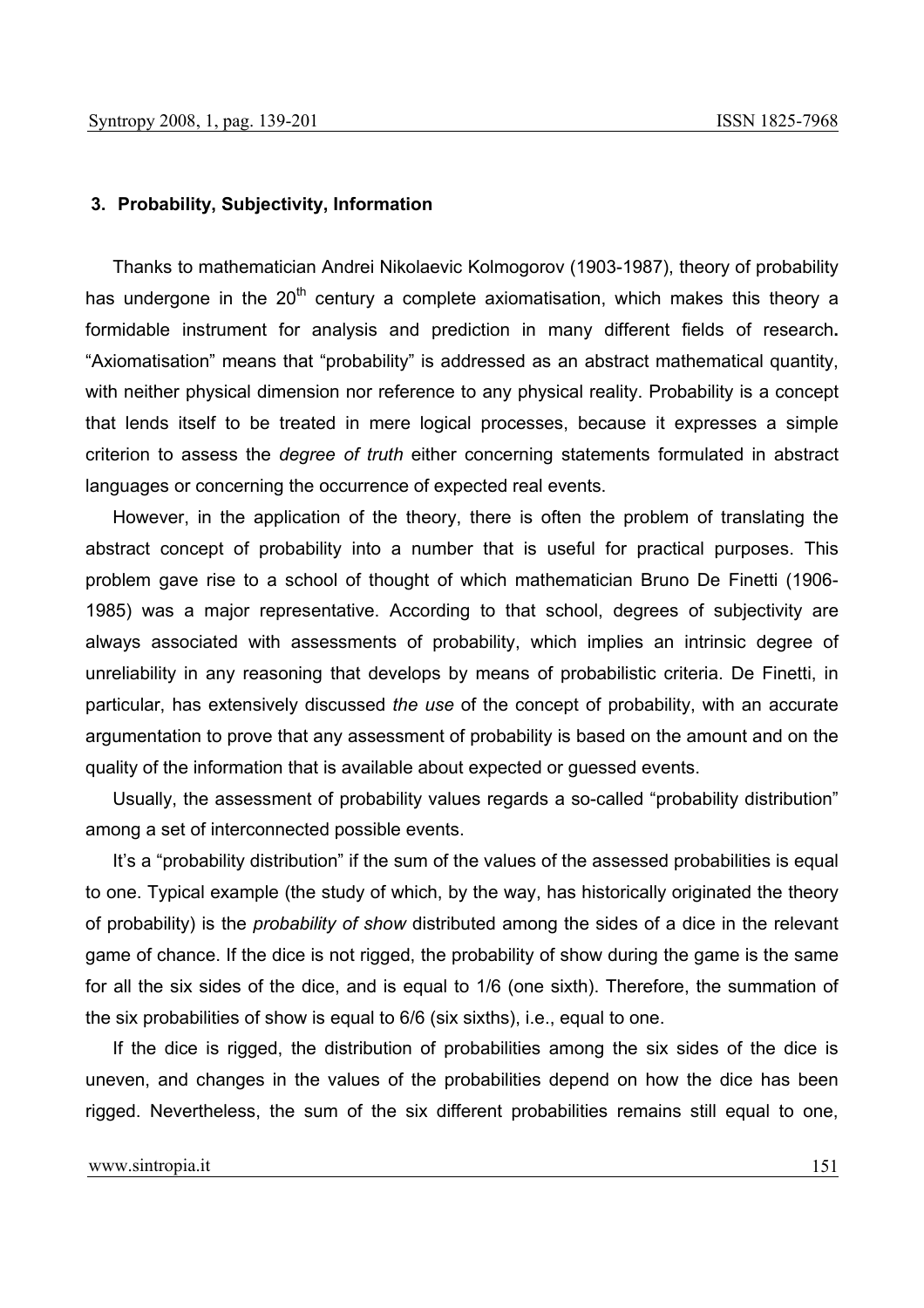whence a *probability distribution* is still associated with use of the dice in the game. Obviously, in gambling, the cheat - who knows how the dice has been rigged - enjoys a greater amount of information with respect to other players that are unaware of the trick. Thus, the cheat's bet has a comparably greater possibility to succeed. Such a situation may also be described by stating that the cheat, in making his stakes, is affected by *less uncertainty* with respect to the other players.

Mathematician Claude Shannon (1916-2001) must be acknowledged for having provided in 1949 the theorem that proves that there is a unique and quantifiable *amount of uncertainty* associated with every probability distribution.

## **4. Entropy as Statistical Uncertainty**

Shannon's theorem, which univocally assigns a well-defined amount of uncertainty to any probability distribution, has provided science with an important instrument, perhaps still to be appreciated to the appropriate extent. He has introduced a new concept in the theory of probability, formally perfect, which noticeably enhances the potentials of this very fertile branch of mathematics.

It's worth showing in mathematical symbols the simple formula that defines the *statistical uncertainty* associated with a probability distribution.

Let's go back to the example of the dice. Six numbers, ranging from 1 to 6, one number per side, distinguish the six sides of a regular dice from each other. Throwing the dice in the relevant gambling, the probability of show, when the dice stops on the floor, is 1/6, the same for each side of the dice. Therefore, it is possible to write  $p_1 = p_2 = p_3 = p_4 = p_5 = p_6 = 1/6$ , where  $p_1$ ,  $p_2$ ,  $\ldots$ ,  $p_6$  are the probabilities of show for side 1, side 2, ..., side 6, respectively. As seen, these probabilities form – by definition – a "*probability distribution*", because their sum is equal to 1.

According to Shannon's theorem, the *statistical uncertainty* " *U "* associated with a probability distribution relevant to six possible events (like those concerning the dice) is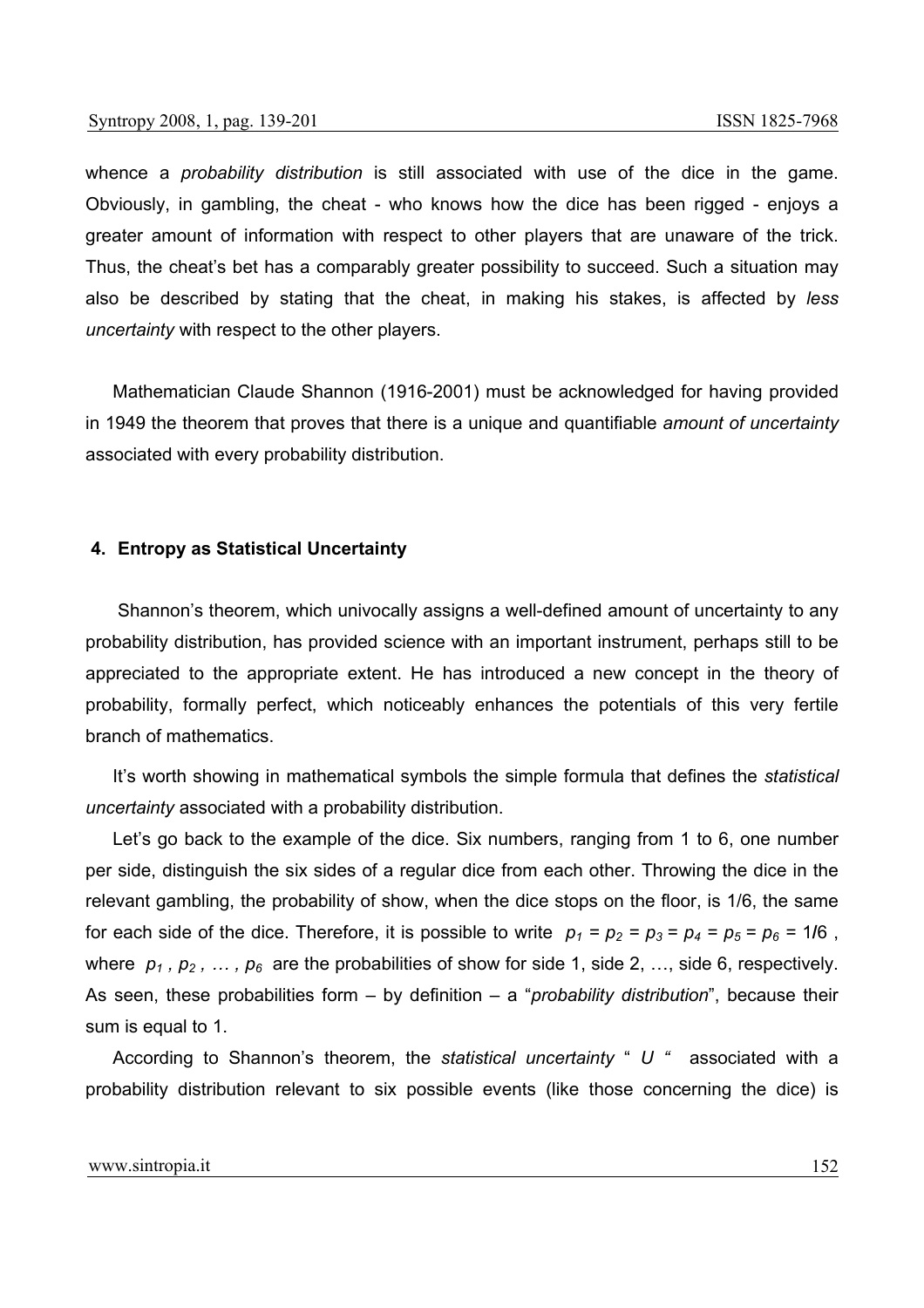expressed by the following relation**:**

$$
U = - h (p_1 \, \text{Ln} p_1 + p_2 \, \text{Ln} p_2 + ... + p_6 \, \text{Ln} p_6),
$$

in which *h* is a constant value that depends on the base of the logarithm used**. 10**

In some applications of this definition of uncertainty, constant *h* has no special significance and is assumed equal to 1.

In gambling with a regular (non-rigged) dice, expression "*p*Ln*p*" has the same value for all the probabilities of the distribution, for these probabilities are equal to each other, i.e.,

$$
p\text{Lnp} = p_1\text{Lnp}_1 = p_2\text{Lnp}_2 = \dots p_6\text{Lnp}_6 = (1/6)\text{Ln}(1/6) = -0.298626.
$$

Therefore, assuming *h =* 1, *uncertainty U,* as expressed according to the above definition is

$$
U = -6 \times (p \ln p) = -6 \times (-0.298626) = +1.791759.
$$

Instead, if the dice is rigged, for instance with number 3 printed on two sides of the dice, the probability of show for 3 in the game is 2 x (1**/**6) **=** 2**/**6 **=** 1**/**3, while the probability of show for the remaining four sides of the dice remains equal to 1**/**6, which is obviously less than 1**/**3. So modified,**<sup>11</sup>** the distribution is now characterised by a value of *uncertainty* that is less than *U* calculated above and becomes

$$
U' = -[(1/3)\text{Ln}(1/3) + 4\text{x}(1/6)\text{Ln}(1/6)] = -(-0.366204 - 1.194506) = +1.560710,
$$

which is clearly less than  $U = 1.791759$ . However, it is important to remark that there is less uncertainty only for the cheat, who knows how the dice is rigged. For the players who are

**<sup>10</sup>** Operator "logarithm" may have whatever base. Euler number *e =* 2**.**7182818…is the base of natural logarithms**;** number 10 is the most common base for logarithms used in engineering, and number 2 is the base for logarithms used in information theory; but no theoretical constraint limits the choice.

 $\frac{11}{11}$  Note that also in the modified distribution the sum of the relevant probabilities equals 1.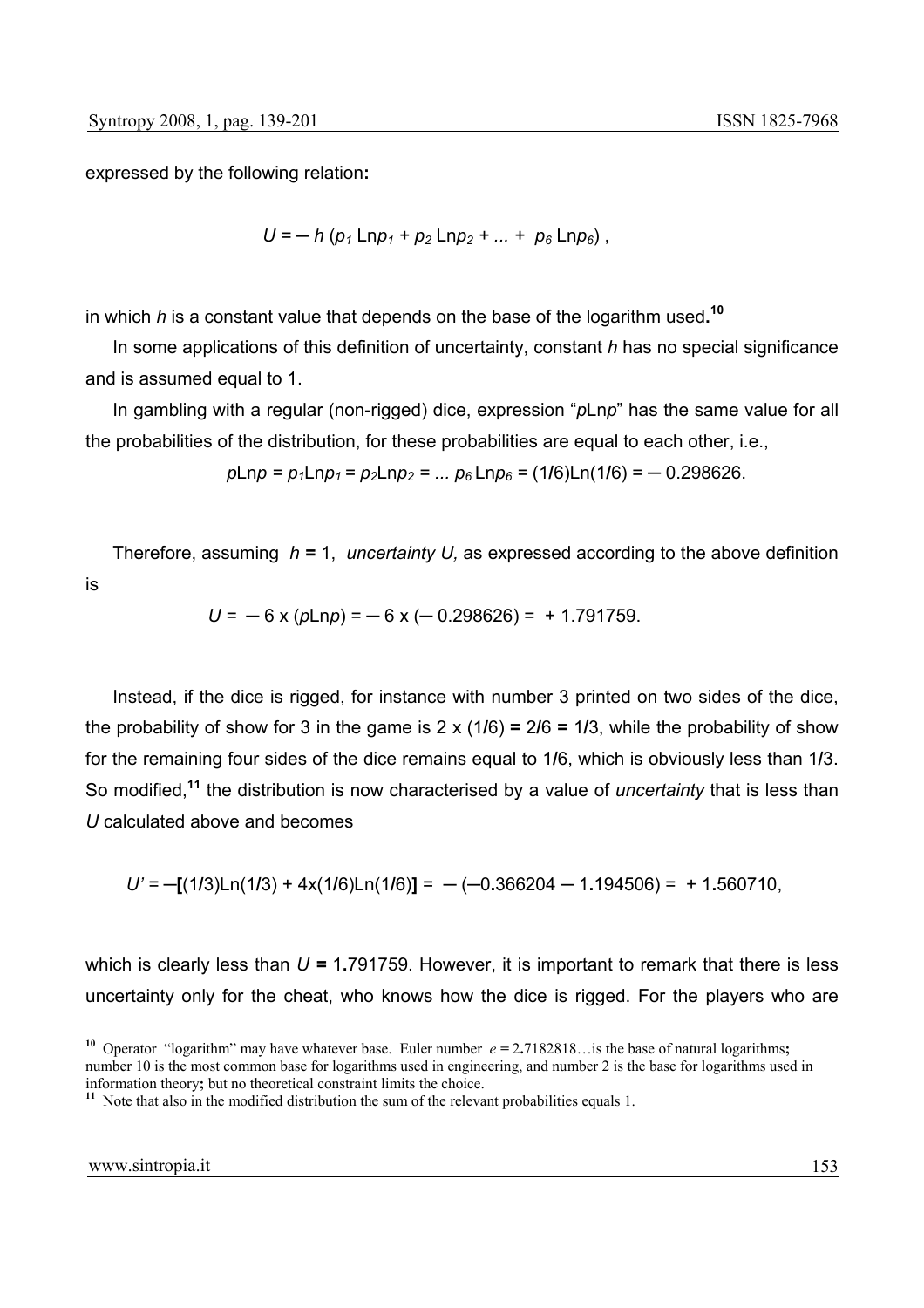unaware of the trick the uncertainty remains as before, i.e., equal to *U.*

Then, the morphology of the dice imposes constraints on the probabilities assessed by the players, which means that the evaluation of probability is subjective, for it depends on the information available to different players.

The possible events relevant to dicing are finite in number (6 events) and strictly interconnected, so that – as to gambling – one may consider the dice as a *system of events*, in which the occurrence of one event excludes the possibility of occurrence for the other ones.

If the dice is a quite regular one, *uncertainty U =* 1**.**791759 is the **maximum uncertainty** it is possible to associate with the six probabilities, because these are equal to each other. This is the general case, in that the uncertainty associated with a probability distribution achieves its maximum value when all the probabilities are equal to each other. Obviously, such a maximum value depends on the number of the probabilities belonging to the distribution.

If *N* is the number of the possible events, these are *equiprobable events* if all of them have the same probability of occurrence, as expressed by *P =* 1**/***N.* Then, the relevant **maximum uncertainty** is given by

 $U_{max} = -N(1/N) \ln(1/N) = -\ln(1/N) = \ln N$ 

considering the property of logarithms, by which  $-Ln(1/N) = -LnN^{-1} = -(LnN)$ .

It can immediately be observed that the formula for this maximum uncertainty is formally identical to that given by Boltzmann for the entropy of a system in thermal equilibrium (remember  $E = k \text{Ln}W$ ), including the presence of a constant factor, "*h*", not shown in the above formula for *Umax* only because I have assumed *h =* 1 for the sake of writing simplicity. In the formula for *Umax* , number *N* of the possible events regarded by the relevant probability distribution corresponds to number *W* of the possible microstates of maximum entropy in thermodynamics.

It should not be difficult to guess that the similarity between the two different situations is not only formal but also conceptual. Actually, the mathematicians that deal with the theory of probability deemed it obvious to adopt the term "entropy" as a synonymous of "statistical uncertainty". The interesting consequence of this fact is that the concept of entropy has

www.sintropia.it 154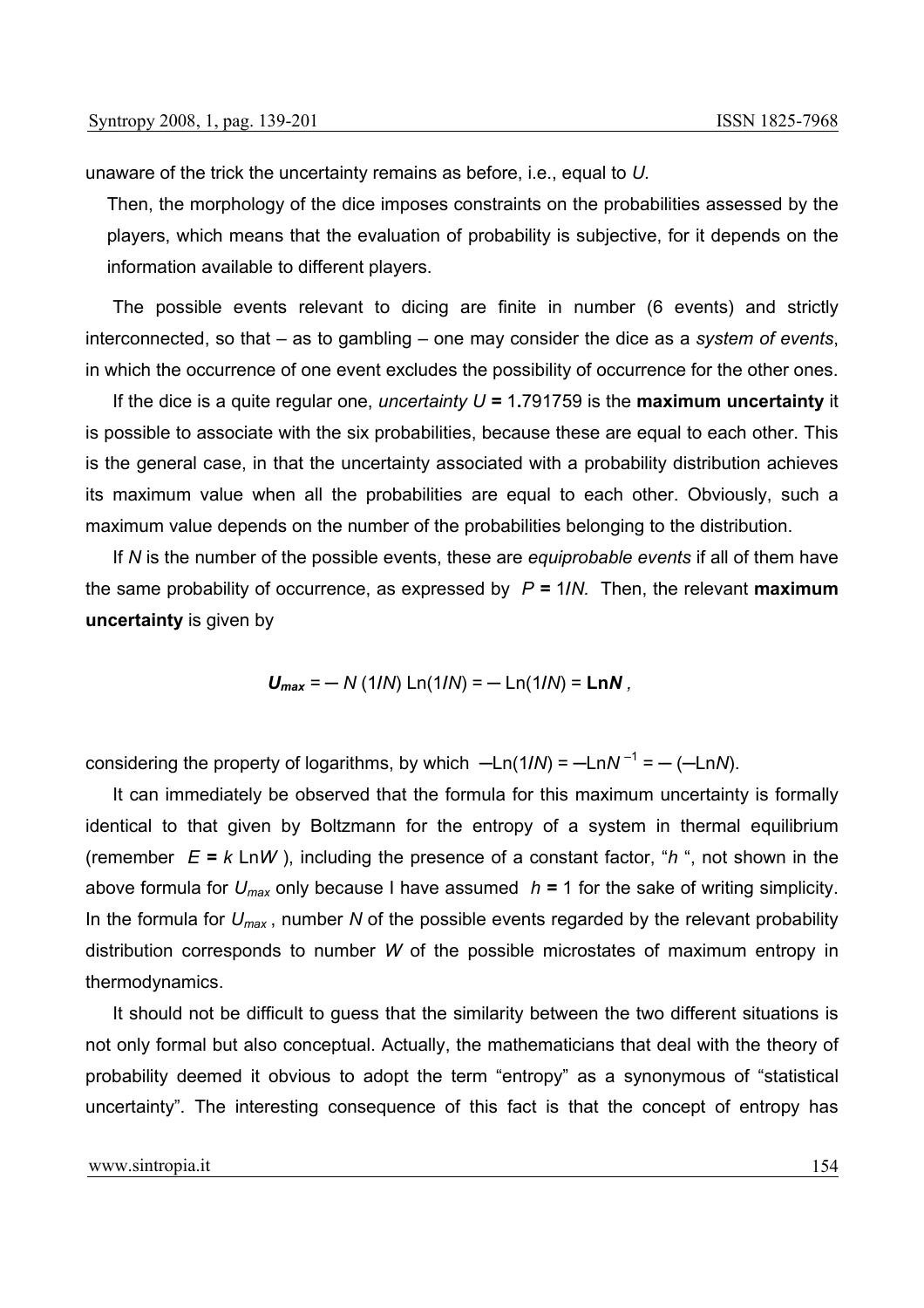entered the practice of many different disciplines, with the possibility of a direct measurement of entropy in all the cases in which the "behaviour" of a system can be described through probability distributions.

The only substantial difference between entropy of thermodynamics and statistical entropy *might* be seen in the physical dimension**:** the dimension for the former is energy divided by temperature, whereas the latter has no physical dimension, being a pure number.**<sup>12</sup>**

Entropy as a pure number offers a limitless sphere of applicability of the concept. As a pure number, in fact, *statistical entropy becomes a significant qualitative measurement of the state of the system*, irrespective of the physical nature of the system considered.

In the light of the preceding notes, it's worth going one step back to the principles of thermodynamics, according to which the entropy of any material system grows with its temperature and vanishes when the system's temperature drops to the value of zero degrees Kelvin (-273**.**15° C). One can give an explanation for these principles using the concept of entropy as *statistical uncertainty*, which clarifies the relationship between the *objective state* of the system observed and the *subjective instruments* that are at the observer's disposal.

For clarification purposes, let's avail ourselves of schematic but not inappropriate examples.

Suppose that the observer, through a microscope, can observe two molecules, each of a different type of gas. The two molecules are confined inside a small transparent box. The task is to record in every given instant the state of the molecules in terms of the respective position and momentum. The two molecules enter the small box with given initial directions and momentums. All the physical characteristics of the two molecules and of the box are also known.

The observer can use, along with the microscope, also a special video-camera for recording – instant-by-instant – what is going on inside the small transparent container, in order to couple the observation times with the respective positions of the two molecules.

If the initial speed of the two molecules is not too high, not only both the observer and the

 $12$ **<sup>12</sup>** This point can be questioned, if temperature is expressed in energy units**:** in which case, also the entropy of thermodynamics becomes dimensionless, like a pure number.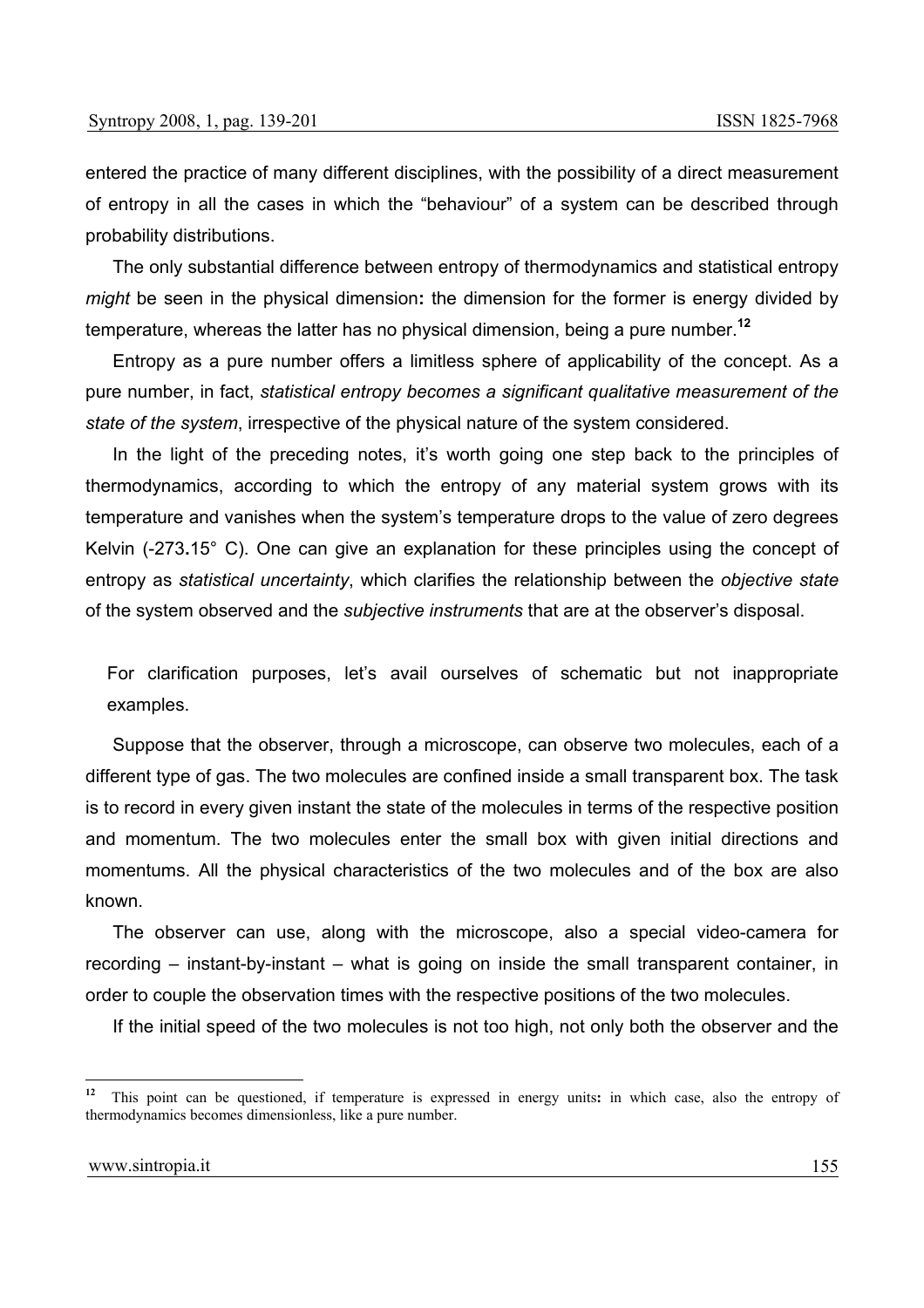camera have no difficulty in recording how the motion of the two molecules develops inside the small container, but the observer can also use the available basic data and the whole conceptual outfit of classical mechanics, with the relevant mathematical instruments, to calculate the momentums and the positions of the two molecules with a satisfactory precision.

If additional molecules of other different gases are subsequently introduced into the small transparent box, and the speed of the newly introduced molecules increases with the number of the molecules introduced, the situation becomes more and more complicated for both the observer and the camera, not only because of the increasing speeds but also because of the rapidly increasing number of collisions between the molecules. Not only becomes more and more complicated the determination of position and speed of each molecule but also the respective identification. The increasing agitation of the molecules inside the small transparent box coincides with the growth of the temperature of the gas mixture. Whatever the observation instruments, there will be a certain temperature level at which the information from the gas mixture becomes confused to such a point not to be any more utilisable to the observer for his initial purposes**:** should he be requested, for example, to assess the probability that, at a given instant, one particular molecule passes the geometrical centre of the box, the only possible answer would be that such a probability is the same for all the molecules in the box.

At that point, the observer's capacity to describe in detail the situation created by the molecules inside the small container is affected by the maximum degree of uncertainty. Nevertheless, it is not licit to make the *objective* individual state of the molecules correspond to the *subjective* condition at which the observer is arrived, to mean that it's not licit to suppose that the laws of mechanics have disappeared in correspondence with the disappearance of the observer's capability to follow the behaviour of each molecule inside the box.

The *maximum entropy* that the gas establishes at that point is actually the entropy concerning the *state of information* at which - against his will – the observer has come to find himself.

For a confirmation of this interpretation of the concept of entropy, let's see now what happens if the temperature of the gas mixture inside the box is brought down to zero degrees Kelvin. As the temperature decreases, the molecular agitation decreases too, until it stops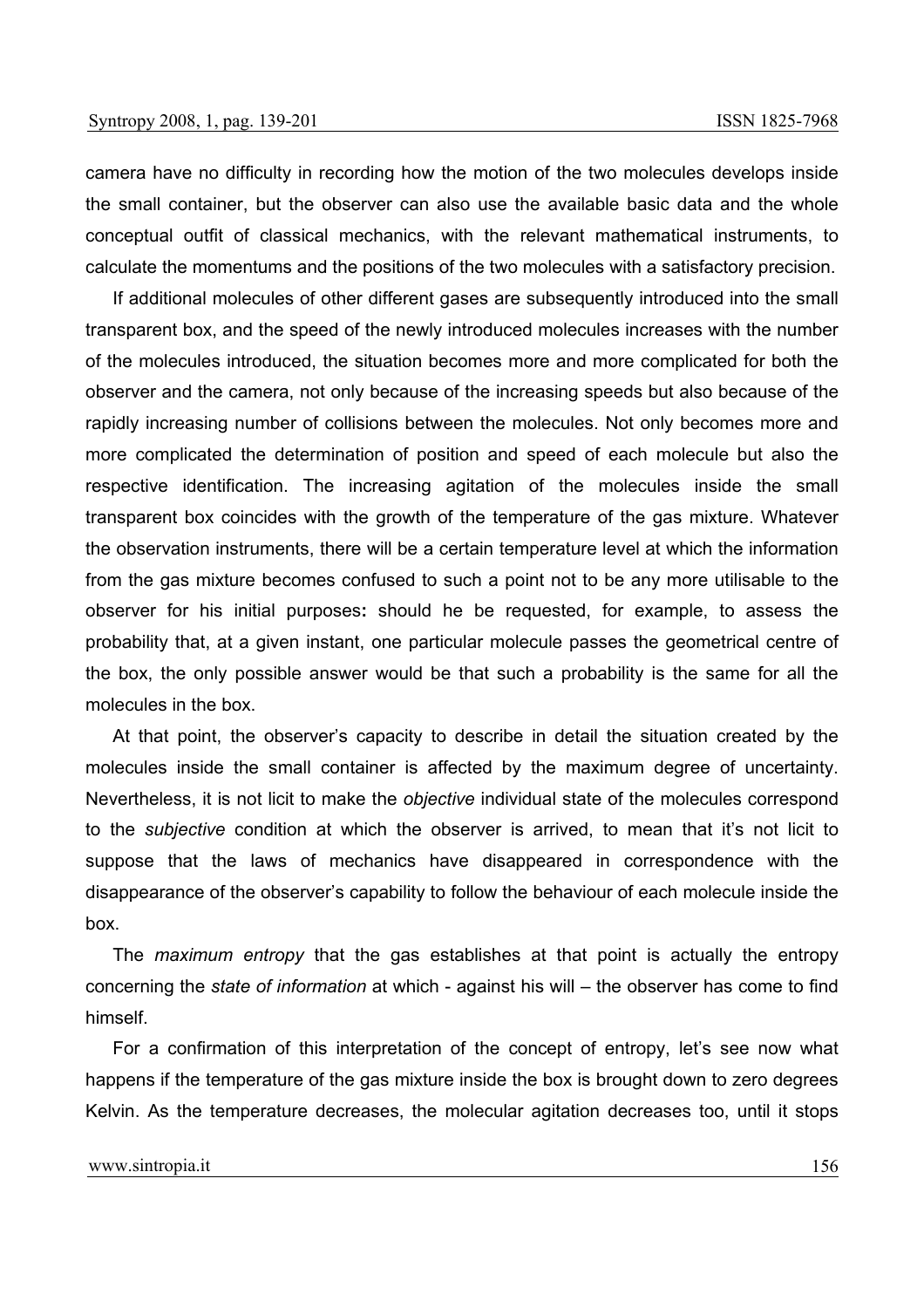completely at the absolute zero temperature. At this extreme point every molecule would keep its own steady position inside the volume of the box, so as to allow the observer to determine the state and the identity of each molecule with an absolute precision. The information needed by the observer would then be complete, *no uncertainty* would affect his observation, which means that the *statistical entropy* associated with the system would vanish together with the system's *thermodynamic entropy*, according to the Third Principle, which was postulated in 1906 by Walther Ernst (1864-1941), before the proof provided by Boltzmann's statistical thermodynamics.

In this connection, it's worth reconsidering Boltzmann's statistical definition of entropy**:** at zero degree temperature, every molecular microstate is no more in a *probable state*, for its state is *certain* for the observer. In probabilistic terms, any *certain possibility* is measured by number 1**;** therefore, at zero degrees Kelvin, symbol "Ln(1**/***W*)" in Boltzmann formula becomes "Ln1 **=** 0", since *the state is certain* for every molecule, and the system's entropy is nil.

Probabilistic uniformity, when it describes the maximum entropy state for a system at a high temperature, cannot be considered as corresponding to an *objective* uniformity in the temperature of the system, because this uniformity cannot be proved true for each individual molecule that participates in the thermal agitation. The concept of maximum entropy as maximum disorder, as previously seen, comes from this practical impossibility. Therefore, *maximum entropy* is equivalent to *maximum confusion in the state of the information* about each element of the system observed.

The *uniformity* may be more or less *chaotic*, according to the utilisable information the observer can get from his observation until the system shows any degree of describable order. This is what leads to understand why the probabilistic *uniformity at zero degrees Kelvin* definitively ceases to be "chaotic", and is instead a description of a perfect order, the distribution of the system's microstates becoming detectable in its unique steady configuration.

The thought experiment discussed above, however, is actually impossible to the extent to which zero degree Kelvin is an unattainable temperature. The reasons for this impossibility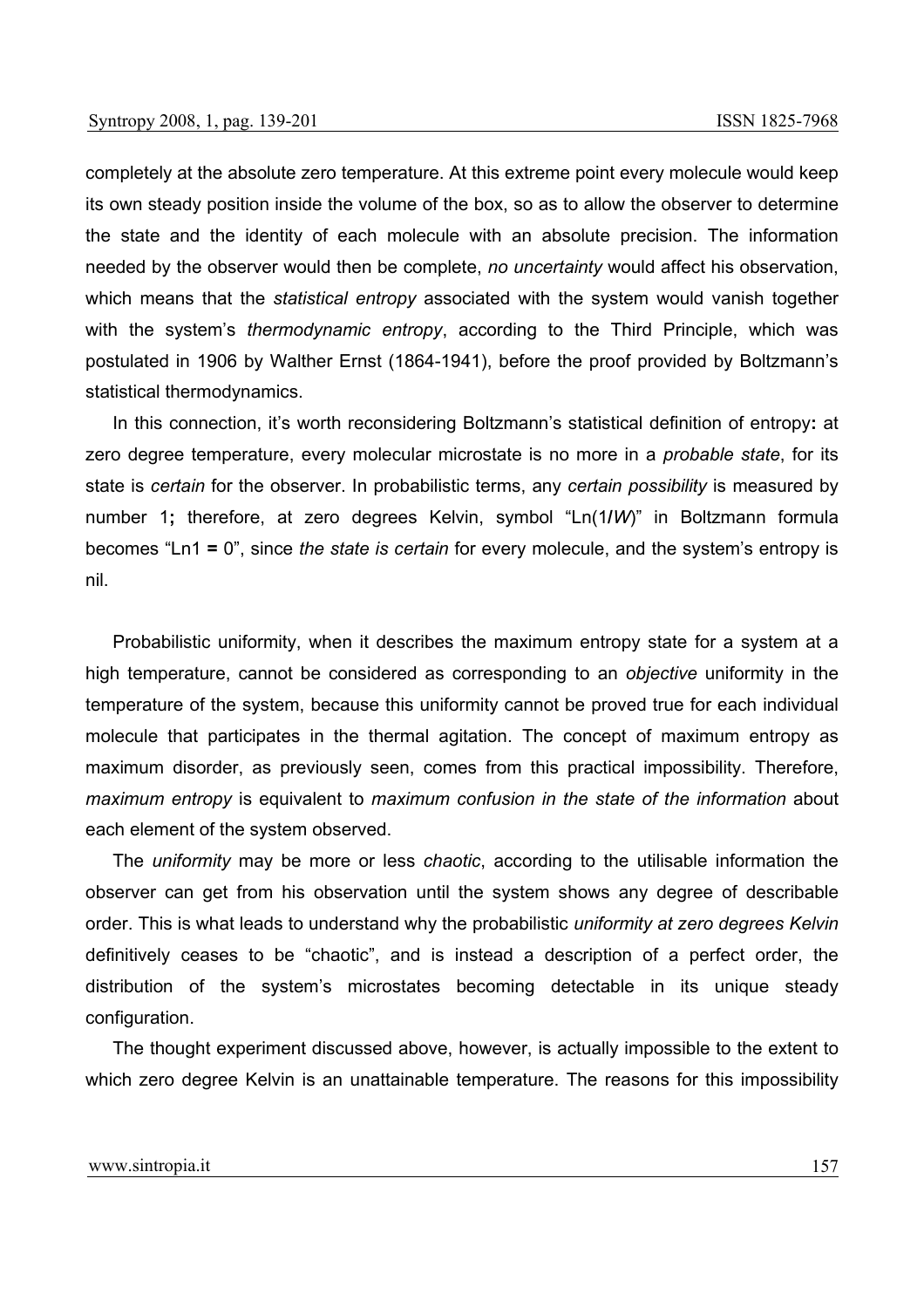are both in the energy intrinsic to every molecule**<sup>13</sup>** (which, in turn, is in itself a rather complex system) and in the intrinsic instability of the physical space in which every material component is immersed. The cosmic microwave background of common knowledge would be sufficient alone to prevent material particles from keeping perfectly still, i.e., void of kinetic energy**;** without considering the inevitable impact of the radiation energy that would necessarily be sent against hypothetically still particles to detect and record their state. That is why the concept of *nil entropy* must be considered as a theoretical limit only, with no corresponding physical reality.

The residual content of energy in matter at any low temperature is sufficient to make it likely the start of spontaneous transformation processes**;** moreover, it may be argued that the overall physical condition determined by a low-temperature environment does actually favour the formation of complex material systems, including biological systems.**14** 

In the opposite direction, there is no theoretical idea of a temperature that is high enough to determine an impassable maximum for entropy. Mathematical developments of chaos theory, along with some sophisticated experiments that followed, proves that matter, even at the "maximum" level of its "apparent" disorder (which means, at the highest level of confusion for the observer), can always establish internal structures of order that condition the behaviour of its components.

In the preceding sections of this article I've drafted the main arguments that have led to assume "*degree of disorder*" as the substantial meaning of the concept of entropy. It seems now licit to ask whether it is possible to identify different *degrees of order* left – in any material system – by the *different degrees of disorder* associated with the system's states.

Before trying an answer to the question, it is worth pausing at the meaning of the word "system".

**<sup>13</sup>** According to quantum mechanics, even at zero degrees Kelvin any material component detains an intrinsic kinetic energy, which is referred to as "zero point energy". In this connection, note that quantum mechanics considers all "elementary particles" of matter as *also consisting* of the respective associate waves.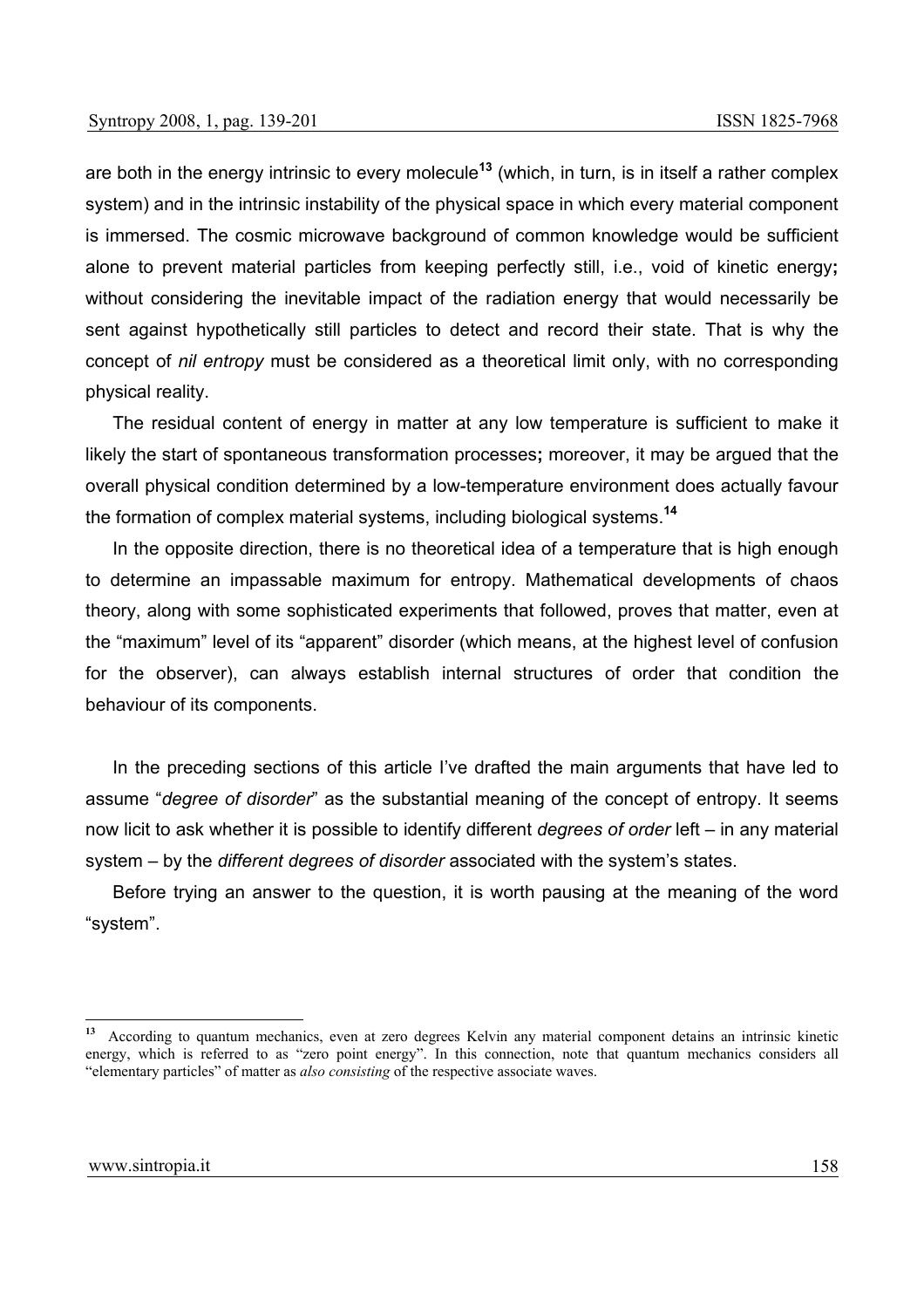### **5. System**

Any study subject that engages human intellect is case-by-case defined through different modes of concentration and distribution of mental attention.

The attention first "delimits" the subiect and then "configures" it according to "components" or "elements". In accomplishing these mental operations, the observer uses the identification and analytical instruments provided both by his mother tongue and by specialist languages and techniques.

In other words, the perception of any object or set of objects occurs both through a physical contact (i.e., through senses and instruments) and through languages that can represent and describe the object perceived. It's just through the language that one can determine the modes of concentration and distribution of his attention.

The *linguistic institutions*, which pre-exist individuals and generations, not only determine a shared communication medium between different observers, but also - to a very large extent - *a shared way in which the world is perceived*. It's a physiologic *datum* that transcends individual mental attitudes and induces many to believe *naturally* that each of the terms and concepts, which belong to the languages used, are *objectively* corresponding to *things*, these being therefore perceived as objects that *pre-exist per se*.

The above premise intends to introduce the assumption that the identification, the definition and the description of whatever "system" is substantially a linguistic operation of a subjective nature.

Any "obvious" distinction, like that between a system defined as "refrigerator" and another one defined as "gasoline pump", becomes perhaps an impossible operation within the Neolithic culture of tribes recently discovered in previously unexplored recesses of New Guinea. But, beyond this extreme example, any educated member of our civilisation, should he suddenly be dropped onto a quite unknown and never imagined environment, would find it problematic or impossible to identify "different objects" or "systems of different objects".

Let's go back to the example concerning a "gasoline pump". The image, as provided by

**<sup>14</sup>** It's one of the theses sustained by Schrödinger in his essay "*What is life? The Physical Aspect of the Living Cell"*, previously cited.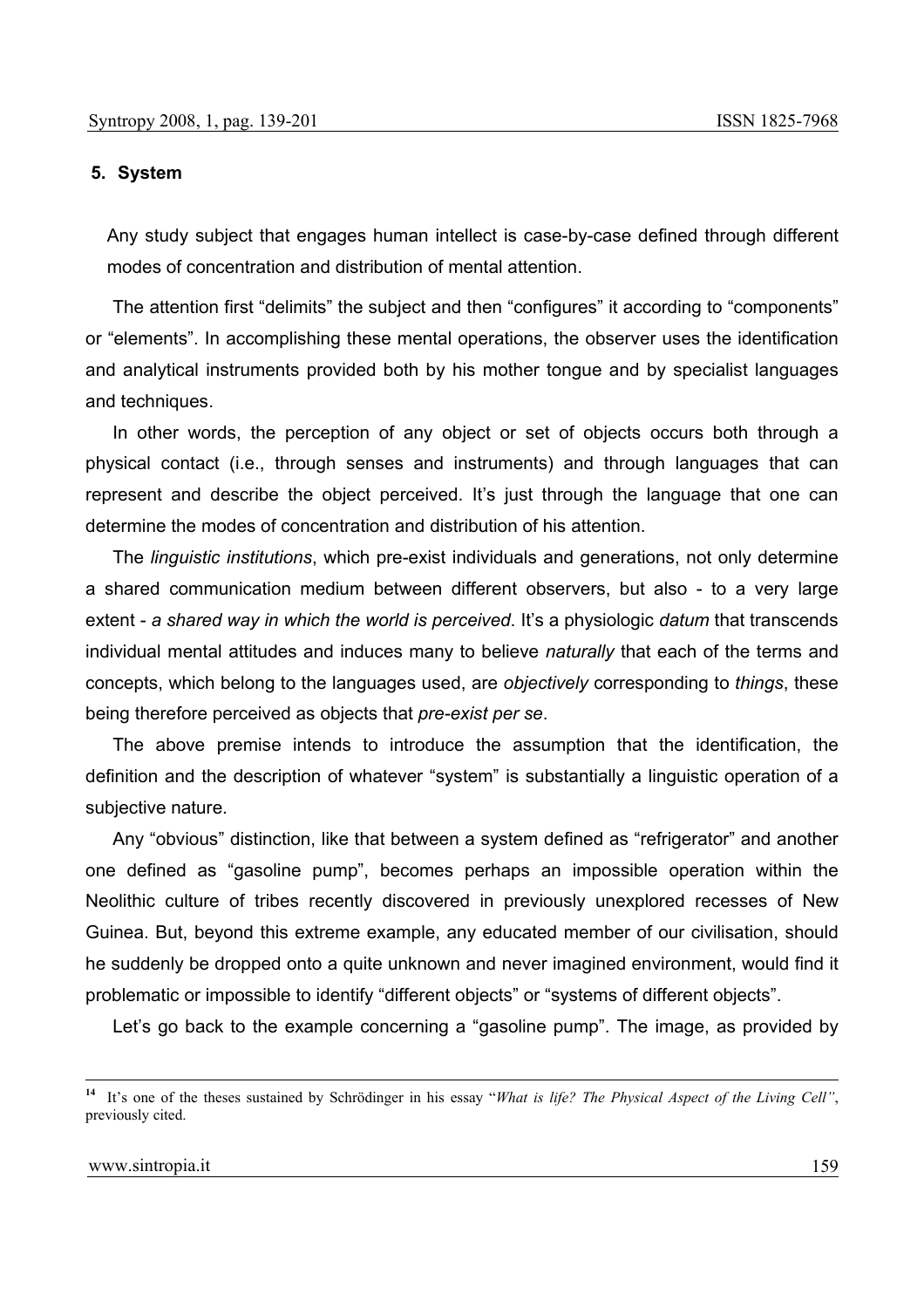these two simple words, is perceived with small differences among people who are used to see gasoline pumps and to employ them to fill car tanks. The mental image can isolate this kind of object from any possible context and enables any person to represent it graphically. The images of a gasoline pump drawn by a sample of various persons would be little different from the sketch made by a ten-year child, but all the sketches would easily be interpreted by anyone as "image of a gasoline pump".

Nevertheless, the "gasoline pump" perceived and represented in that way is a drastic simplification of the reality regarded. Not only is the object "gasoline pump" something intrinsically different, in its mechanical consistence, from the commonly perceived image, but it is also an inseparable component of a much larger and complicated system constructed to carry on a specific function. The pump is only one of the many "outlets" of a system that includes underground tanks, tank trucks, electric power generation and distribution network, oil wells and refineries, road network, car users, plus an ample range of environmental components, such as ground, atmosphere, sunlight etc. To understand what all this means, it would be sufficient to see an object like the one commonly perceived as a "gasoline pump" in a hotel bedroom.

Nevertheless, there is no reason for disappointment if "gasoline pump" remains a common daily locution to express the concept, as it is familiar to the man in the street and to ten-year old children. The true point is – in general – the *use* of the meaning of words that one intends to do.

After having pointed out that impending snares affect the language on which our knowledge is based, it is time to try a definition of "system" apt to discourage dissension.

The "system" meant in this article is a set of material components, each of which is identifiable and definable by means of whatever language**;** these components are perceived by the observer as connected with each other through detectable and measurable interactions. All the components of the "system" can be represented as elements included in one of two distinct groups**:** one group is referred to as **"main system",** the other group is mentioned as **"external universe".** The components of the "external universe" are not individually identified, but only mentioned as a whole. Actually, all that is not identified as a component belonging to the "main system" shall be considered as inherent in a unique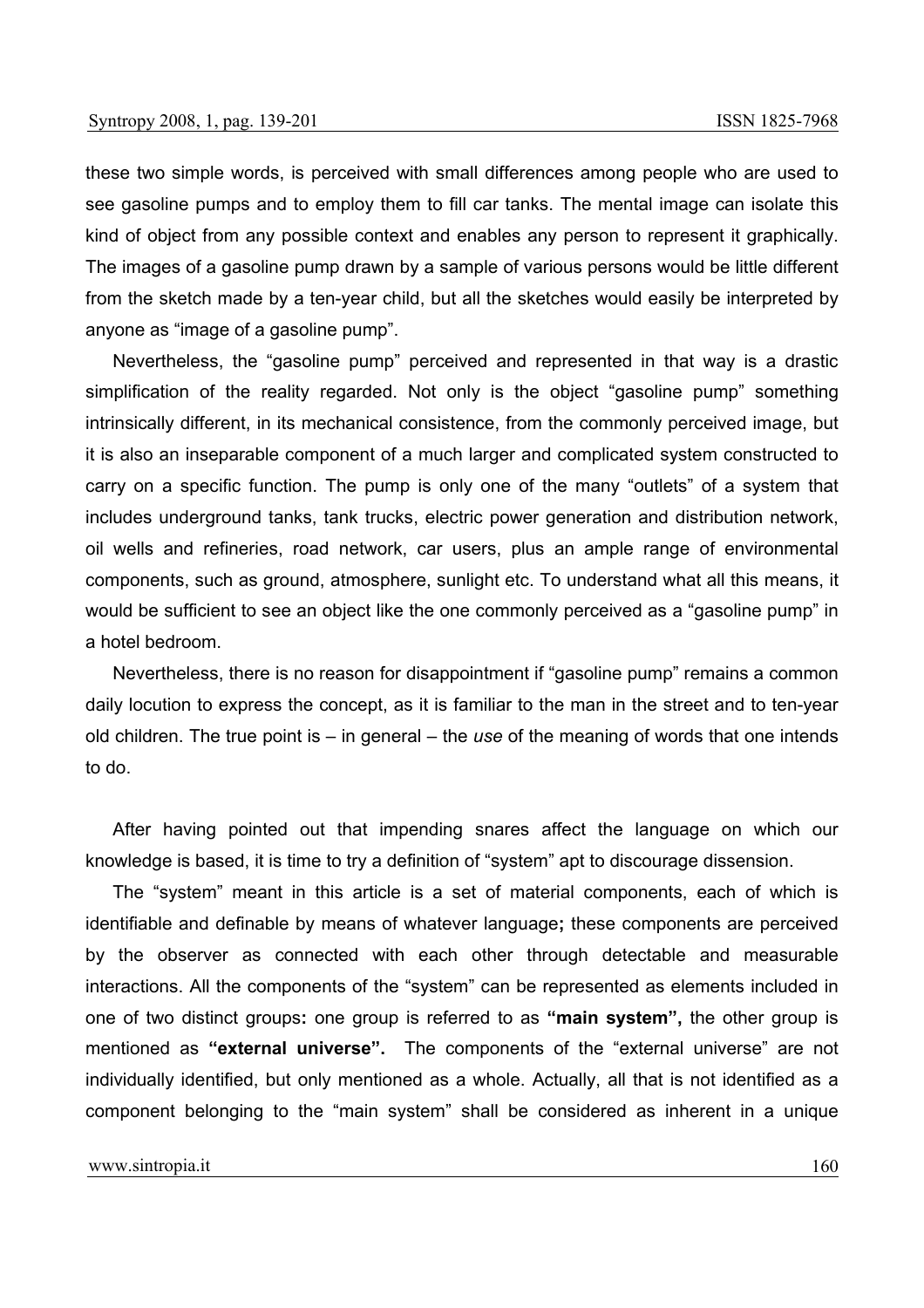"external component" connected with components of the "main system". Once made the meaning of this distinction clear, nothing prohibits considering also the "external universe" as one special component of the "main system". The role of the "external universe" is of a fundamental importance for any identified "main system". This is a point to be borne in mind constantly, with a view to avoiding conceptual and logical errors in addressing "isolated systems", especially when attention is drawn to events that seem in disagreement with the Second Principle of thermodynamics.

It's again convenient resorting to a concrete example, in an attempt to clarify how entropy in involved in biological processes as well as to point out how a "biological system" should be identified and defined.

Let's consider a "system" consisting of a glass container (which shall later be hermetically closed), in which a vegetal seed is put together with a handful of wet soil and an atmosphere of oxygen and carbon dioxide in appropriate proportions. If the container is kept at a constant temperature, the seed develops exploiting the surrounding materials and following the "biological programme" of the seed's genetic code. It will be observed that those material will organise in the differentiated forms of a small plant, giving so evidence to a process characterised by a decrease in the system's entropy. The process seems showing that phenomena contrasting the Second Principle are possible. But it's a misleading impression, for the "system" has been defined in a wrong way. In fact, if the "system" were **completely isolated**, i.e., if the "system" had no exchange of energy and materials with the relevant environment, the seed would develop its biological programme until its own resources, along with the resources initially provided by the materials inside the container, are available, through the process that - on the one hand - produces organised matter and – on the other hand – dissipates heat within the isolated container.

However, once all the resources of the "system" had been expended, the implementation of the seed's biological programme would come to a stop, and a decay process would inevitably start for the "system", showing a decomposition of the forms of the organised matter in association with a relevant rapid increment in the amount of entropy, up to a final condition of disorderly equilibrium.

The development process could instead continue - beyond the utilisation of the resources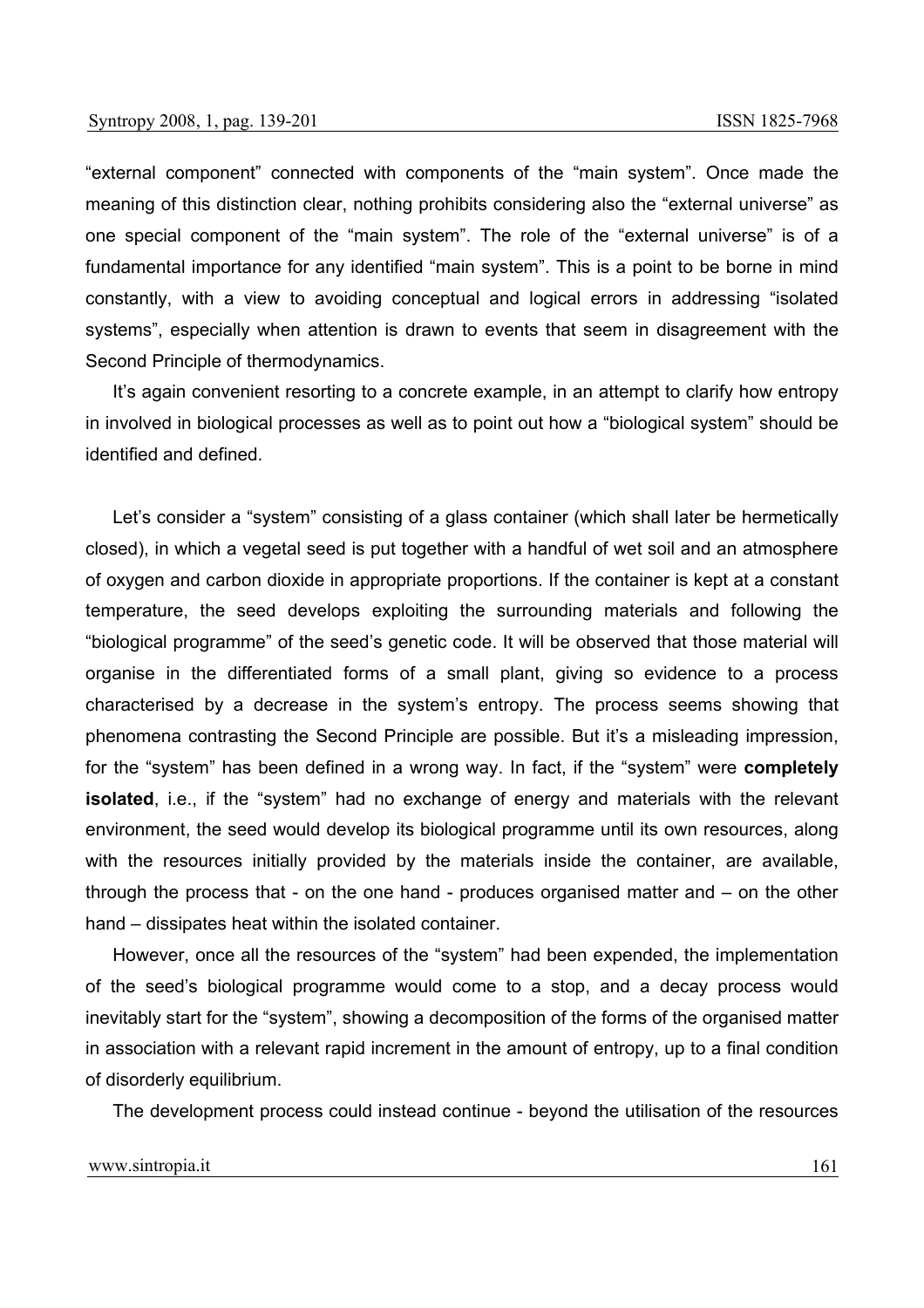initially available inside the container – suitably providing the "system" with energy, mainly light necessary to photosynthesis, together with soil, water, oxygen and carbon dioxide, i.e., with all the constituents indispensable to the growth of the plant. In this case the "system" (which so becomes a "main system" as per the relative concept previously defined) is no more isolated**:** It's immediately understood that the "system" to consider cannot be only that inside the glass container. *That* "system" is only the section of the universe on which our attention did initially focus, in the belief that it's actually possible to isolate parts of the world from the relevant *external universe.* There is also to remark that *most* of the energy and of the materials spent to feed the development of the seed turns into dissipated heat, which corresponds to a noticeable production of entropy. Thus, the diminishing entropy in the "main system" (as shown by the observed vegetal development) is largely compensated by the overall increment in the entropy of the *real system* to consider, which includes the "external universe".

As a conclusion, it is immediately realised that there is always an "external universe" that acts as an inseparable component of any possible "main system", and that *local* drops in the entropy level do not invalidate the Second Principle, as also proved by a large number of experimental tests and calculations carried out about study-examples of the kind.**<sup>15</sup>**

## **6. Syntropy**

From now on, it's convenient to use the definition of *statistical entropy* as given by Shannon's formula (see Paragraph **4**), adopting symbol "*E* " for entropy in whatever form expressed.

Shannon's formula can be written in a simpler and more practical way by use of mathematical symbol "**Σ**" (capital "sigma" of Greek alphabet), which – in mathematical notation – means "sum". Example: the addition of 3 different quantities  $a_1$ ,  $a_2$ ,  $a_3$  (i.e., the

**<sup>15</sup>** One might ask whether it is possible to consider the Sun, or any other star, as an *isolated system.* The answer is "no". Star formation depends on the activity of the *cores* of galaxies, and the formation of matter is basically due to the stars' activity, while also the *cores* of the galaxies are *states* of the so-called "empty space", which is instead anything but "the void". The cosmic space must be considered as the unlimited reservoir of a basic *essence*, call it "energy" or "ether", "by which all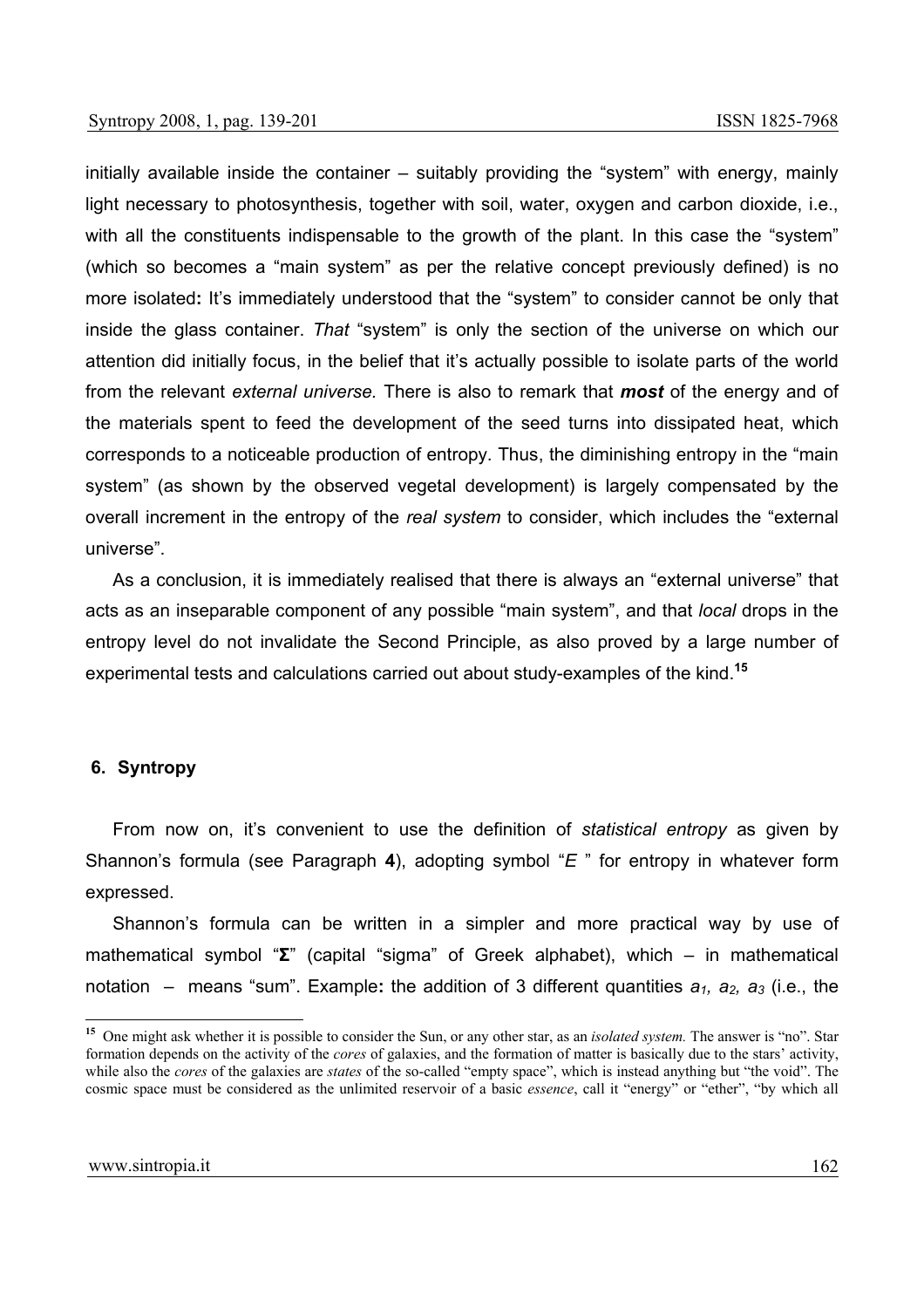mathematical expression for  $a_1 + a_2 + a_3$ ), can be written as  $\sum_{i=1}^3$  $i = 1$ *ai* , which is read "sum of the *ai*, with index *i* varying from *1* to *3* ".

Therefore, Shannon's statistical entropy can also be written in the following way**:**

$$
E = -h \sum_{i=1}^N (p_i \ln p_i)
$$

in which *N* represents the [usually very great] number of the possible events relative to the probability distribution considered. If number *N* is known and fixed, and if it's also assumed *h =* 1 for the sake of writing simplicity, then the above expression becomes simplified as follows**:** 

$$
E = -\sum (p_i \ln p_i).
$$

By use of symbol "**Σ**", also the concept of "probability distribution" can simply be expressed as

$$
\sum p_i = 1.
$$

The above formula for entropy *E* can be applied to any system, for any probability distribution  $p_i$ , and for any number N of respective possible events.

As previously seen in Paragraph **4**, maximum entropy (*Emax*) characterises the state of a system when the internal distribution of the interactions between the system's components is represented by a uniform probability distribution, i.e., when all the interactions have the same probability  $p = 1/N$  to occur, where N is the number of possible events (i.e., the number of possible interactions). Then, in that case, the system's maximum entropy is expressed by

$$
E_{\text{max}} = -N(p \text{ Lnp}) = \text{ LnN}.
$$

It has also been shown that any *non* uniform probability distribution, which is characterised by interaction probabilities that *don't* have the same value (it's sufficient that *one* probability

events are born and fed, and into which everything will turn at the end of its own cycle, according to necessity", as per the

#### www.sintropia.it 163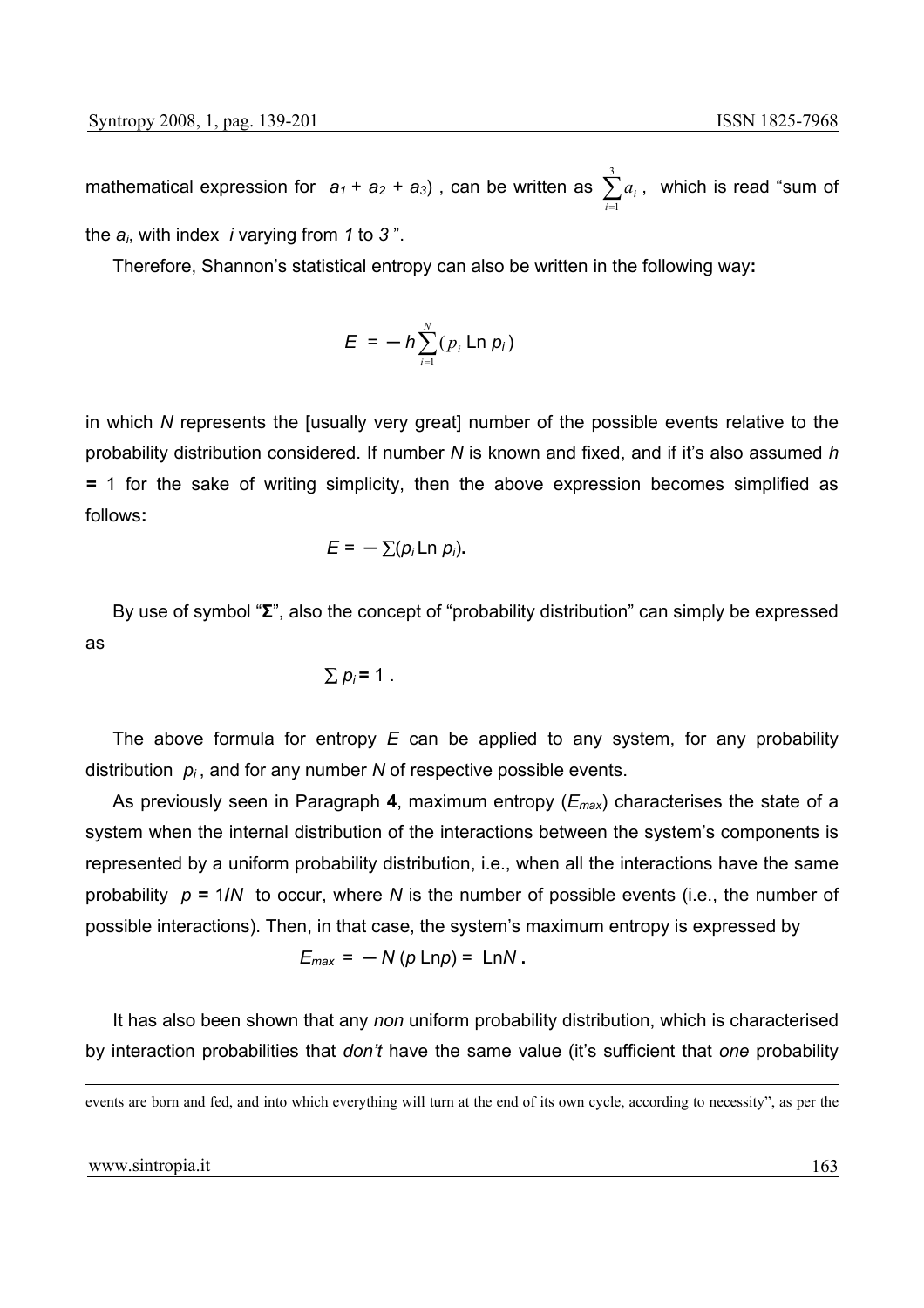only differs from the remaining ones), brings the system's state to a level of entropy lower than *Emax .*

Thus, for any value of entropy *E* which is less than *Emax ,* we can associate a new quantity with the state of the system**:** It's a positive quantity given by a *difference* expressed with symbol "*S* " and defined as follows:

 $S = E_{max} - E = \text{Ln}N - E$ .

We can call this quantity "**syntropy**", because number *S* measures what of the system's state has been taken away from disorder.

In other words, if the system's entropy *E* is *not* the possible relevant maximum entropy, it means that the *disorder* does not affect the system completely, and that a certain *degree of order* – as expressed by *S* – qualifies the system's state.

Then, given the above definition for "syntropy", it's possible to see that – whatever the state of the system – the sum of its entropy and syntropy is a constant value, which is proper to each system and *depends on the number of the possible events* that characterise the system. This is immediately visible after moving entropy *E* from the right hand side of the preceding equation to the left hand side, to write

$$
S + E = \text{Ln}N, \text{ constant.}
$$

The clear meaning of this relation is that any increment in the disorder of the system corresponds to an equivalent decrease in the system's order, and *vice-versa*.

Constant quantity "Ln*N*" is referred to as "entropic potential" or "transformation potential" inherent in the system, and is in general symbolised with "*H* " when the value for *N* is not specified.

It's important to note that "entropic potential" *H* shall not be considered as the maximum value for the system's entropy only, since it also represents the possible maximum value for

cosmic image of the άπειρου ("*the Indeterminate*") conceived by Greek philosopher Anaximander in the VI Century b. C.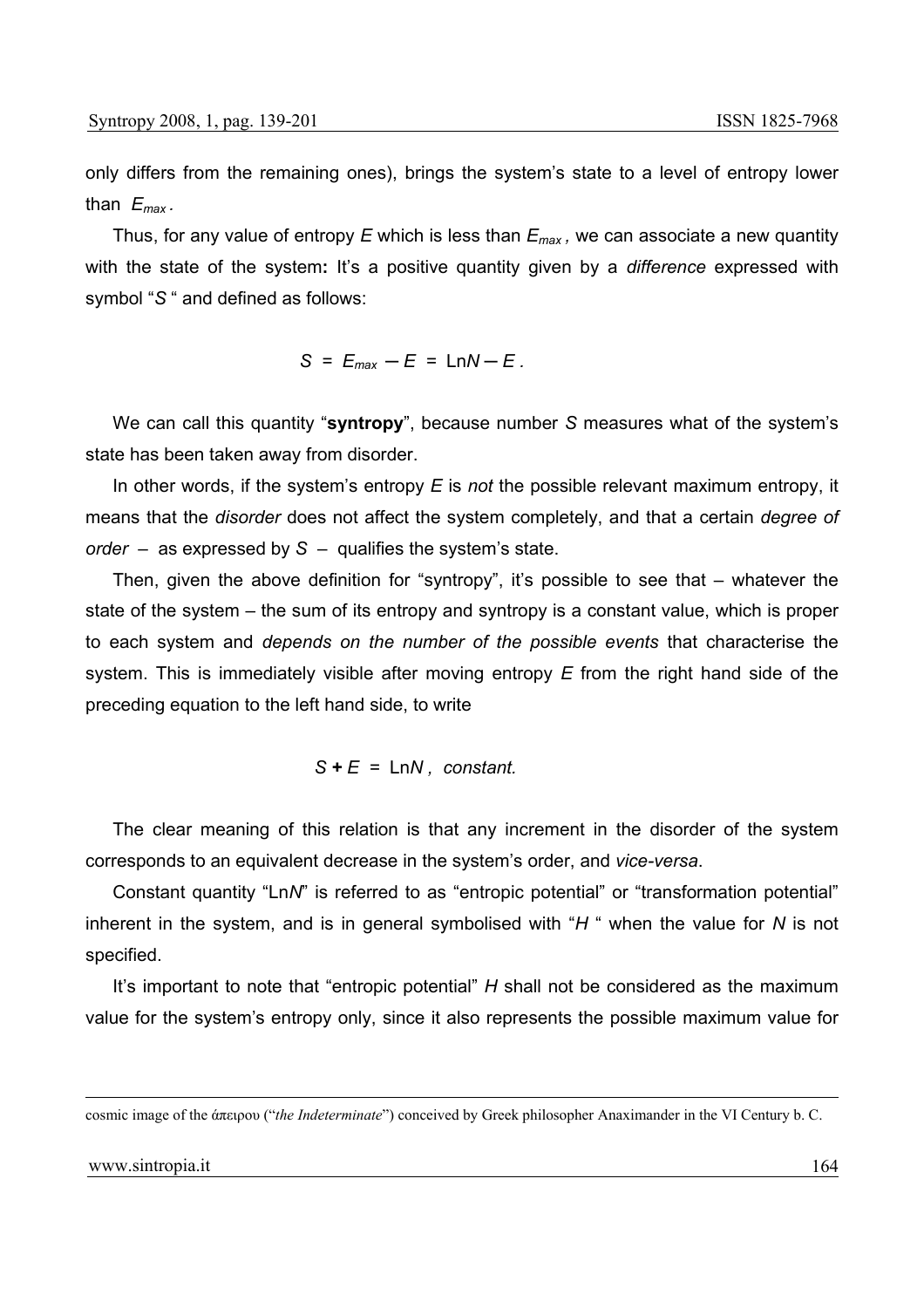the syntropy in the same system**;** as it can immediately be seen if in equation *H* = *S + E* entropy *E* is nil.**<sup>16</sup>**

## *6.1 Negentropy: What Does It Mean?*

By the way and briefly, it's worth commenting on the term "negentropy", which is also commonly used to mean something analogous to what is here meant by "syntropy".

I don't know how the concept of *negentropy* could be defined in a way that is – for analogous purposes – different-from and alternative to the concept of *syntropy*. Those who use the word "negentropy" – as far as I know – do not indicate any precise formulation of the concept. Sticking to the word, "negentropy" should mean a quantity whose significance is expressed by a numerical value *opposite* to that of "entropy", and in mathematics "opposite value" means "quantity qualified by opposite algebraic sign". That is actually what Schrödinger suggested in 1944, upon a harried and questionable interpretation of Boltzmann's statistical formulation of "entropy".

Thinking that "negative entropy" can explain or describe natural phenomena of order formation and self-organisation appears as a misleading idea, because such a definition of order leads to contradictory implications.

According to the definition of entropy, as so far accepted and recalled, "disorder" means amount of *unusable energy* or *chaotic uniformity* in the state of a system. This *disorder* tends to vanish when entropy, which is always a positive quantity, tends to zero**:** correspondingly, the "order" in the system tends to its maximum level. The order internal to the system is reflected by a highly differentiated distribution of the probabilities of interaction between the system components (if N is the number of the components,  $N^2$  is the relevant number of possible interactions).

If entropy is multiplied by "–1" with a view to defining "negentropy" as a measurement of "order", it happens that the "**order**" in the system **tends to zero**, i.e., *it tends to disappear*,

<sup>16</sup> **<sup>16</sup>** It is proved that both *maximum entropy* and *maximum syntropy* (and - therefore - also *zero entropy* and *zero syntropy*) are only theoretical limit-values that cannot be achieved by any system.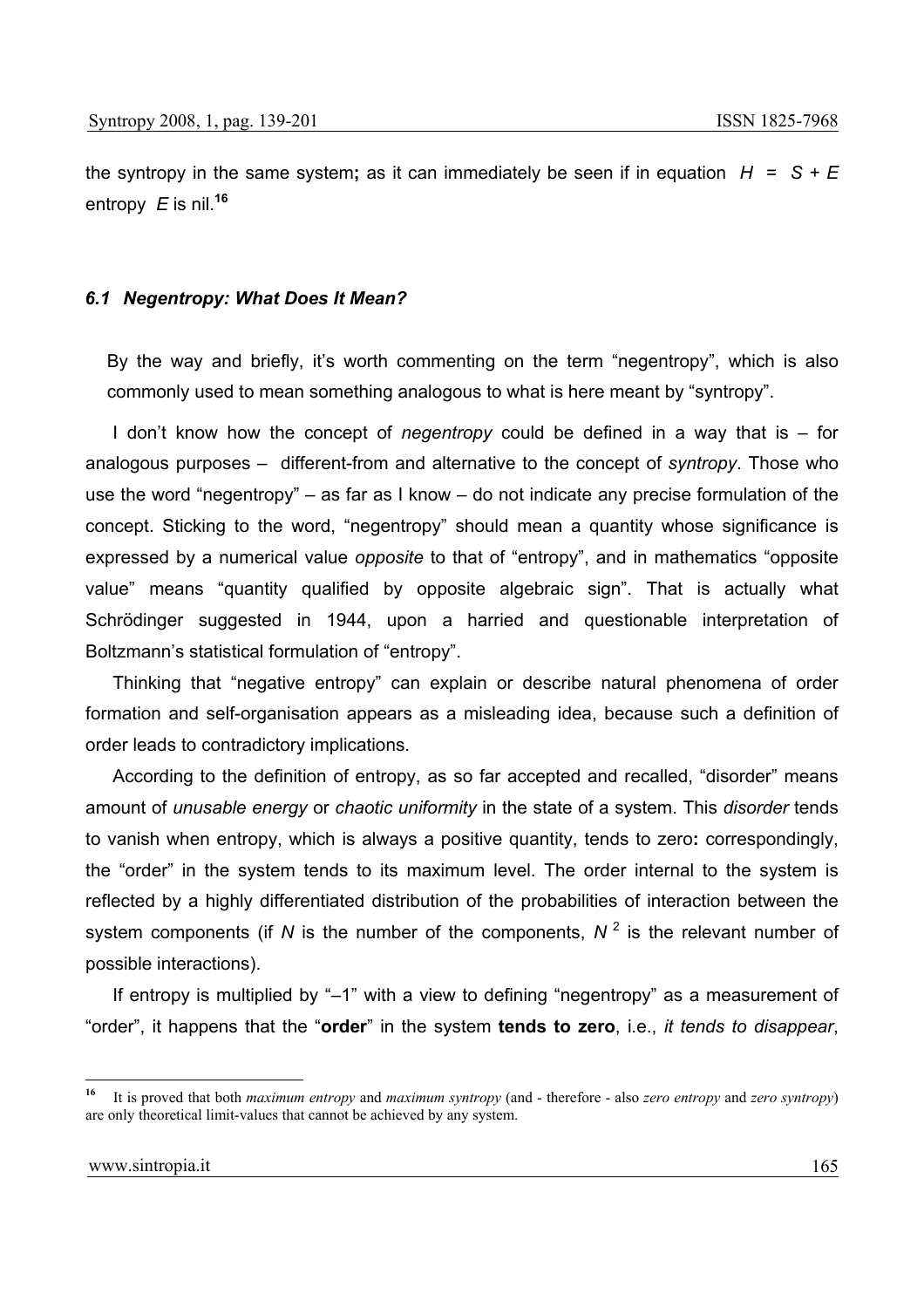when the internal organisation of the system components achieves its highest degrees of complexity**;** while, in the other direction, the system's order tends *also* to decrease towards a minimum value expressed by a quite uniform distribution of interaction probabilities. Consider that "negentropy" is a *negative quantity,* and negative quantities *decrease* with the increment of the respective *absolute* numerical value.**<sup>17</sup>**

Summarising**:** Given a system of *N* 2 interactions between the *N* components of a system, "negentropy" – meant as "negative entropy" – implies that the system's internal *degree of organisation* is **both** *non-existent* when negentropy is nil, **and** at a *minimum level* when negentropy equals "–2Ln*N* ". The logical disagreement between such two states of the system is evident and makes "negentropy" a fuzzy concept.

In current languages, concepts of *order* and *disorder* do normally hint at "relations between things", at configurations of objects of a set that can potentially be in *alternative* states, i.e., in *possible* states viewed as "opposed" (to mean in mutual contrast) only because of different *degrees* of *recognisable structure* in the relations between the objects. Any *state of order* in the set *doesn't deny* the *state of disorder*, but – to the contrary – uses the idea of "disorder" as "lower degree of order" with respect to the same objects put in *alternative states*  that can exhibit any greater amount of information to the observer. Substantially, with no change in the number and quality of the objects of the set, *order* and *disorder* are only *ways to compare* different combinations of relations between the objects.

Any process of transformation of matter may be viewed either as an activity that moves equal or similar objects toward *systems* that consist of "synthesized and differentiated things", or – to the contrary – as an activity of demolition and homogenisation of "different things" in a set of objects that are equal or similar to each other.**<sup>18</sup>**

**<sup>17</sup>** For example, –5 is *less* than –2**;** –100 is *much less* than – 7, etc.**;** whence "**zero" is the greatest value** in the whole infinite set of negative numbers (i.e., "0" is greater than  $-2$ ,  $-5$ ,  $-100$ , etc).

**<sup>18</sup>** An analogy is useful**:** Building up houses, factories, churches, theatres, schools, hospitals, etc., of a town means to use *bricks* – which are all equal to each other – for transforming equal objects into a system (synthesis) of things that are *different* from each other by shape and function. Demolishing and homogenising those buildings means to reduce them to a set of bricks steadily equal to each other and void of any recognisable function.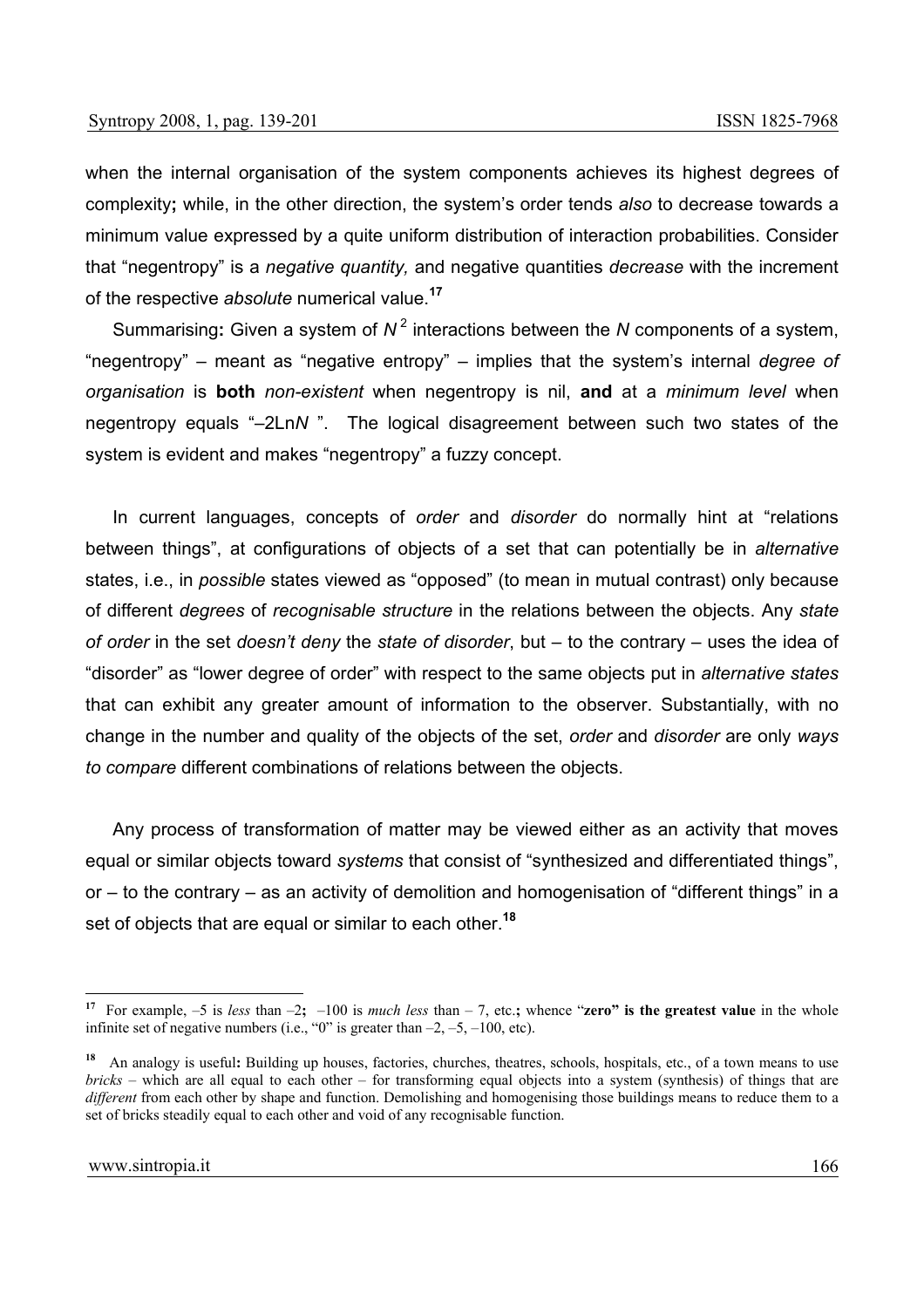On the basis of the above premise it is possible to develop a general theory of the systems that are formed by interacting components.

In analysing the evolution of a system, the theory shows a way to describe "progressive" and "regressive" transformations of the system in terms of increasing or decreasing internal organisation, respectively.

### **7. Description of the Behaviour of a System**

Aware of the caution that is necessary in defining any study-system, we can now focus our attention on those processes, both of a biological and of a social nature, which develop forms of matter and energy organisation.

Sticking to the definition of system introduced in the beginning of Paragraph **6,** any system can be described as a set of different components (identified as such by the observer), which depend on each other through recognisable and measurable interactions.

Within any conventional time unit, each component of the identified system is both source and destination of interactions whose intensity does in general vary from pair to pair of components. This can be observed between biological as well as non-biological components.

The behaviour of non-biological systems is dominated by the *determinism* of a relatively simple mechanics (proper to the *mechanism* of physics), also when the observation, because of practical conditions imposed by the levels of the observation scales, must renounce *deterministic* descriptions and recourse to statistical and proba-bilistic methods of analysis.

Some sort of *constrained determinism* is instead observed in biological and social systems, so that the system behaviour – though utilising the "laws" of non-biological determinism – is subject to a framework of constraints. These constraints work as a *programme* because of their capacity of conveying the effects of deterministic rules toward a hierarchical selection and grouping of interactions between components of the systems. In this way, the system components come to form a structure of "organised" sections differentiated from each other by character and function, up to the composition of *complex organisms*, which – from a *mechanistic* standpoint – are intrinsically unlikely. Moreover, some of such complex organisms have the amazing property to evolve toward forms of higher and higher complexity.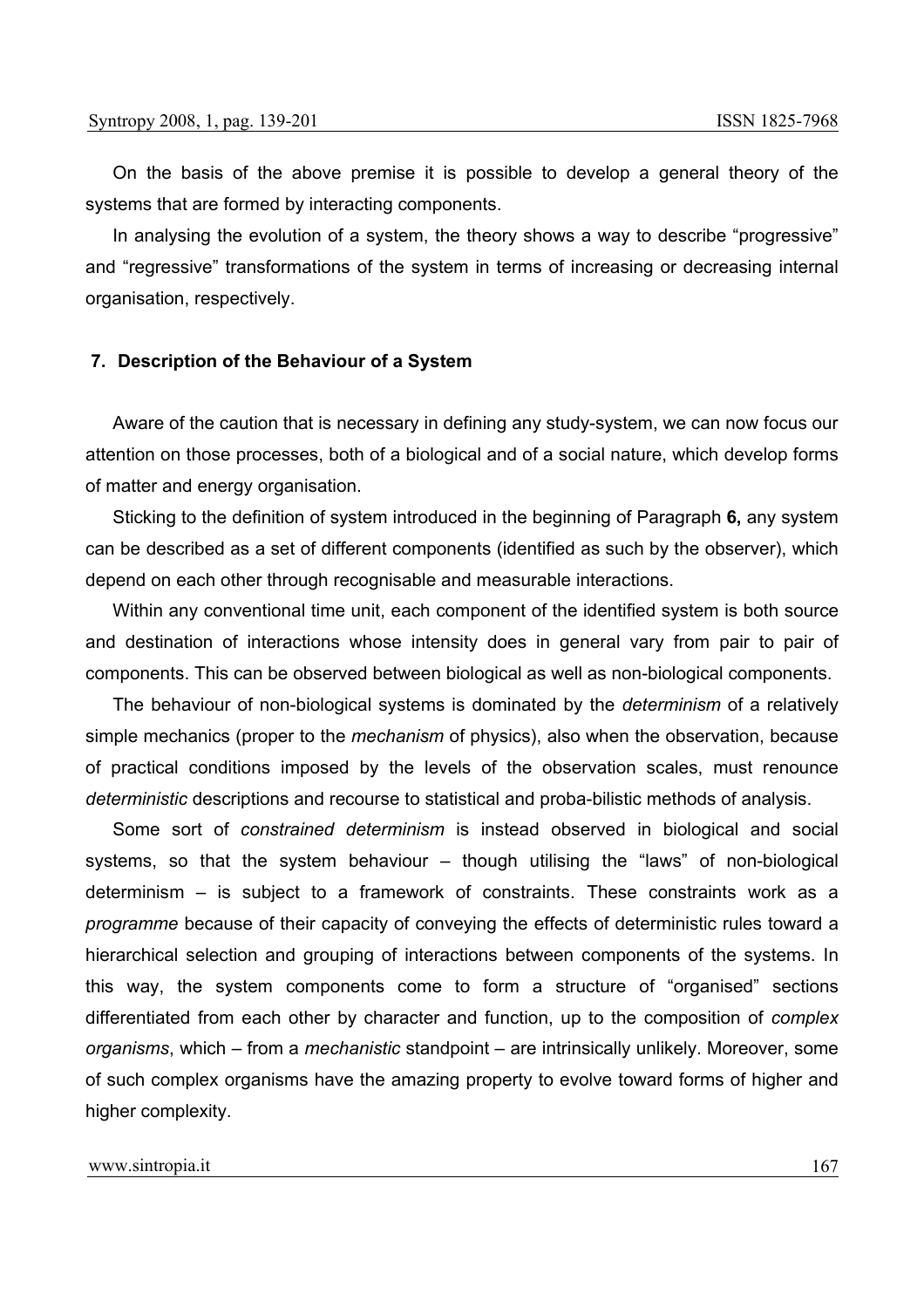However, also the formation and the evolution of the most complex organisms undergo the impact of chance, whose effects may partly be eluded by the "program" and partly modify it. Accidental modifications in the "programme" may either *corrupt* the "programme", making it no more effective (with subsequent decomposition of the organism), or *mutate* the "programme" in a way that allows the organism to resist the accident and to continue its evolution through an *adaptation* process.

(Nevertheless, as so far experienced, chance does sooner or later prevail over "programmed" processes of any kind, and *adaptation –* though showing an increasing chance-resistance in a growing number of cases *–* is in the end overwhelmed by chance, i.e., by the domain of entropy. In a partial attenuation of this image of fate, it seems possible to affirm that "*improbable processes*" that lead to complex systems can rise from "chaotic" states of matter and energy through major stochastic deviations from states of entropic equilibriums, *which are never stable*. Thus, the triumph of chance should never be considered as a general and definitive end of the story, but only as a *local* and *cyclic event*. Proliferation, as a property of living species, might be taken as a provisional example that corroborates the thesis)*.* 

The capacity of organising matter and energy, which is proper to the evolution processes that are characterised by a *behaviour programme*, is always associated with the dissipation of most of the involved energy**;** so, the amount of order achieved is over counterbalanced by the production of a corresponding amount of *disorder.* 

Summarising**:** a "system", like that defined - for example - by a complex organism, must always be considered as formed by the specific components of the complex organism *and* by the respective external environment, here referred to as "external universe".

The salient property of any system is that all its components are *active*. A banal example, concerning a relatively simple system, may help clarify. A stone under sunlight transforms a large part of the received radiation into heat, which then it transfers to the environment both through direct contact and by reflection of the light. Part of the light absorbed by the stone and the interaction with atmosphere activate physical and chemical processes among the stone's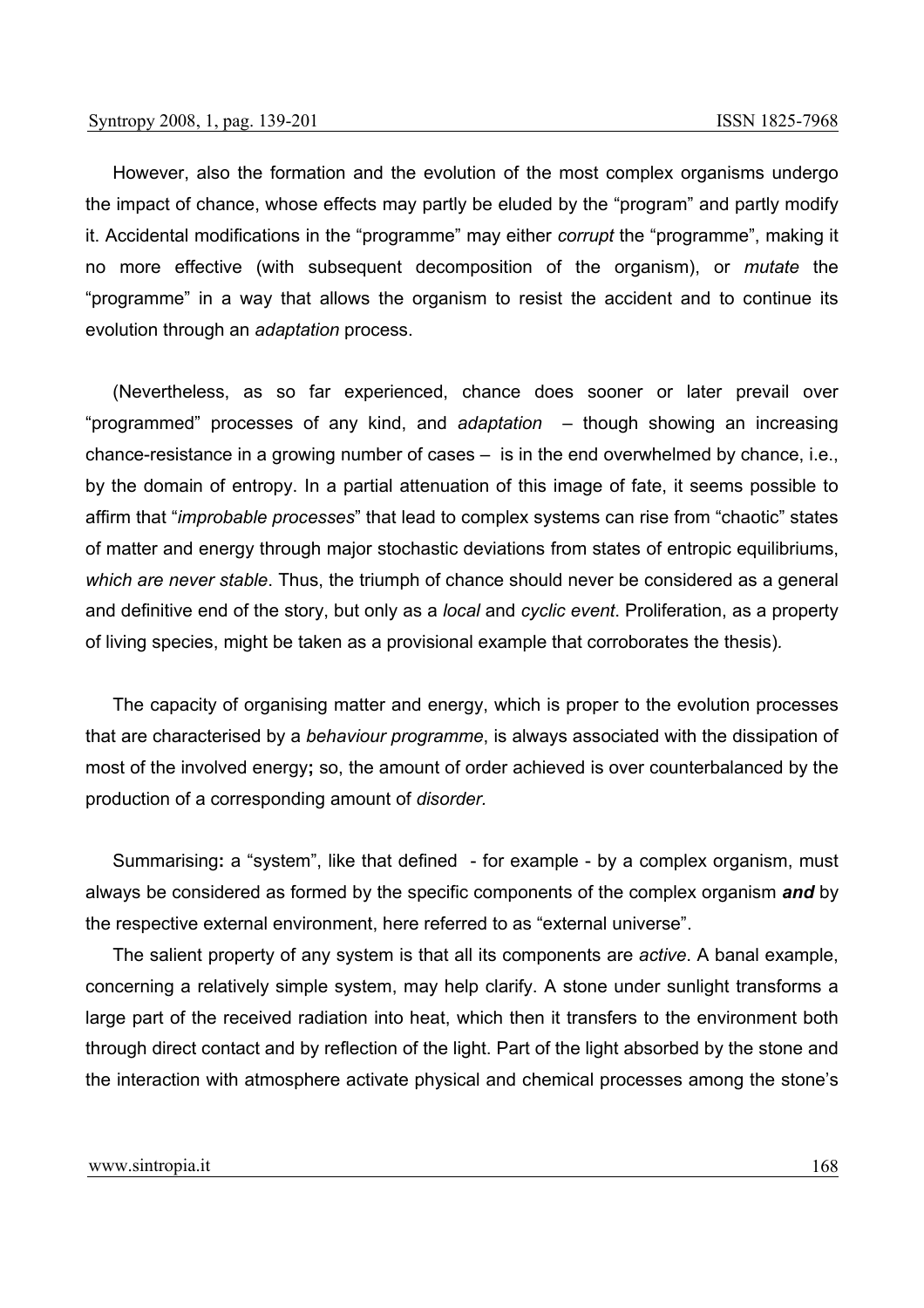components. To conclude that nothing in nature may be considered as completely idle and passive.

The interactions that relate to any system are both those that occur between different components of the system and those of each component with itself.

In this connection, it's worth remarking that also the "external universe", which is one of the system's components, develops inside itself an amount of activity that is *caused* by its relationship with the "main system". It's also **important to remark** that the "external universe" relevant to the identified system is *only* that part of the universe that undergoes the influence of the particular "main system" addressed.

Upon the assumption that the interactions between the system's components are all identifiable and measurable, the description of the system's behaviour becomes simpler than one could expect. In analysing any system, the observer is used to focus his attention only on those interactions that are deemed significant.

Then, in describing a particular behaviour of the system, it is supposed that the interaction flows, as observed in a given time unit, are methodically measured by use of a measurement system that makes all interactions homogeneous quantities, in order to make them comparable quantities. Which also implies the possibility of calculating – as necessary – the total amount of interactions produced in the system per time unit.

Subsequently, all the individual interaction flows can be converted into *interaction probabilities*, to exploit the analytical advantages provided by the mathematical properties of probability distributions. Besides any possible discussion on the *meaning* of this kind of probability sets, the *percent values* expressed by such probabilities are significant enough to justify the relative use in the analysis. Actually, interactions expressed in the form of "probabilities" are particularly useful to the purpose of associating quantities like *entropy* or *syntropy* with the system's states.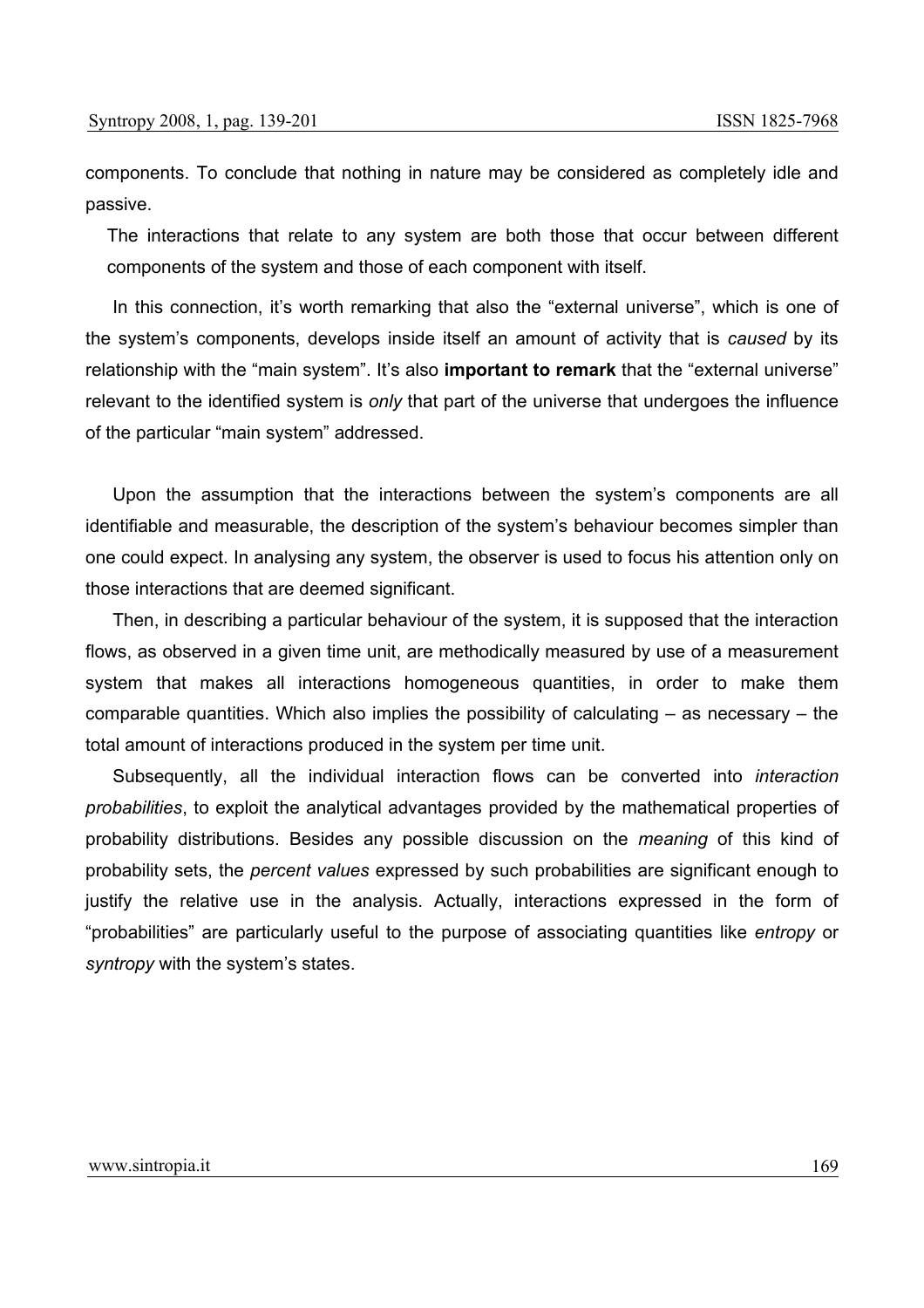## *7.1 Shape of the System and "constrained Uncertainty"*

The description of the behaviour of a system depends principally on the criteria adopted for identifying its components.

The identification of the components does also determine the distribution of the interactions within the system.

For example, if the task is to analyse the behaviour of a human social system, the shape of the system depends on whether this is considered as formed by individuals or, instead, by different groups identified by class of characteristics shared by individuals. Suppose that the interactions are expressed in terms of exchange of information in any form. Though the *total amount* of interaction, per any given time unit, depends only on the number of persons involved, it is clear that *the distribution* of the *interaction flows* between components varies from a system whose components are individuals to a system whose components are groups of people, because of the changes in the number and size of the system's components. The importance of the preceding remarks is in that it's the observer what determines a first basic level of *order* in the system observed, just through the identification of the components that form the system. Therefore, it's the observer that establishes the *shape* of the system, on which the *measurement* of the interaction flows will depend.

I am now trying to clarify the meaning of what I've affirmed above, starting with a scheme of unit-flow distribution within a hypothetical system consisting of 6 components.

The scheme is shown by the table below, in which letters *a, b, c, d, e, f* represent the system's components. The series of "1" in the horizontal lines (the *rows*) of the table indicate the intensity of the flow (for the sake of simplicity, every interactions flow is made equal to 1) sent by each component to the other components of the system, so that the series of "1" in the vertical lines (the *columns*) of the table represent the flows received by each component. (The unit-flows that are disposed along the table's diagonal - on light yellow colour background - show the set of "self-interactions", i.e., the interactions of each component with itself).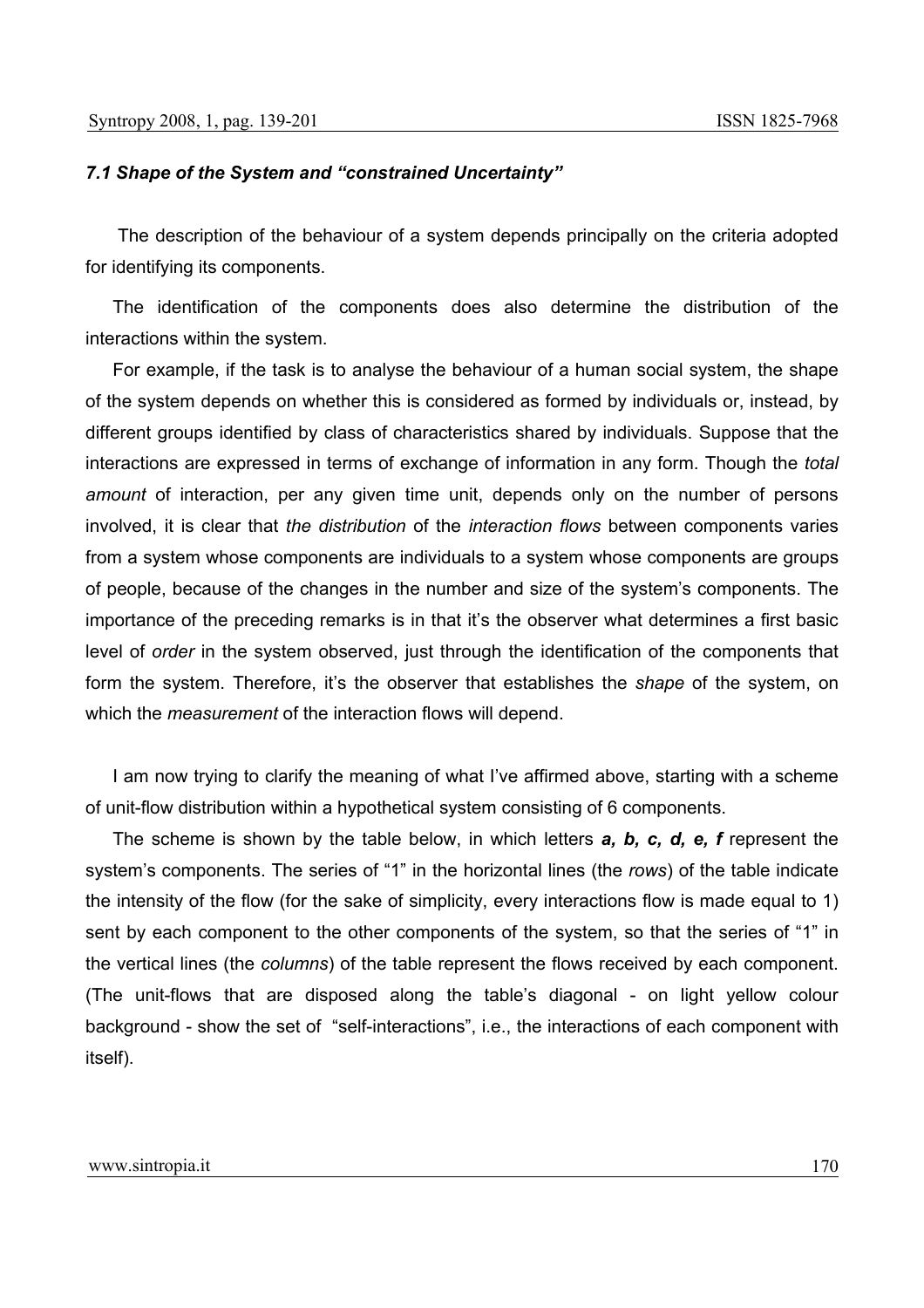

Such a system presents quite a uniform distribution of interaction flows, as it's also typical of any system about which the observer lacks information. Apart from the exemplification choice of a uniform interaction distribution characterised by unit-flows, any other *uniform* distribution of flow intensities would be converted into a unique identical *probability distribution*, which – for any six-component system – would consist of interaction probabilities all equal to 1**/**36.

The entropy associated with a system of events like that described by the table above is *the maximum entropy* that can be associated with the system, and is expressed by the system's "entropic potential", whose value - using Boltzmann's equation – is in this case

*H6 =* Ln(62 ) = 2 Ln6 = 2 x 1.79176 = 3**.**58352.

If Shannon's formula is applied to the probability distribution relative to the same system, all the probabilities being equal to 1**/**36, the entropy calculated as "statistical uncertainty" results in

*E6 =* ─ 36 x (1**/**36)Ln(1**/**36) = 3**.**58352 ,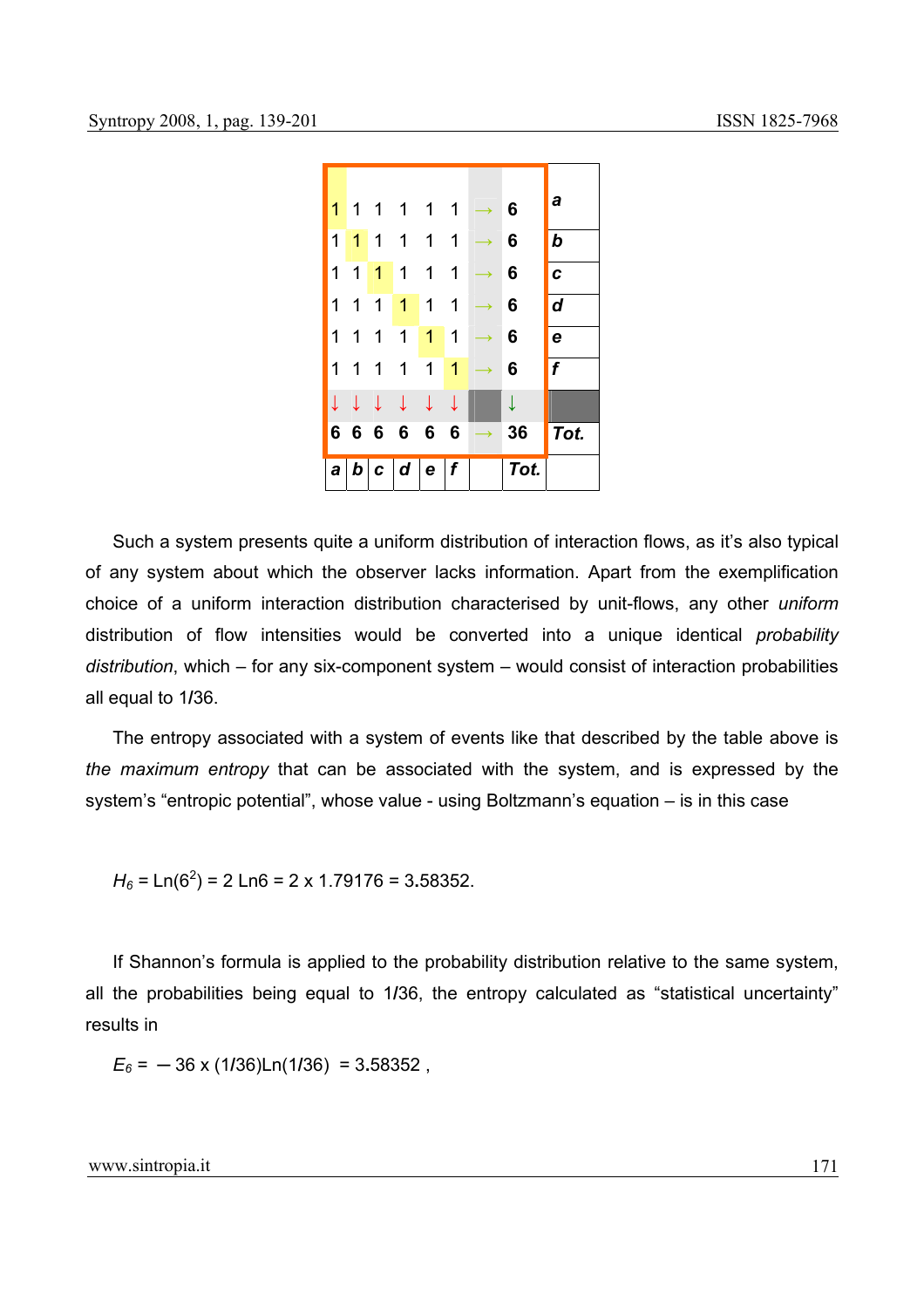to verify that *entropy* and *uncertainty* do actually coincide, i.e., that  $H_6 \equiv E_6$ .

At variance with the previous situation, suppose now that some kind of available information allows the observer to group the same components of the system in 3 – instead of 6 – *new* different components identified as *A, B, C*, in the way that will be shown by the table that follows. In the new table, which modifies the preceding one, component *A* groups previous components *a, b, c***;** component *B* groups previous components *d, e,* whereas previous component *f* remains alone to form the new component *C.* 

In the system so re-defined, the interaction flows between *A, B* and *C* are no more equal to each other**:** *A* sends 6 flow units to *B*, 3 flow units to *C*, and retains 9 flow units for itself. Component *B* sends 6 flow units to *A*, 2 flow units to *C***,** and retains 4 flow units for itself. In turn, component *C* sends 3 flow units to *A*, 2 to *B*, and retains 1 unit flow only for itself. The account of the flows arriving in each component is symmetrical to that.

| 1 | 1                | 1           | 1                | 1 | 1              |               |                 |                  |
|---|------------------|-------------|------------------|---|----------------|---------------|-----------------|------------------|
| 1 | 1                | 1           | 1                | 1 | 1              | $\rightarrow$ | 18              | $\boldsymbol{A}$ |
| 1 | 1                | 1           | 1                | 1 | 1              |               |                 |                  |
|   |                  |             |                  |   |                |               |                 |                  |
| 1 | 1                | $\mathbf 1$ | 1                | 1 | 1              |               | 12              | $\boldsymbol{B}$ |
| 1 | 1                | $\mathbf 1$ | 1                | 1 | 1              |               |                 |                  |
| 1 | 1                | 1           | 1                | 1 | 1              |               | $6\phantom{1}6$ | $\mathcal C$     |
|   |                  |             |                  |   |                |               |                 |                  |
|   | 18               |             | 12               |   | $6\phantom{1}$ | →             | 36              | Tot.             |
|   | $\boldsymbol{A}$ |             | $\boldsymbol{B}$ |   | $\mathcal C$   |               | Tot.            |                  |

The probability distribution that corresponds to the new flow distribution is given by the following series**:** 6**/**36, 3**/**36, 9**/**36 (relative to *A*)**;** 6**/**36, 2**/**36, 4**/**36 (relative to *B*)**;** and 3**/**36, 2**/**36, 1**/**36 (relative to *C*). The sum of these probabilities is obviously equal to 1.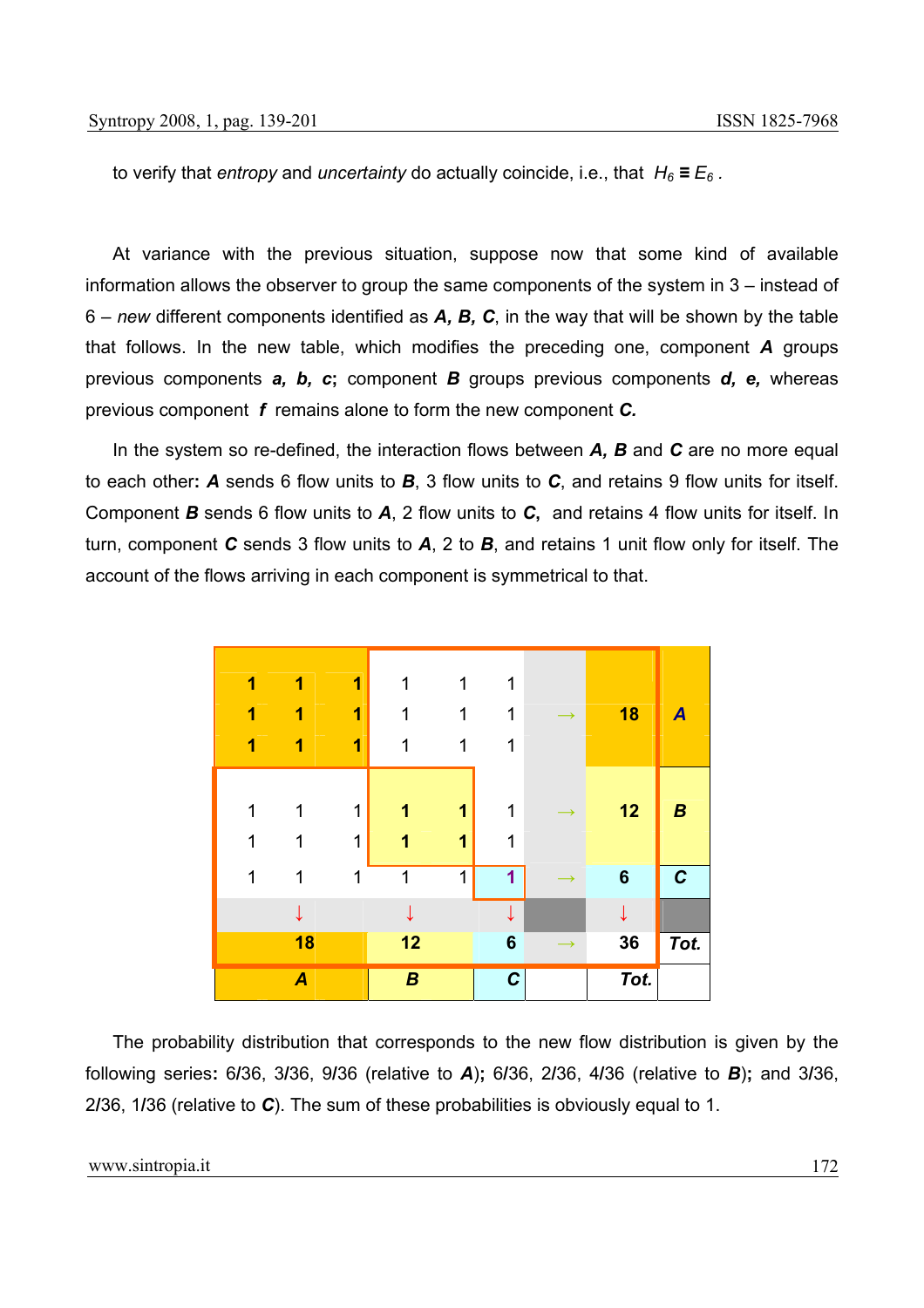By application of Shannon's formula for **entropy** one obtains**:** 

*EABC =* **[**(6**/**36)Ln(6**/**36)+(3**/**36)Ln(3**/**36)+(9**/**36)Ln(9**/**36)+(6**/**36)Ln(6**/**36)+ +(2**/**36)Ln(2**/**36) +(4**/**36)Ln(4**/**36) +(3**/**36)Ln(3**/**36) +(2**/**36)Ln(2**/**36) +(1**/**36)Ln(1**/**36)**]** = = 2**.**02288 .

The **entropic potential** relative to this new system of 3 components is given by

 $H_{ABC}$  = Ln(3<sup>2</sup>) = 2xLn3 = 2.19722,

which, as expected, is greater than entropy  $E_{ABC}$  calculated above. In this case, at variance with the previous case, the system's entropy doesn't coincide any more with entropic potential. The difference between the two quantities, expressed by

 $S_{ABC} = H_{ABC} - E_{ABC} = 2.19722 - 2.02288 = 0.17434$ ,

is the *amount of order* that has been introduced by the observer in reshaping the 6 component system into the 3-component one. Substantially, it's the effect of the *amount of information* that has become available to the observer.

Some important conclusions can be drawn from the preceding considerations.

The first one is the following**:** in any *state* of the system, the "natural" tendency to disorder is partly checked by the presence of "constraints", which drive the system toward a *behaviour* whose randomness declines with the number of different "constraints" affecting the system. In the preceding example, the only information used by the observer has implied a constraint to the shape of the system. This is not banal, for the *amount of order* in the system is detected in connection with the *constraints* to which the system is subject *according also to the observer's knowledge.*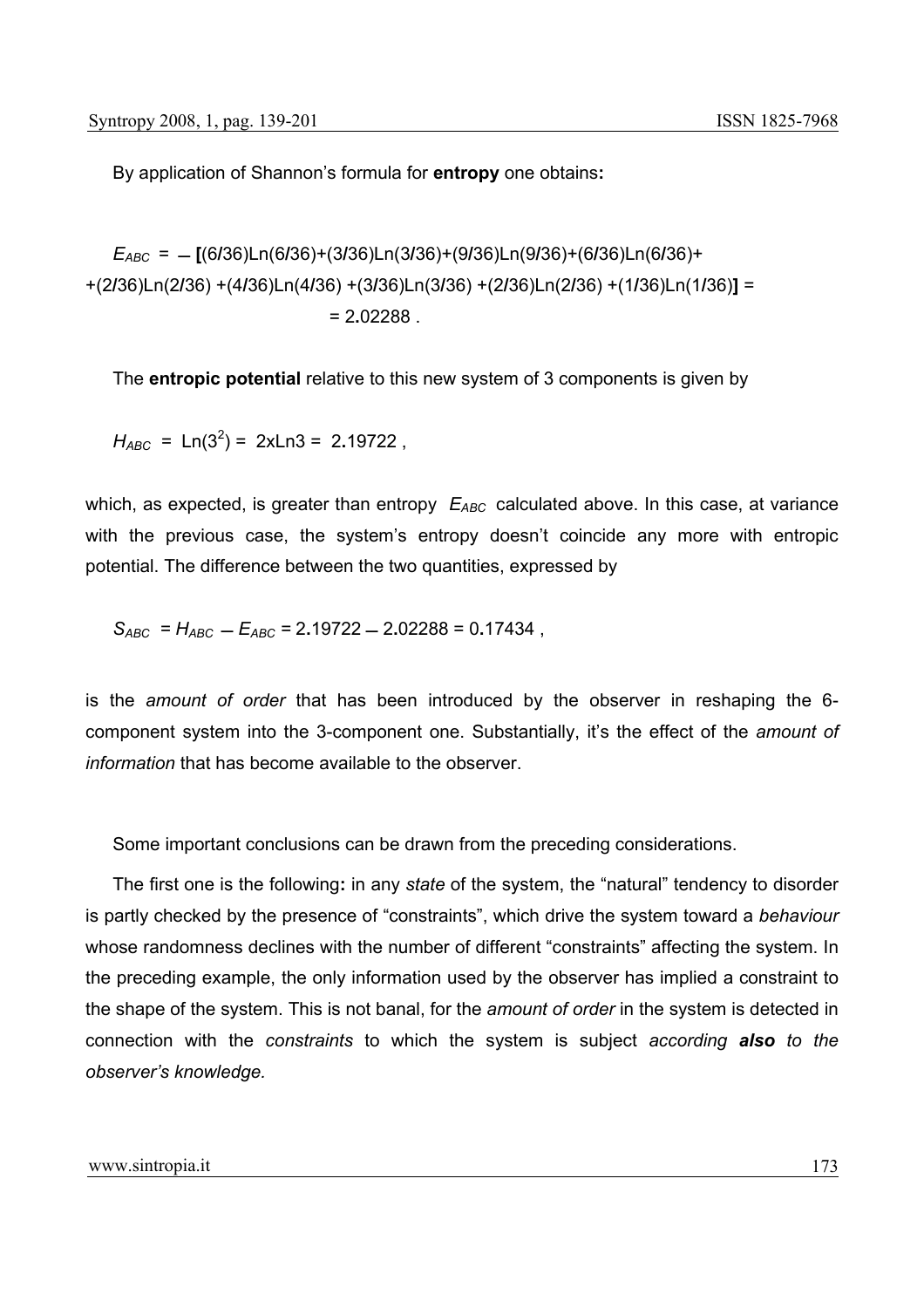To help us grasp the importance of constraints in determining the behaviour of real systems, it's worth making at least one example, which puts – without excluding – the role of the observer in a shade.

Consider the following system**:** a mixture of hydrogen and nitrogen is put into two interconnected containers. If the temperature is the same for both containers, the molecules of the two gases blend together randomly, so that the mixture distributes within the two containers almost uniformly. See the scheme here below.



Instead, if one of the containers is warmed up so as to make its temperature higher than the other's, the molecules of the two gases separate, with one of the two gas gathering in one container and the other gas in the other container, as schematically shown by the graph below**:** 

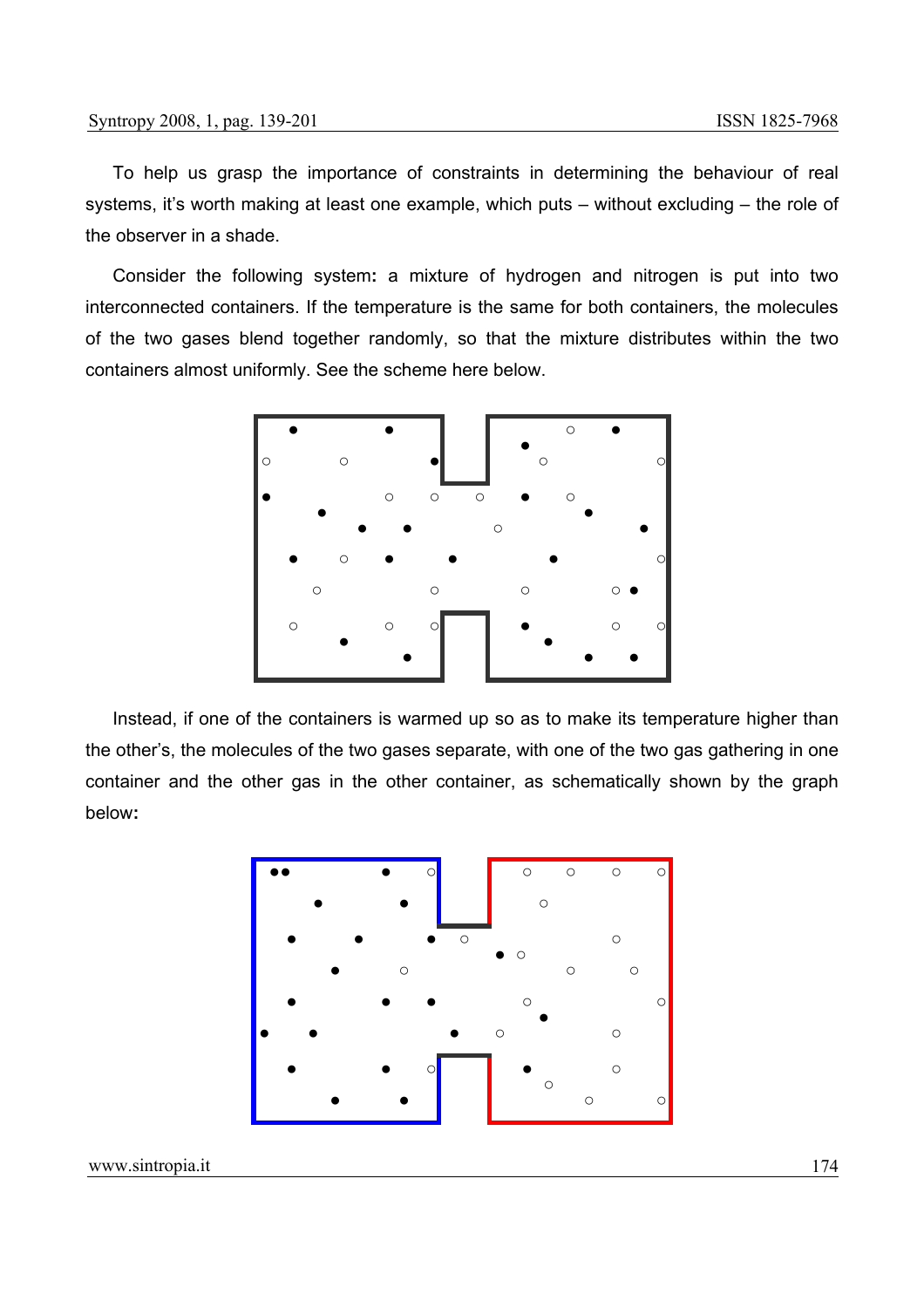In this way, the system has been subjected to a *thermal constraint*. On the one hand, in doing so, energy is spent and dissipated to determine the difference in the temperature of the two containers**;** on the other hand, the system achieves a certain *degree of order*, in the form of a marked differentiation in the positions of the two gases. (The phenomenon is known as "anti-diffusion").**<sup>19</sup>**

In general, the various characteristics of different molecules *constrain* these to respond in different modes to the action of external agents, with the consequence that different kinds of interactions cause different effects, which in turn work as *additional constraints* with respect to the properties and the behaviour of different kinds of matter, and so forth.

In analyses that concern social and economic systems, in particular, the importance of *constraints* is given evidence by the possibility these offer to solve problems otherwise impossible of solution, according to procedures based on the determination either of the *maximum amount of constrained entropy* or – equivalently – of the *maximum degree of syntropy* the study system is allowed to achieve under the given constraints.

### *7.2 Using Entropy and Syntropy: a Practical Example*

Out of physics, one example of practical use of the concepts of entropy and syntropy, as discussed in the preceding paragraphs, regards the analysis of economic systems and the description – as possible on the basis of hypothetical (or actual) measures of economic policies - of *probable* evolution processes for such systems. I deem this digression useful to point out the *operational* aspect of the concepts introduced, with a view to minimising the dose of abstraction that is normally associated with unusual theoretical terminologies.

Schematically, any modern economic system consists of a many different activities, which exploit various resources, including manpower, to produce commodities and services bound for the *internal* market (i.e., for the market formed by the "main system") as well as for the

<sup>&</sup>lt;sup>19</sup> This example has more than once been used by Prigogine during conferences of his.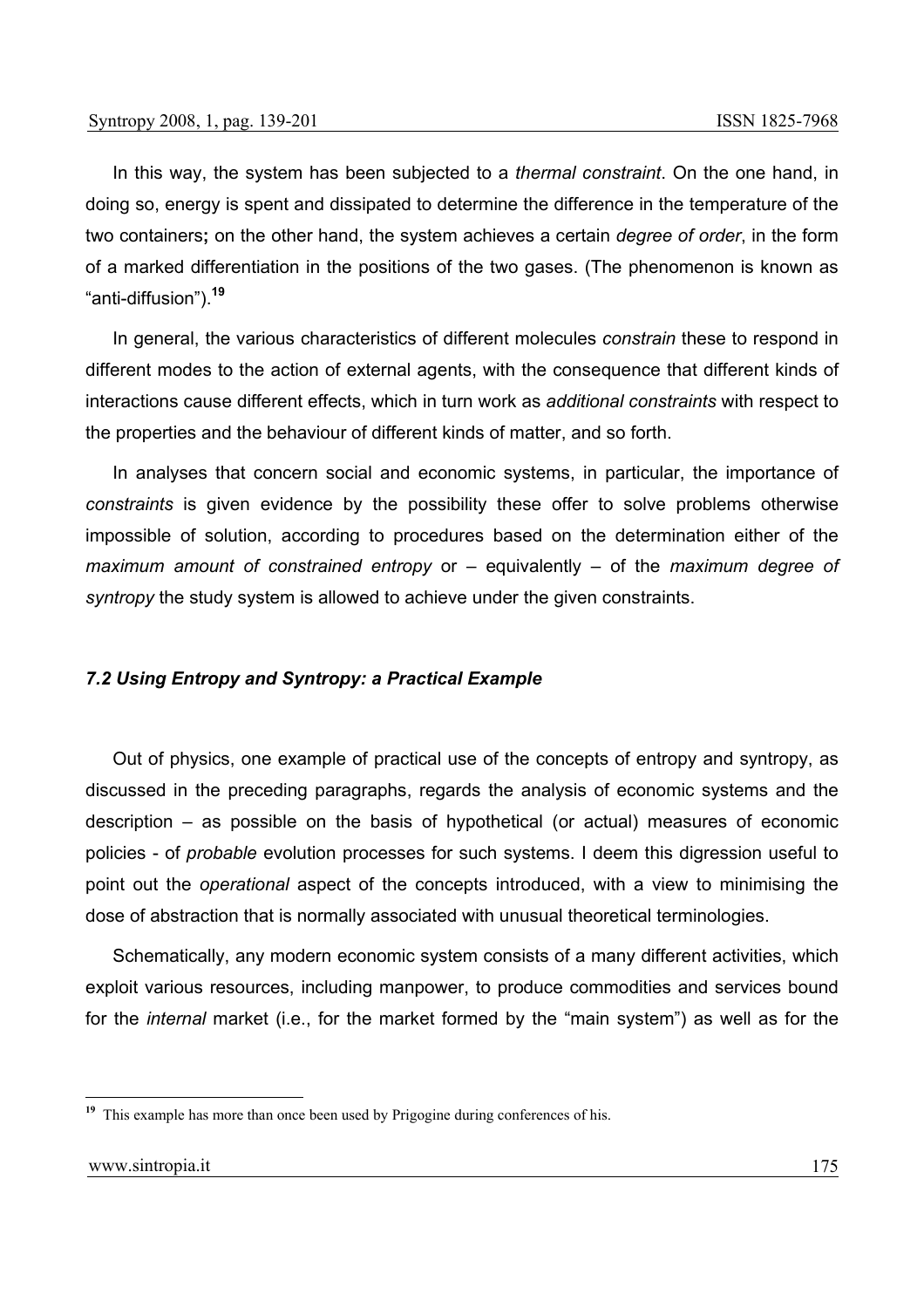*external* market (i.e., for the "external universe"). In turn, the "external universe" does also sell some of its resources and products to various activities of the "main system".

Econometrics is an important discipline that applies statistical and mathematical techniques to the analysis of economic activities. This branch of economics has also started, during the  $20<sup>th</sup>$  century, methods for the quantitative study of any national economic systems accounted for as a whole.

Economist Wassili Leontief (1905-1999) developed a method for the analysis of very large economic systems, which soon became renowned and adopted, for decades, by the national statistical bureaus of most advanced countries. Leontief's method allows for the systemic relationship between the production proper to each economic activity and the purchase of resources that are necessary to the production.

Leontief proposed a simple direct proportionality between the amounts of purchased production factors and the amount of the relevant final product. By this criterion, he could construct a numerical table (matrix) of *inter-industrial relations*, which basically consists of proportionality coefficients, usually mentioned as "*production technical coefficients*", to be assumed as constant values.

The idea is simple. Example**:** to produce and sell one ton *A* of steel, it is necessary to buy *K* kilograms of coal, *I* kilograms of iron mineral, *W* watts of energy, *M* hours of manpower, *F* dollars of financial services, *T* dollars of transport, etc. Leontief's method assumes that the numerical ratios defined by *K/A, I/A, W/A, F/A, T/A,* etc., keep constant with time, quantities *K, I, W, F, T,* etc., being in turn products of other activity sectors of the same economic system. The assumption can be summarised saying that the purchase of these quantities vary in a direct proportion to the variation in the quantity of the final product *A* regarded. In principle, it's quite a reasonable assumption.

Therefore, analogous obvious considerations apply to any production activity in the system**;** so that a set of simple linear equations can be written to describe the system of relationships by which each activity is tied to all the other ones. In this way, it is possible to

### www.sintropia.it 176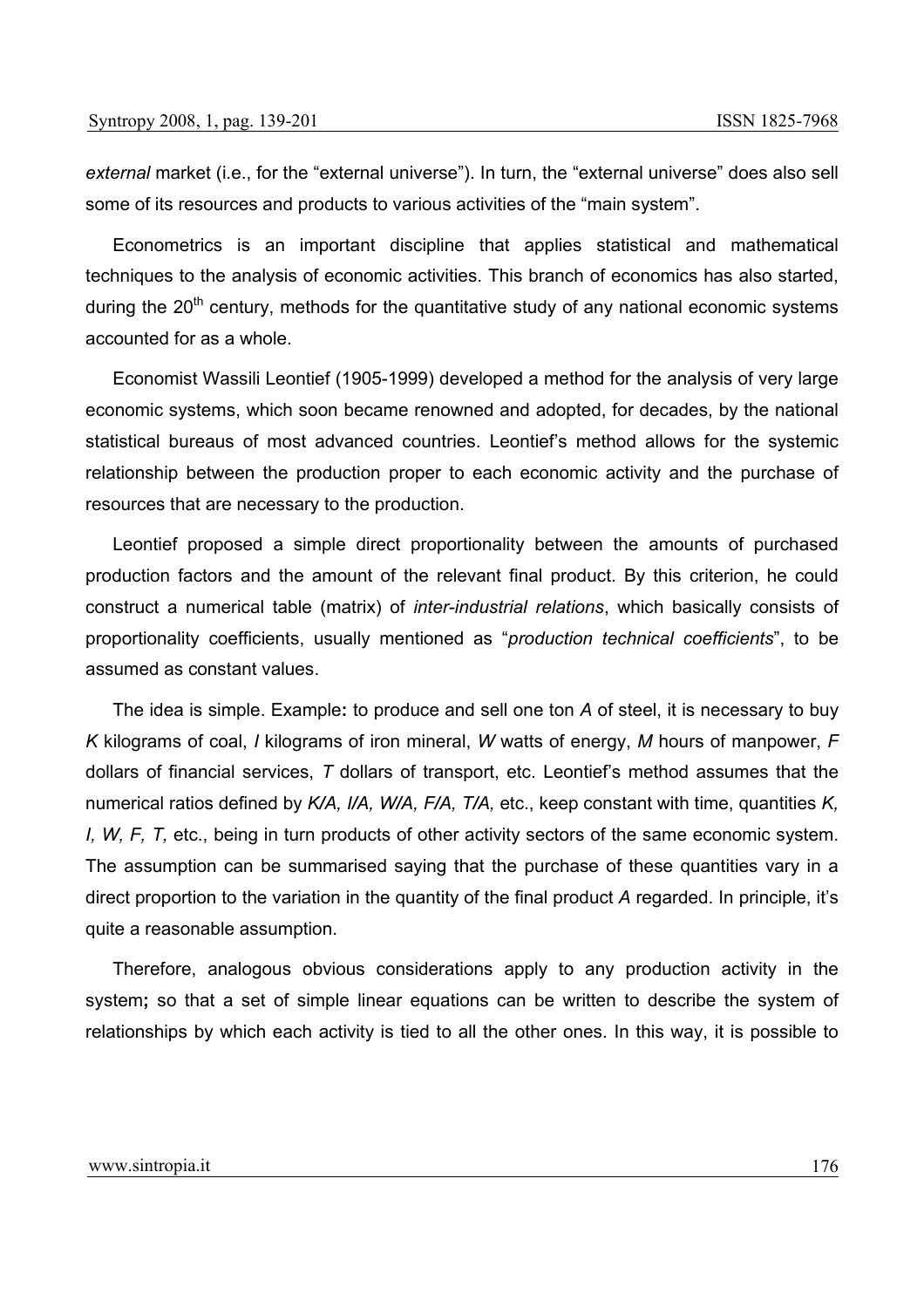calculate, for example, the extent to which the product of the whole economic system depends on alterations in the production of any individual activity sector. **<sup>20</sup>**

In order to establish all the numerical values of the *production technical coefficients* it is necessary to carry out an initial statistical survey to see how the product of each activity sector distributes among the other sectors. Unfortunately, one of the major inconveniences that affect Leontief's method is just the need for relatively frequent updating statistical surveys.

However, Leontief's method, known as *Input-Output Analysis*, involves technical problems relative to the hypothesis of direct proportionality between purchase of resources and production (i.e., the proportionality between *input* and *output*), as well as to the hypothesis of "constant" technical coefficients.

First issue: The hypothesis of direct proportionality between *input* and *output* is quite reasonable and acceptable if it regards the activity of one single factory, farm, service, etc.. But it becomes more and more questionable – because it doesn't respond any more to the truth – when every "economic sector" does group a large number of activities that may be considered as akin to each other, but which do also differ from each other because of

 $\bf{x}_i = (X_i/X_i) \times \bf{x}_1 + (X_i/X_2) \times \bf{x}_2 + ... + (X_i/X_N) \times \bf{x}_N$ .

**<sup>20</sup>** One only sample equation should be sufficient to make the criterion clear. Consider an economic system formed by *N* different economic sectors, indicated with "*1*", "*2*", "*3*", … , "*N*". Assume that the amounts of the yearly sector productions are symbolised by  $x_1, x_2, x_3, \ldots, x_N$ , respectively.

According to Leontief, it is possible to establish a **fixed ratio** between every sale from any economic sector "*i"* to each other sector *I*, 2, …, *N*, as follows:  $X_i/X_1$ ,  $X_{i2}/X_2$ , …,  $X_{iN}/X_N$ , since each unit sale  $X_{i1}$ ,  $X_{i2}$ , …,  $X_{iN}$  from Sector *i* is in a fixed proportion to the **unit amounts of product**  $X_1$ ,  $X_2$ , ...,  $X_N$  of the buying sectors 1, 2, ... etc. Therefore, the *actual amount* sold by Sector "*i*" to each other sector is just one portion of what "*i*" produces, i.e., a portion of its overall product *xi*. Thus, the sales of *xi* can be expressed in terms of amounts *needed* by each other sector in relation to the overall amount of its own product. Adopting monetary units to homogenise the measurement of whatever product, one can use the above **constant ratios** to calculate how much resources each sector needs to buy from Sector "*i*" to implement its own planned production.

Sector *I*, to produce  $x_1$ , needs to purchase from "*i*" an amount of resources given by  $(X_i/X_i) \times x_1$ ; for Sector 2, it is  $(X_i Z_i)$  $\chi$ <sup>*X*</sup><sub>2</sub>) x *x*<sub>2</sub> ,..., for Sector *N* it is  $(X_{iN}/X_{N})$  x  $x_{N}$ .

In this way, all the sales of Sector *i*, summed up altogether, give the overall amount of the production of this sector. The situation in then summarised by the following simple equation**:** 

It's now clear how the total production level  $x_i$  of Sector *i* may vary in consequence of changes in the productions  $x_i$ and/or  $x_2$ , and/or  $x_3$ , etc., of other sectors. Identical reasoning is applied to every other sector, to write the set of equations that describe in precise quantitative terms the interdependence between all the activity sectors of the economic system.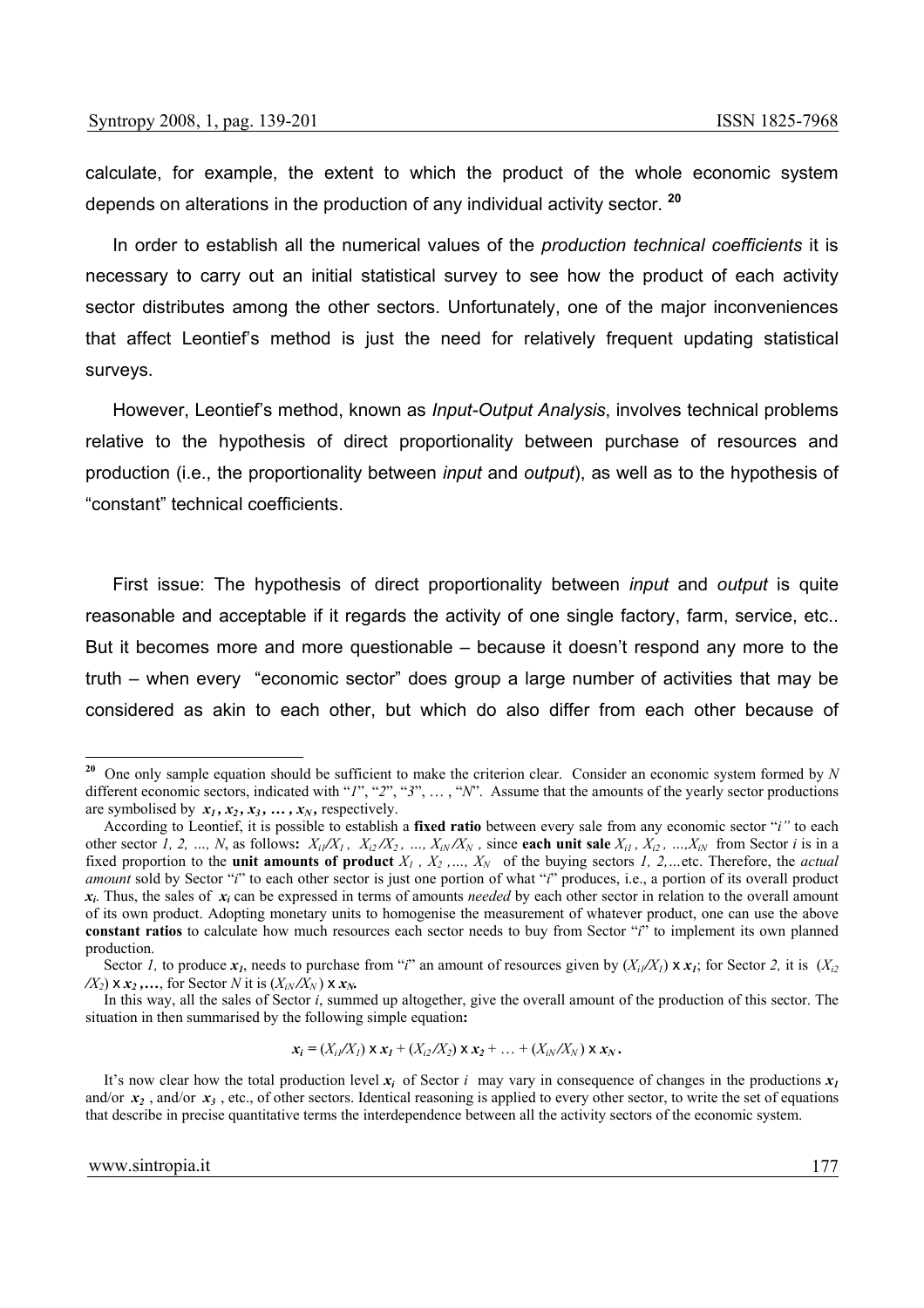differences in production technology, in innovation or seasonal sensitivity, etc.

Leontief's method necessarily requires that the identification of each *economic sector* include as many production centres as possible, with a view to limiting the description of the system by use of a number of equations not exceeding – at the worst – one hundred or little more. It's a method that cannot be applied to a system whose components are identified in every single activity (one sector per each type of farm, one sector per each type of mine, one sector per each type of factory, one sector per each type of office or shopping centre, and so on), because the matrix of the inter-industry transactions would otherwise become monstrously large, regarding thousands of interacting components. The relevant set of equations would also become unmanageable, even by use of super-computers, because of additional limiting conditions of an algebraic nature, which can in no case secure significant solutions to the equations.**<sup>21</sup>**

If the equation set is not too large, the algebraic inconveniences can somehow be managed through cycles of reiterated adjustments and corrections in the values of the technical coefficients, in conjunction with simpler or more appropriate re-aggregations of activity sectors. This becomes practically impossible (and is in no case advisable), if the number of sectors and equations is too high. Let alone the difficulty of detecting and measuring millions of interaction flows.

Second issue**:** Once the grouping of economic activities results in a "reasonable" number of different sectors (say fifty to sixty sectors), the hypothesis of linear proportionality between *inputs* and *outputs* reveals a misleading conceptual strain, especially if it is associated with the hypothesis of *constant* technical coefficients of proportionality. In practice, the only way to measure inter-industry transaction flows is through the statistic of the relevant monetary payment flows, which obviously reflect the continuous fluctuations of the market prices. As known, the *value* of any production factor is quite a different thing with respect to the *price* of the factor. It is possible that the *quantities* of production factors (i.e., the respective production

<sup>&</sup>lt;sup>21</sup> Systems of linear equations may provide either positive or nil and negative solutions, the solutions of the latter kind being of no significance and use with reference to economic production activities. Unfortunately, there is so far no mathematical theorem to prove the existence of general conditions that could secure positive solutions only.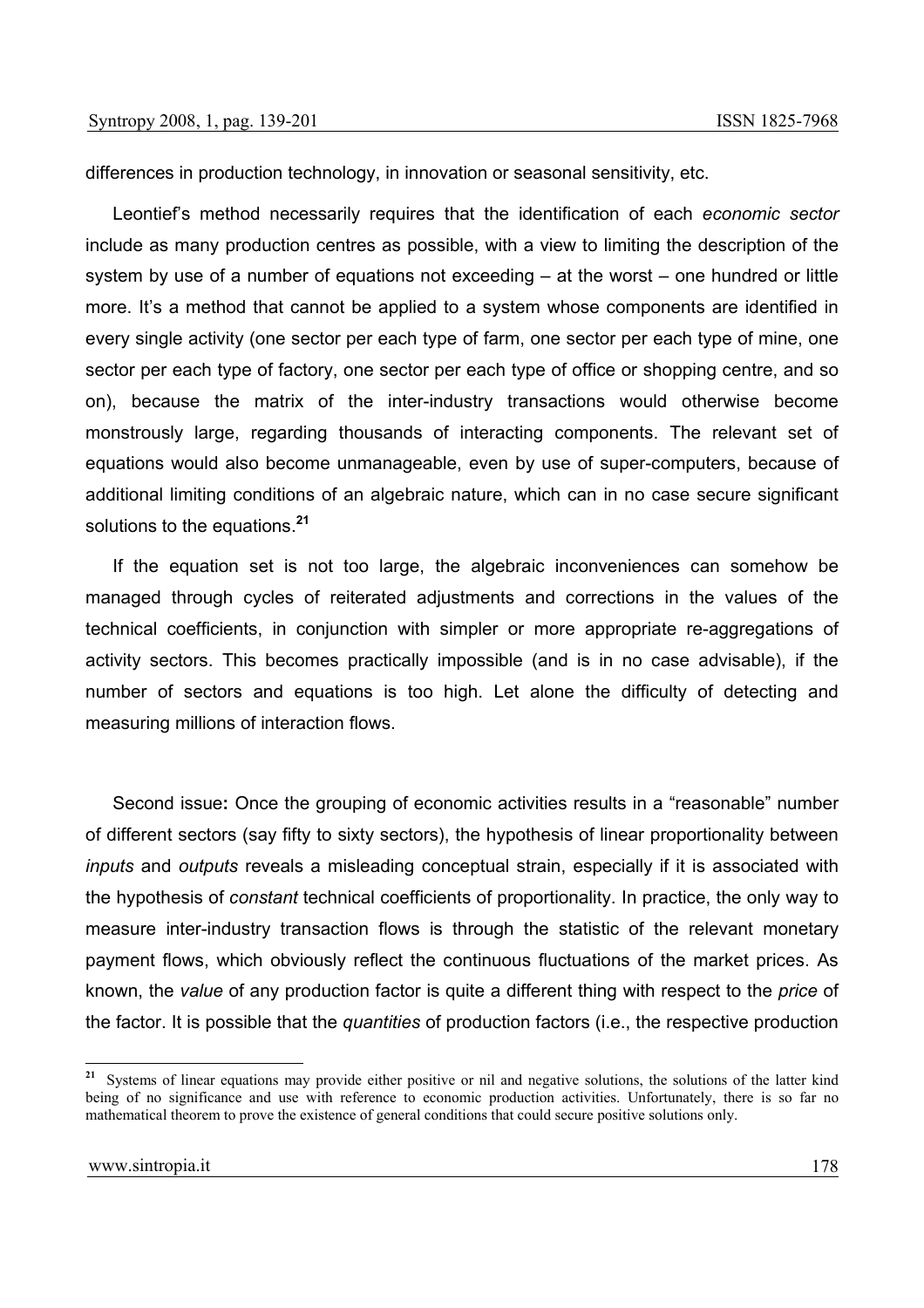*values*) necessary to yield a unit of any final product remain constant for a relatively long period, but it's unlikely that also the respective prices keep constant during the same time. But just this is the point**:** if the technical coefficients of proportionality are not constant quantities, Leontief's method makes no sense, either from a logical or practical point of view.

Third issue**:** *Input-Output Analysis* is "static". Once an alteration in one or more of the sector productions has been introduced in the equation system, the "response" of the economic system is as if it were immediate. In other words, Leontief's method is not fit for describing the reaction chain of effects that promote a possible evolution of the economic system, as it is instead expected in consequence of modifications in the behaviour of one or more of the system's components. The effects described by the method are all simultaneous and definitive, in a certain, immediate and stable restoration of the system's equilibrium after any possible attempt at modifying it.

Naturally, as many have proposed and tried, the *input-output* analytical scheme may be complicated at will, through the introduction of additional hypotheses and by the aid of various mathematical techniques. On such a path, however, far from making the method more effective, one enters an entanglement of mathematical procedures, which rest on questionable assumptions basically deprived of concreteness.

Leontief's substantial idea becomes much more fertile if one approaches the study of large economic systems by a probabilistic approach and through the use of the concepts of entropy and syntropy. These concepts are quite appropriate in describing an economic system, which is the most visible example of aggregation, organisation and development of human communities, i.e., the largest example of biological societies.

I'm now trying to show, through an extremely schematic example, how the mentioned alternative method can tackle the analysis and the description of a national economic system. Suppose the national economic system as consisting of 5 different sectors, each of which groups economic activities that may be considered as mutually related as to the kind of the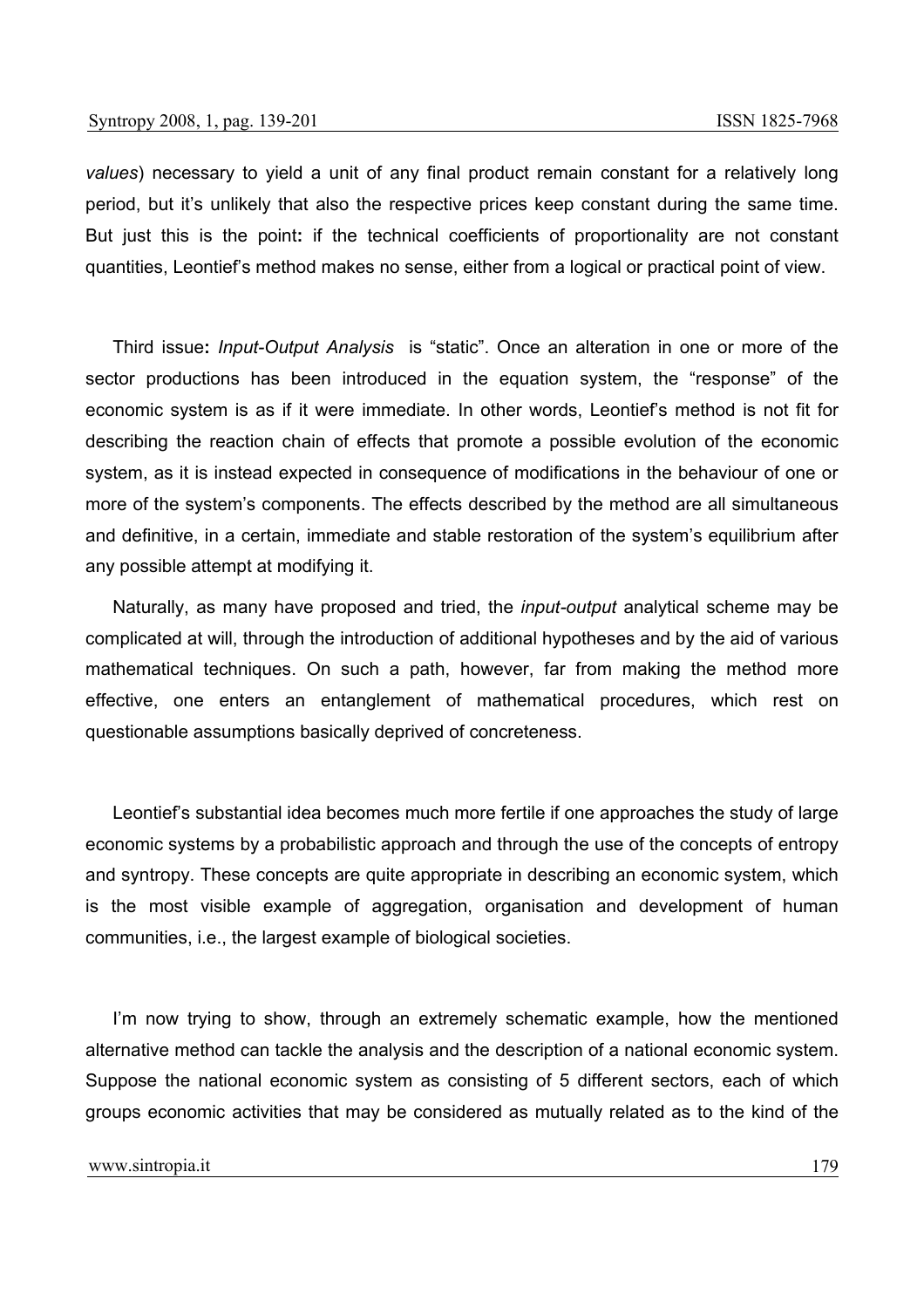sector's final products. A "classical" grouping of sectors of an economic system is as follows:

Sector 1, or *Primary Sector,* which groups activities such as mining, agriculture, forestry, breeding, fishing**;** 

Sector 2, or *Secondary Sector*, which groups all industrial activities, including craftsmanship and power production**;**

Sector 3, or *Tertiary Sector*, which groups all kinds of services to the community, including public administration, trade, financial services, transport and telecommunication, tourism, education, military service, etc.**;**

Sector 4, or *Labour*, or also *Families*, which includes all the individuals of the community, viewed both as manpower and as consumers**;** 

Sector 5, or *Foreign Sector*, which includes all kinds of activity coming from abroad in exchange for that part of the other 4 sectors' produce that is bound for foreign countries.

The number of "mutually related" activities included in each of the above listed sectors is so high to make Leontief's approach void of sense.

In adopting the alternative probabilistic method it is worth exploiting all the statistical data that are normally available. Then, one may suppose that for each sector of the first 4 sectors of the 5 listed above it is possible to know the following**:**

**(i)** *total amount* (in monetary terms) of the gross six-monthly produce**;**

**(ii)** *total amount* of economic production factors purchased from other sectors during the same period**;**

**(iii)** six-monthly commodities/services sold to the *Foreign Sector***;**

**(iv)** six-monthly purchase of commodities/services from the *Foreign Sector*. To note**:** the transactions between each sector with the *Foreign Sector* are the only *inter-sector flows* actually known**;**

**(v)** *average unit price* of each sector product as recorded during the sixmonth period.

It is expected that data of this kind are actually available at any national statistical bureau.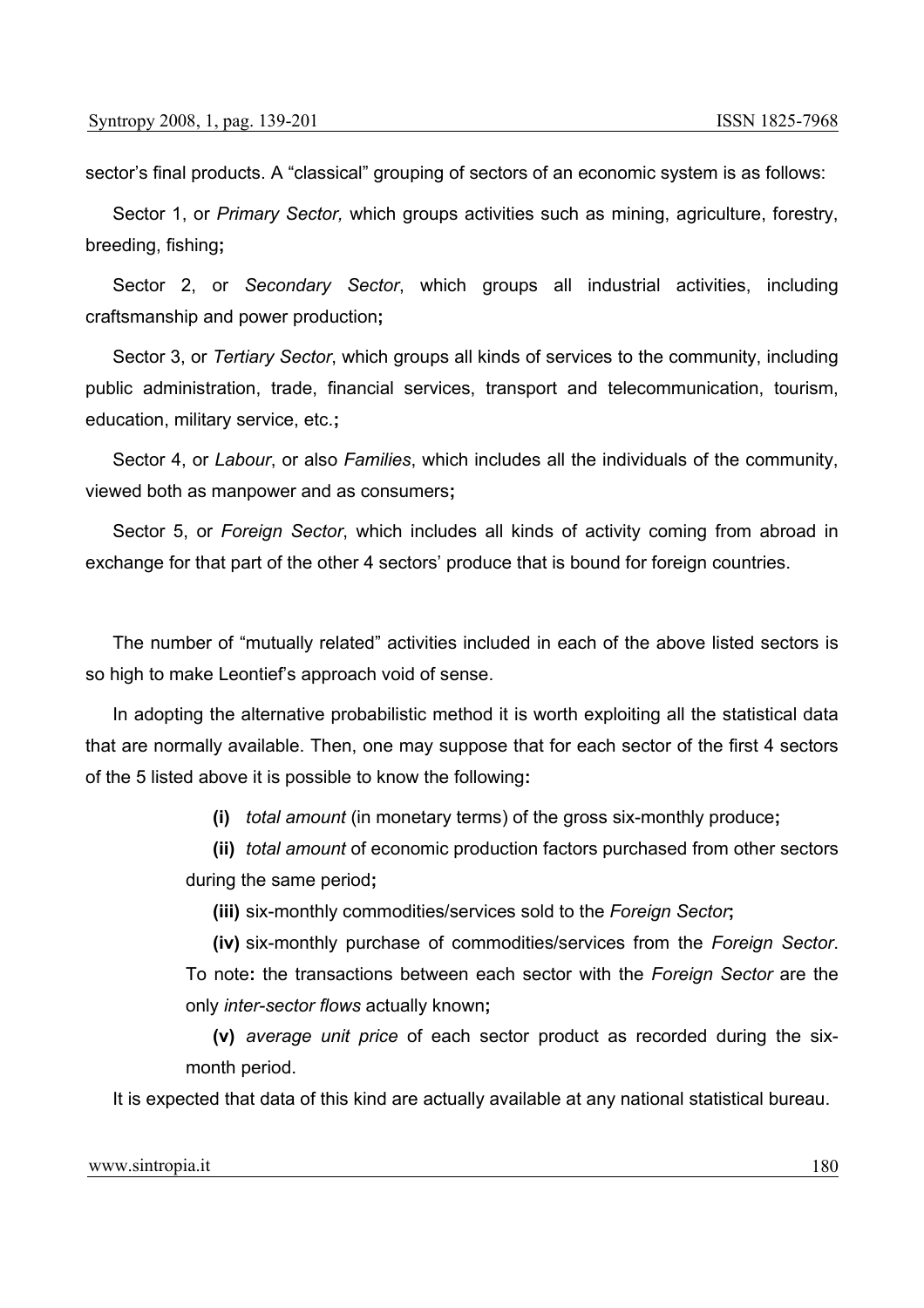It's useful to summarise and represent the situation to analyse by means of the usual input-output table, as indicated here below**:**

| $E_1$<br>$\boldsymbol{E_2}$ | $\overline{\mathbf{?}}$<br>$\overline{?}$<br>$\overline{?}$ | $\overline{\mathbf{?}}$<br>?<br>$\overline{?}$ | $\boldsymbol{?}$<br>$\overline{\mathbf{?}}$<br>$\overline{?}$ | $\boldsymbol{\mathsf{?}}$<br>$\overline{?}$<br>? | $D_1$<br>$D_2$ | $\leftarrow$<br>$\leftarrow$ | (Total Import)<br>Sect.<br><b>Total</b><br>$\boldsymbol{\mathcal{L}}$<br><b>Product</b><br>Sect. 2<br><b>Total</b><br><b>Product</b><br>Sect. 3<br><b>Total</b> |
|-----------------------------|-------------------------------------------------------------|------------------------------------------------|---------------------------------------------------------------|--------------------------------------------------|----------------|------------------------------|-----------------------------------------------------------------------------------------------------------------------------------------------------------------|
| $E_3$<br>$E_4$              | $\overline{\mathbf{?}}$                                     | $\boldsymbol{?}$                               | $\overline{\mathbf{?}}$                                       | $\overline{\mathbf{?}}$                          | $D_3$<br>$D_4$ | $\leftarrow$<br>$\leftarrow$ | <b>Product</b><br><b>Total</b><br>Sect.4<br><b>Product</b>                                                                                                      |
| $\overline{\mathbf{?}}$     | $A_1$                                                       | $\overline{A_2}$                               | $A_3$                                                         | A <sub>4</sub>                                   | $\overline{?}$ |                              | <b>Flow</b><br><b>Total</b><br>(Overall<br><b>Gross</b><br><b>Product)</b>                                                                                      |
| (Total Export)<br>E70T      | Sect.1                                                      | Sect.2                                         | Sect.3                                                        | Sect.4                                           |                |                              |                                                                                                                                                                 |

In this table, the letters printed on blue background represent the known quantities. Column *D<sub>1</sub>*, *D*<sub>2</sub>,...etc., represents the total productions of the 4 sectors of the "main system", including the respective exportations to the "external sector" (i.e., to the *Foreign Sector*), which are represented by column  $E_1, E_2, ...,$  etc.

 The upper row of the table represents the import, *I1 , I2 , …,* etc., from the *Foreign Sector,*  as distributed among the 4 main sectors, while the bottom row,  $A_1$ ,  $A_2$ , ..., etc., represents the total purchase made by each sector from all the other sectors to produce  $D_1$ ,  $D_2$ ,..., etc.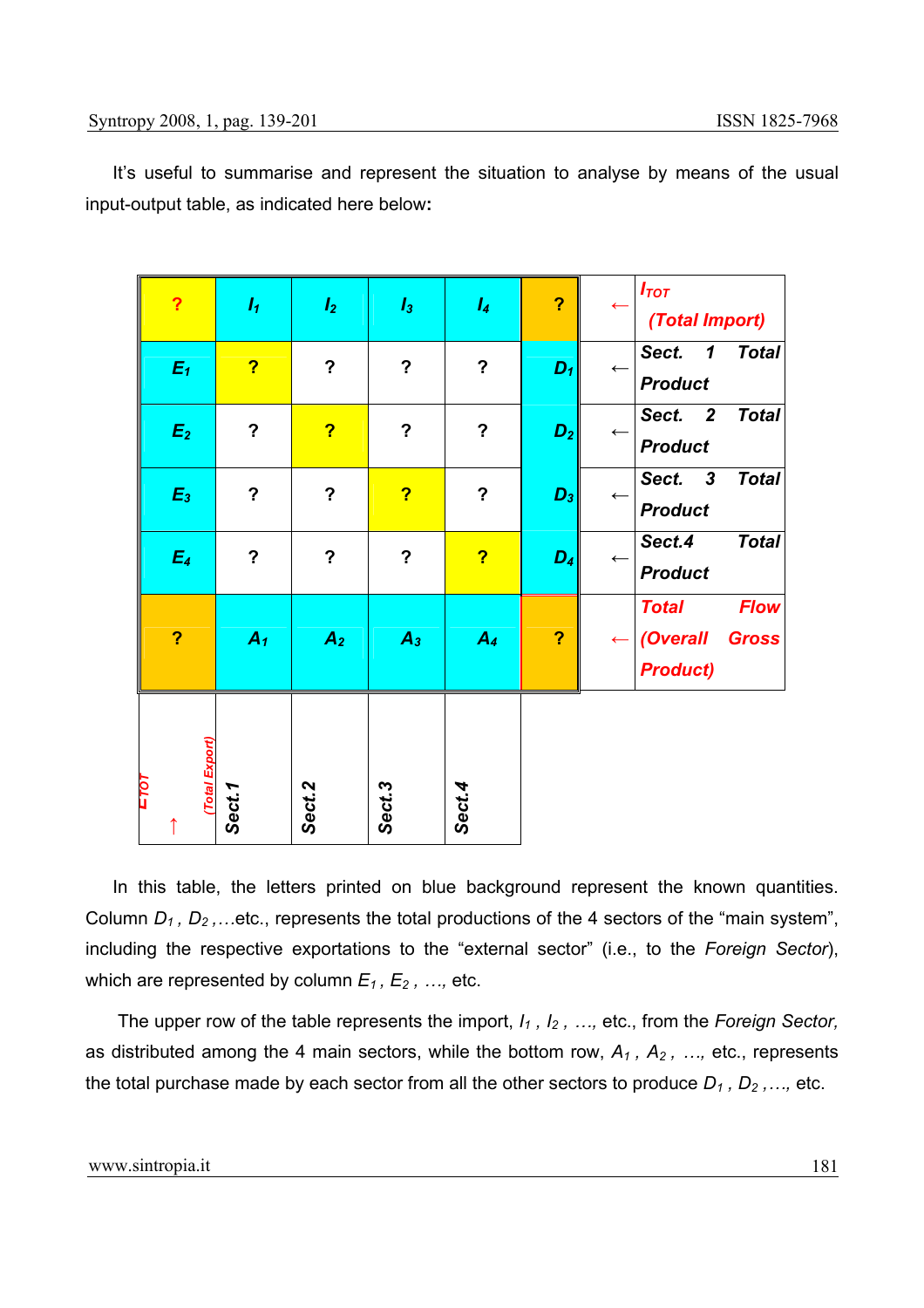Most of the question marks in the table represent the *unknown quantities* sold by each sector to each other sector of the "main system". In particular, the question marks along the table's diagonal - highlighted in yellow colour - indicate the *unknown quantities* that are sold (retained) inside each sector. The question mark in red colour in the upper left corner of the table represents the *unknown amount of transactions* made inside the *Foreign Sector* in consequence of the sector's relation activity with the 4-sector "main system".

The question marks in the three corners with ochre colour background represent 3 *unknown total quantities*, as can easily be understood through the relevant captions.

Then, suppose that nothing else is known to the analyst, apart from the *data* indicated in the table above, with the only addition of the average unit prices per sector production units, as mentioned in point **(v)** of the preceding list.

As to any economic system, it is licit to suppose that the *boost to produce*, or the *cause* of the economic sectors' production, i.e., what could in general be referred to as "**th**e **intent**" of the production activities, is in the *expectation* of *benefits***.** It is also licit to assume that the *average expected benefit* is a quantity that can be expressed as a function of the average unit price of the produce of each sector. It's a way to say it is licit to suppose that the *interactions*  between economic sectors *are not randomly distributed*, but occurring in view of expected effects. Obviously, everybody knows that the production of any thing, be it a fruit from cultivated land or an hour of human work, aims at pursuing economic ends, which consist of clearly identifiable benefits.

An interesting aspect of the proposed approach, as proved by the relevant theory, is the following**:** once an appropriate *average amount* of "intent" (which in general differs from one interaction flow to another) can be associated with each interaction unit, it is possible to determine**:** 

(a) all the *most probable* unknown interaction flows between the system's sectors,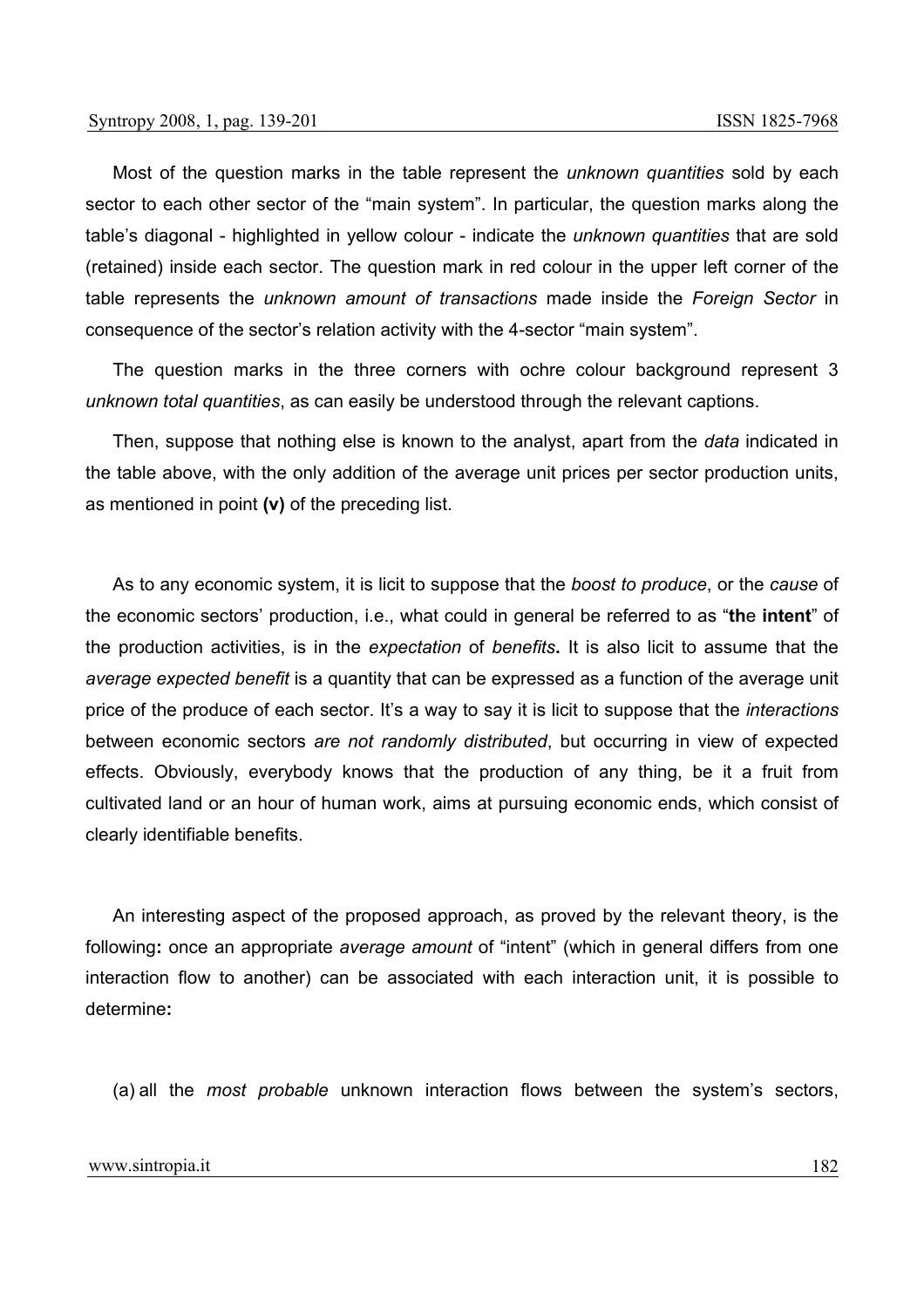including the *self-interaction flows* (i.e., the amount of sector production retained inside the same sector) and – in particular – the self-interaction flow relative to the *Foreign Sector***;** 

(b) the overall amount of the system's production, which includes the production of the *Foreign Sector* to the extent to which this is regarded by the activity of the "main system"**;**

(c) the logic procedure that enables the analyst to describe **all** the *most probable* evolution processes of the system, under any given or hypothesised condition.

These determinations are possible in the form of *probabilistic assessments*. The mathematical procedure adopted for the purpose consists of searching those values of the interaction probabilities that obey the set of known constraints, while the probability distribution - because of the incompleteness of the available information - is affected by maximum uncertainty. The same criterion can be expressed also in the following alternative way**:** the distribution of the interaction probabilities is such to express the maximum *syntropy* of the system that matches the conditions imposed by the known constraints. The known "constraints" are in the form of *constraint equations* that involve the *unknown probabilities***. 22**

The practical importance of the preceding statements can just be seen in carrying out the analysis of an economic system, after a comparison between the enunciated *probabilistic method* and Leontief's *deterministic input-output analysis.*

Leontief's method requires the calculation of the *production technical coefficients.* It's a number of constant values given by the square number of the economic sectors. If the economic activities of a country, as per the preceding example, are grouped in 5 distinct economic sectors, then the number of the technical coefficients is 25. To calculate these coefficients, it's first necessary to carry out a direct statistical investigation aimed at identifying

**<sup>22</sup>** It's a classical problem of mathematical analysis, known as *determination of a constrained maximum value for a function of variables.* In this case the "function" may be either the entropy or the syntropy associated with the probability distribution that characterises the system, the interaction probabilities being the variables.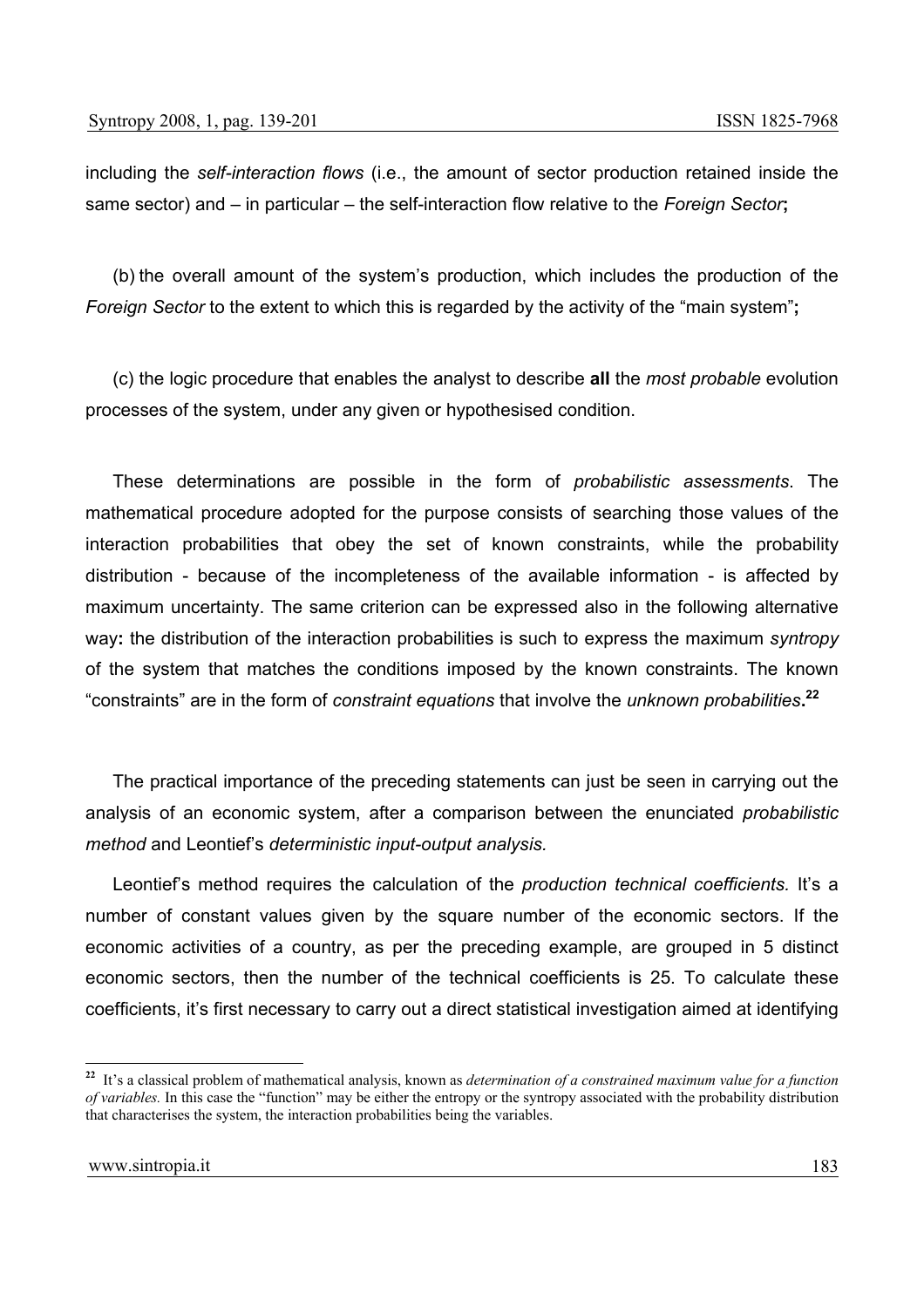the transaction flows between the five sectors. That's the only way to apply Leontief's method, whose basic purpose is to calculate 4 *sector overall productions* at most, given the overall production of the  $5<sup>th</sup>$  (any sector of the 5 considered). Summarising, the method needs 26 certain data to determine no more than 4 unknown quantities.

Yet, the method doesn't allow the analyst to make any logical simulation of the system's evolution processes, while it requires a frequent recalculation of the technical coefficients, which are "constant" only by hypothesis and are instead prone to change within short time intervals. The method, like a few other ones adopted for analogous purposes, is based on the assumption that any economic system has an intrinsic tendency to equilibrium, thanks to an internal mechanism capable of neutralising any accidental alteration in its pre-existing state**.** 

To the contrary, for the *probabilistic* method, which uses the concepts of entropy and syntropy, any economic system is *intrinsically unstable*, with the consequence that any minimal permanent alteration in the system's equilibrium implies a chain of feed-back effects that lead to the transformation of the system's structure.

In utilising this method, one takes advantage also from the ratio of *data* to *unknowns to be determined*, which is noticeably less than the analogous ratio in the *input-output analysis* founded by Leontief.

Referring to the same hypothetical 5-sector system, the *probabilistic* method needs to know the 16 data on blue background in the preceding table, plus 16 "mean expected benefits" (these are the "intents" that promote the economic transactions between sectors and form the system's *structure*). On the basis of these 32 data, 20 *probable interaction flows are*  the *unknowns* that can be calculated*.* Therefore, the comparison can be summarised as follows**:** for the *deterministic input-output analysis*, the ratio of the 26 *data* to the 4 *unknowns*  is 26**/**4 **=** 6**.**4 ((i.e., **6.4** data per unknown). For the *probabilistic method*, the corresponding ratio is instead 32**:**20 **=** 1**.**6 (i.e., **1.6** data only per unknown).

Both methods are based on the solution of systems of linear equations.

Then it's easy to guess that the advantages that can be enjoyed through the use of the probabilistic method increase with the size of the system. For example, if the system consists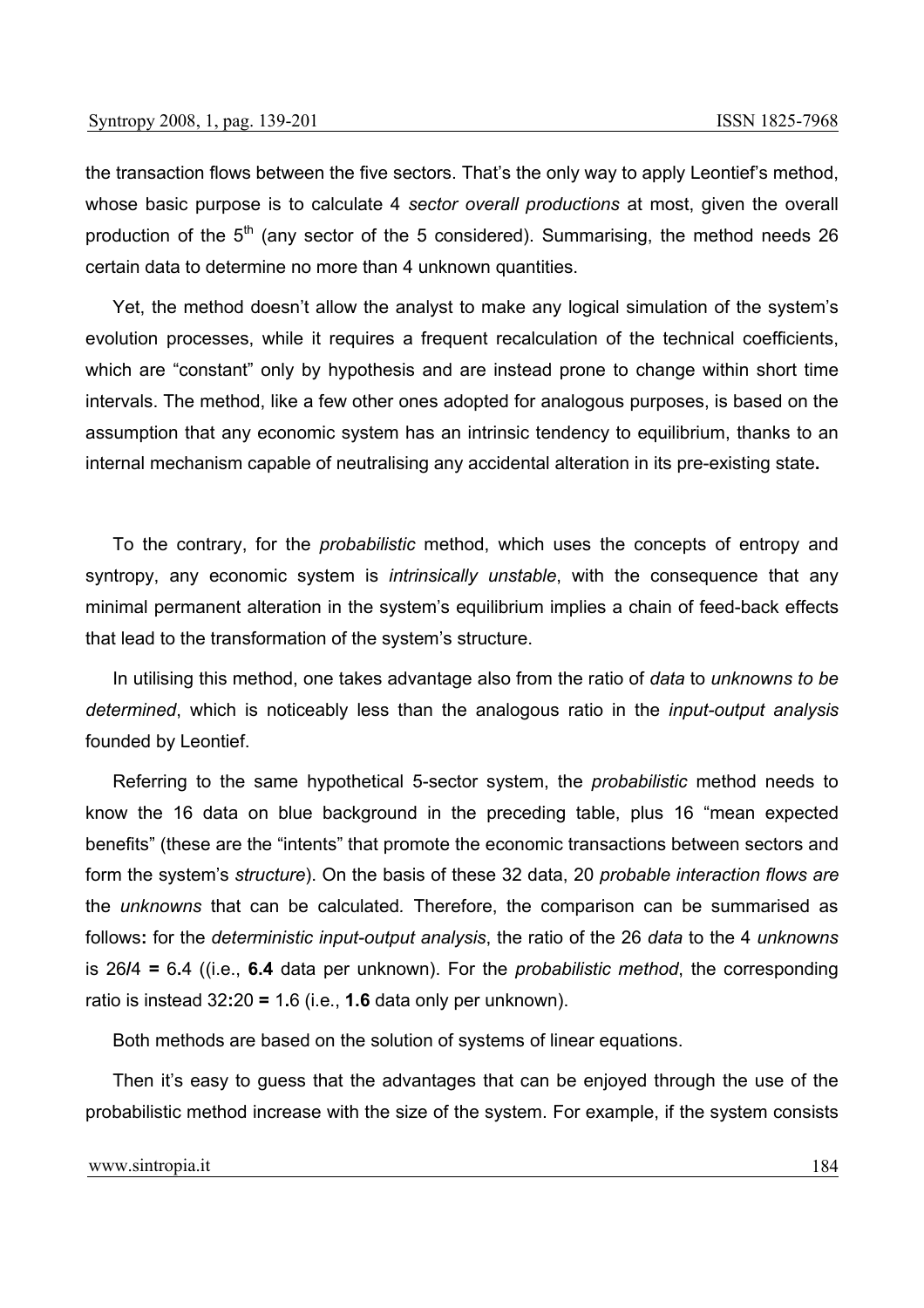of 50 components, the deterministic method needs at least 2501 data to calculate 49 unknown at most (ratio *data* to *unknowns* 2501**/**49 **= 51.04**)**;** whereas the probabilistic method needs 2597 data to calculate 2405 unknowns (ratio *data* to *unknowns* 2597*/*2405 **= 1.08**). **<sup>23</sup>**

However, as just mentioned above, the most important aspect of the probabilistic approach is the possibility of simulating origin and development of evolution processes undergone by the system.

All the preceding statements can obviously be proved only through a complete exposition of the relevant mathematical theory. **<sup>24</sup>**

#### **8. The Syntropic Evolution of a System**

The salient characteristic of the probabilistic method is in considering that no system can attain a permanent equilibrium state, to mean that permanent stability is a condition *intrinsically* impossible for any system.

This kind of analytical approach is based on the principle that any system of natural events is in itself an unstoppable "dialectic" process between *order* and *disorder,* between *syntropy* and *entropy.* Any equilibrium state that can be observed shall always be considered as *intrinsically unstable*, as an *accidental* and *ephemeral* stasis.

 $\overline{a}$ 

**<sup>23</sup>** According to algebra, *N* different equations that involve a given set of unknowns can **univocally determine** the values for the unknowns only if the number of these is also *N*. If the number of the unknowns is greater than the number of the available equations, the equations provide *an infinite number of solutions* that match the conditions imposed by them. Which means, in practice, no possibility of utilising the available equations.

Instead, the probabilistic approach, under conditions relevant to probability distributions only, provides a method *not to*  determine *univocal* solutions, but to find a unique set of values for the *most probable solutions* relative to the relevant equations, when the number of these is less than the number of the unknowns to determine. It's worth stressing that both the unknowns and the "solutions", in such a case, are probability values.

<sup>&</sup>lt;sup>24</sup> The full theoretical explanation, including examples of practical application, can be found in a book by Mario Ludovico, *L'evoluzione sintropica dei sistemi urbani*, Bulzoni Publisher, Roma 1988-1991. A summary of the theory is in www.mario-ludovico.com/pdf/syntropy.pdf .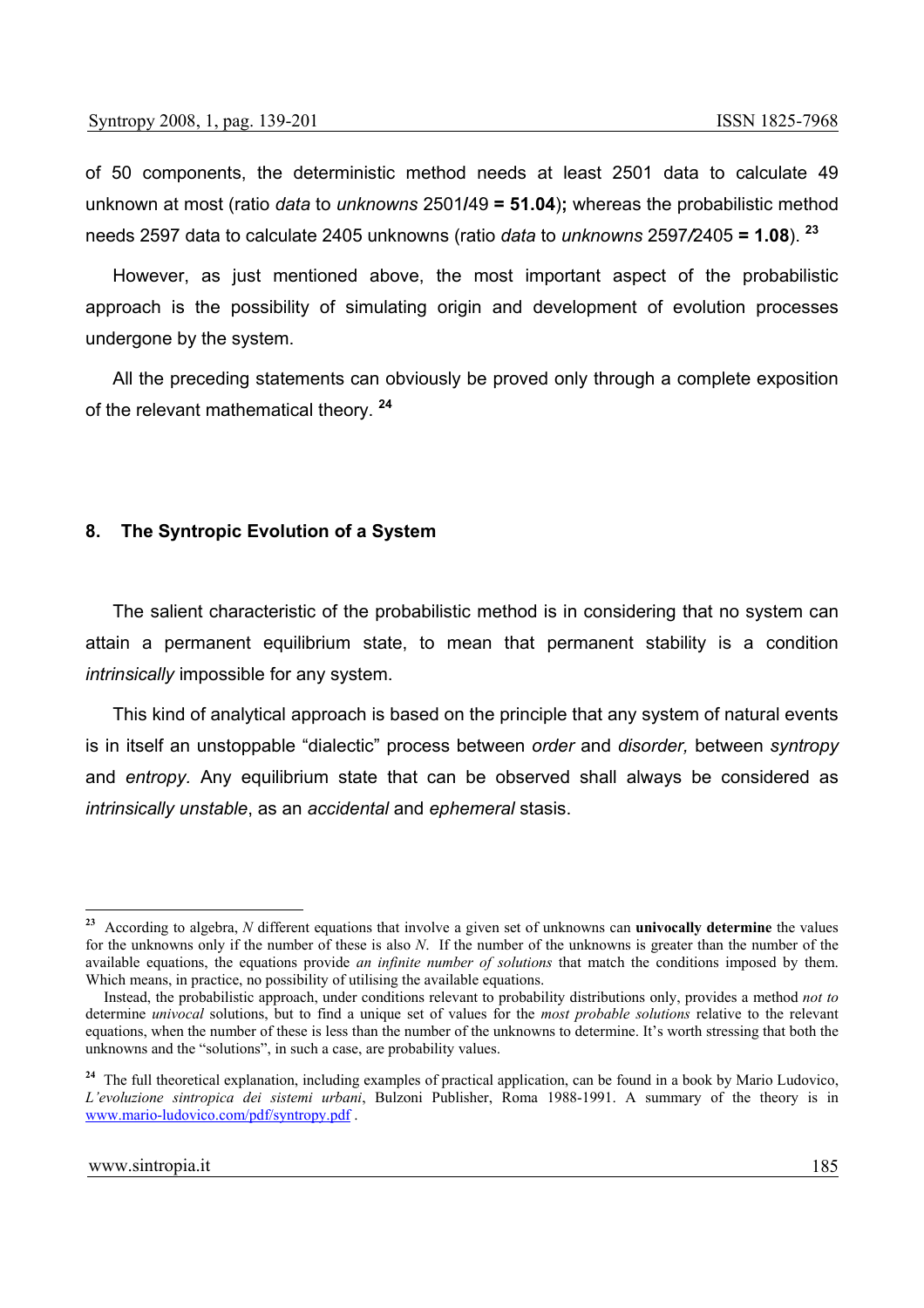For exemplification purposes, let's proceed on still using the preceding example of the hypothetical 5-sector economic system. The produce flow distribution among the five sectors (i.e., the system *interactions*) may show slight fluctuations around average values, in correspondence of small oscillations in the prices around average values too, because of system alterations that could in a wide sense considered as "seasonal effects". Alterations of that kind have no influence on the overall functionality of the system, which can therefore be considered as in an equilibrium state, until price and flow fluctuations keep the relevant average values substantially constant with time.

Instead, the system reveals its *intrinsic instability* as soon as the price-of or the demand for any sector production changes irreversibly, however small the change may be. Any event like that would irreversibly modify also the production volumes of other sectors, thus causing a sequence of chain-effects, which is the study subject proper to the probabilistic approach introduced by the preceding notes. Then, *any persisting alteration* – however small – in the configuration of the interaction distribution *starts an irreversible evolution process* in the system.

The new method includes equations apt to describe and calculate the overall series of changes that involve the system's interaction distribution, up to the determination of the *necessary* transformations in the structure of the system. The process develops according to *transformation cycles*, which bring the system from *unstable* equilibrium states to other *unstable equilibrium states*, which are characterised by different levels of syntropy, i.e., by different levels of internal organisation. The process, as described by the mathematical simulation, has a "dramatic" development, since in every situation in which the system *needs* to transform there is also a chance for its disintegration.

In simpler words, the *actual transformations* in the system are those that imply changes in the system's *structure***;** as seen, this structure consists of *the set of expectations* (the *intents*) that works as an "engine" in the system. A sequence of convenient changes in the structure of the system is indispensable to the system's survival. In the evolution of any system, there is a series of crucial points, at which either the system changes its structure suitably or incurs its disintegration.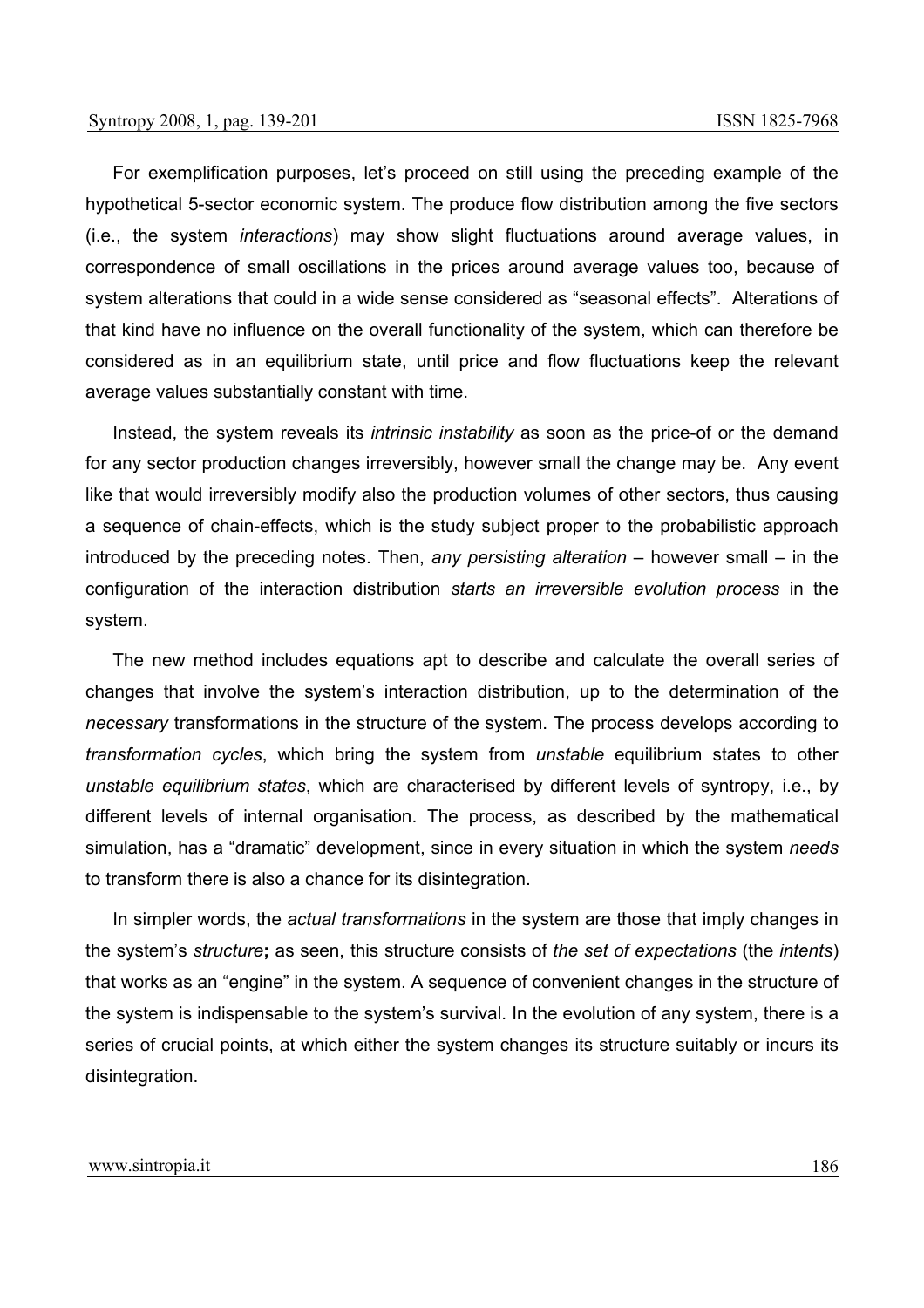In between two subsequent equilibrium states (also referred to as "**stationary states**"), the evolution process is described by *transition phases*, in which the system's *configuration*, i.e., the interaction distribution, allows for changes in the flows that do not involve changes in the system's structure. However, there is always a "critical transition phase" that concludes every "transformation cycle". The description of the system cannot proceed beyond that "critical" phase, because the solution of the simulation equations leads to *complex values* (imaginary numbers) that logically relate to a "no more existing system"**; unless** the calculable changes in the system's structure, as associated with the critical phase, allow the simulation to establish the intervened conditions for the system's survival.**<sup>25</sup>** Such conditions describe the newly achieved "stationary state" of the system, from which subsequent transformation cycles may start either according to chance or according to programs.

The sequence of the "transition phases" of every transformation cycle shows how the system's contents of syntropy and entropy vary from phase to phase, most often through ample oscillations in the respective values. An impressive collapse either of syntropy or – more often – of entropy is in most cases associated with the last and "critical" phase of every cycle.

The system's evolution is *development* if the "stationary states" of the sequence establish at higher and higher levels of syntropy. It's instead *decay* if the sequence shows "stationary states" that establish at higher and higher levels of entropy.

It's also possible that the described evolution develops according to alternate sequences of "development" and "decay", with alternate sequences of different stationary states at higher and lower levels of syntropy**:** As it might be the case when simulating the alternate effects of good or bad socio-economic policies implemented.

<sup>&</sup>lt;sup>25</sup> The *structure* that "rescues" the system can always be calculated, either on the basis of the interaction flows proper to the "critical phase", or else on the basis of the interaction distribution relevant to any other phase of the same cycle. The choice is strictly depending on the nature and purpose of the simulation exercise. The possibility of choosing the most convenient transition phase for transformation purposes is particularly important in planning activities, in which the simulation can in this way suggest the most appropriate components and functions to be selected for promoting development. In such cases, the choice of the transition phase that transforms the system's structure is obviously based on the level of syntropy that the transformation can secure.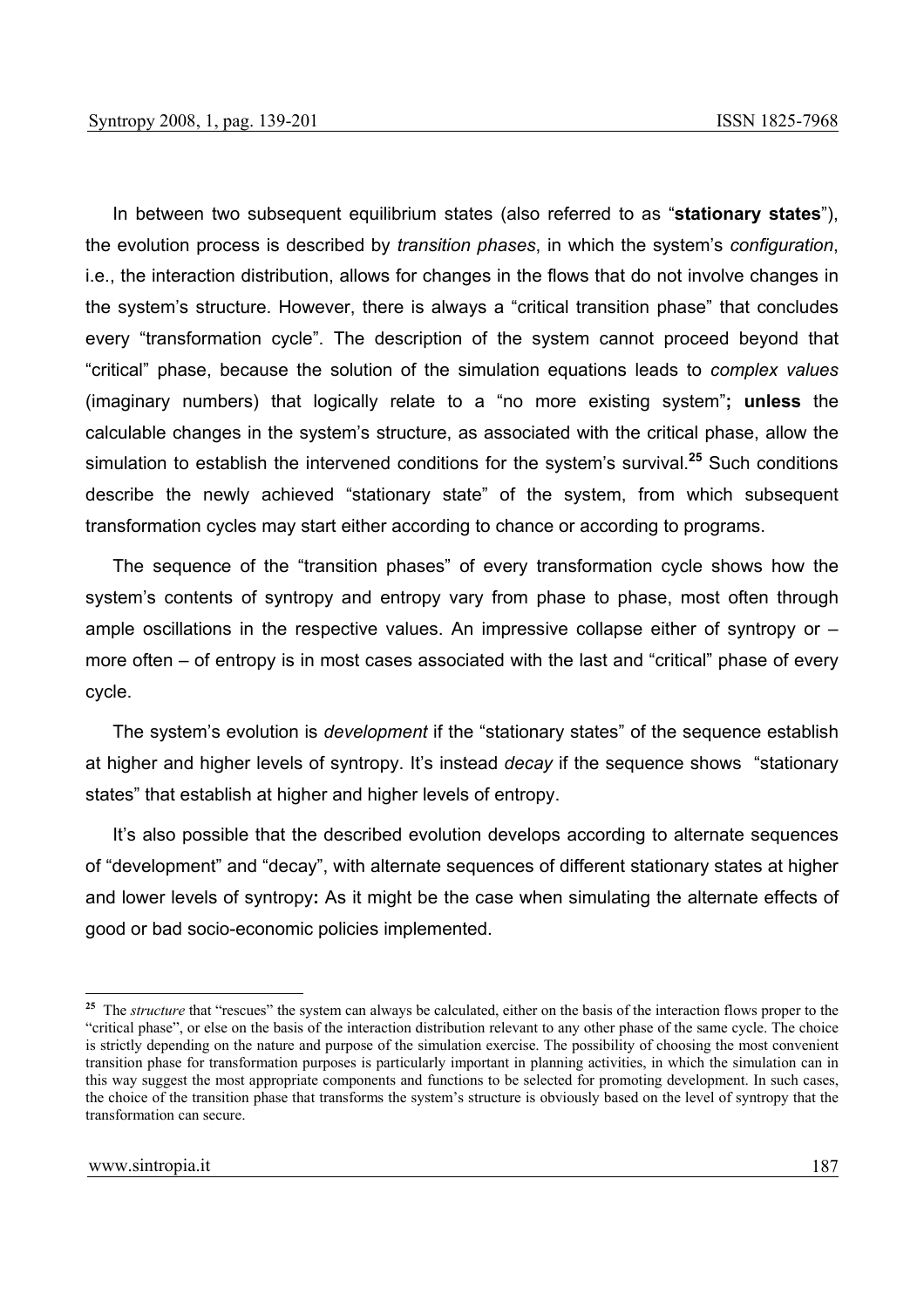The analysis does also show that a higher syntropy level implies a *higher degree of stability* for the system, "stability" meaning here "lower risk of putting the system's organization in jeopardy".**<sup>26</sup>** It is an important theoretical result, for it seems possible to argue that the end of the system's complexity consists of *higher degrees of stability.*

Actually, higher syntropy means higher complexity, as this is shown by systems characterised by an ample range of different activities, which are as more differentiated by function as more mutually interdependent. One significant aspect of complexity is that the "main systems" of complex systems, along with the respective higher degree of complexity, achieve higher degrees of *autonomy* with respect to the "external universe"**.** Higher degree of autonomy means also greater *self-protecting capacity* against possible external or internal events – be these immanent or accidental – which can jeopardise the system's existence.

The *degree of complexity* of any system finds its limit in the value of the entropic potential associated with the system, because the entropic potential depends on the number of *different functions* performed by the *different components* that characterise the system.

When the system's syntropy approaches the value of the system's entropic potential, the system enters a stage of relative stagnation. It's a particular state that can be broken - either by accident or by program - by the emergence of special new conditions, which lead the system to undergo a "mutation". There are *progressive mutations* as well as *regressive mutations.* 

A **progressive mutation** occurs because of the *emergence*, inside the "main system", of one or more new components, which perform kinds of activity that are not performed by any one of the system's existing components**.** An emergence of the kind implies an extension of the system's size.

Instead, a **regressive mutation** occurs if one or more of the existing functions of the "main system" disappear, with no replacement, along with the respective components, thus also reducing the system's size.

**<sup>26</sup>** As to the concept of "stability" in this context, see following Paragraph **8.1**.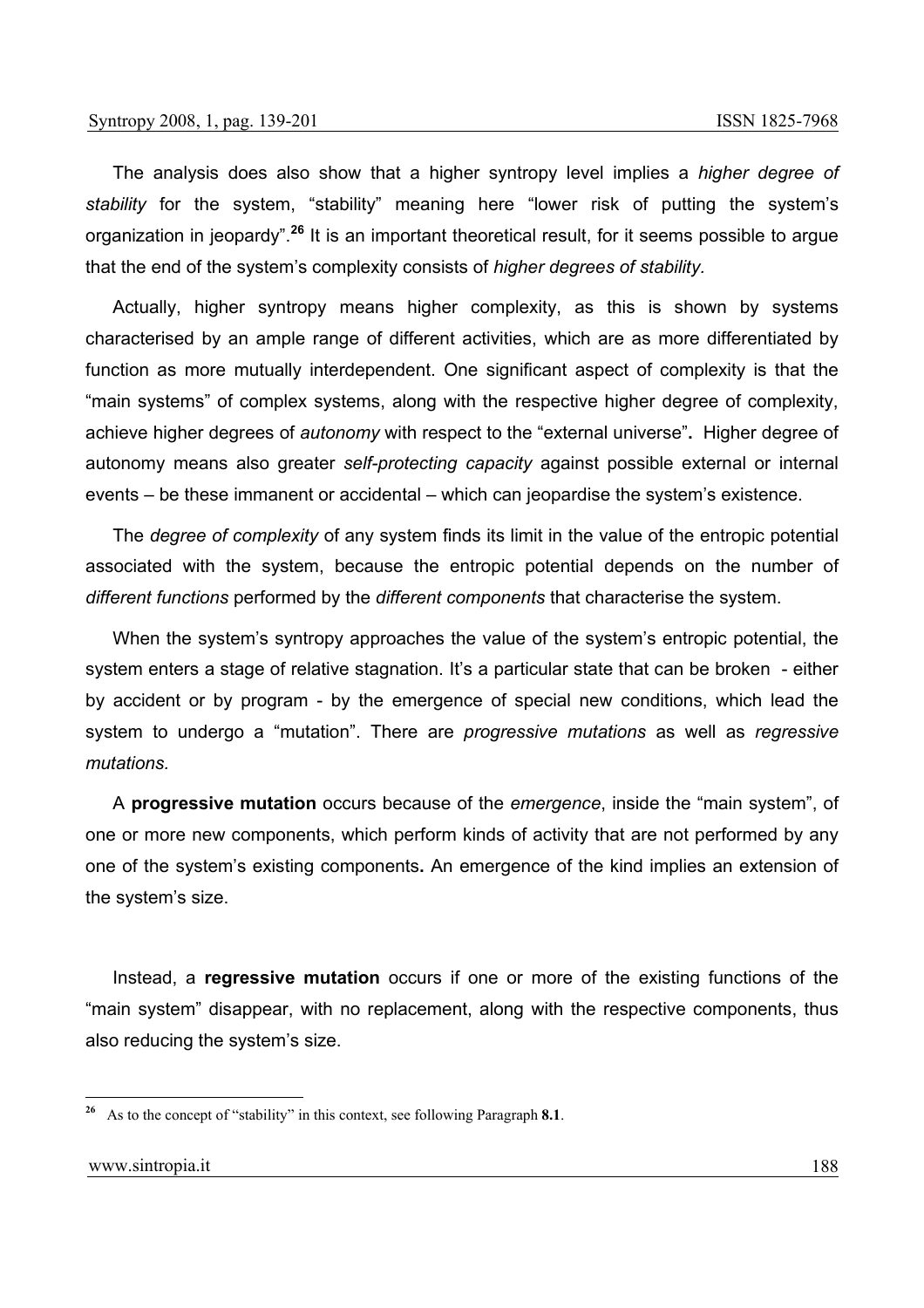It may obviously happen that a "regressive mutation" is ineffective, when the disappeared functions are simultaneously replaced by new emerging ones**;** and it may also happen that one or more "progressive mutations" occur after one or more "regressive mutations" have occurred, or vice-versa.

One of the interesting conclusions provided by the theory of syntropic systems concerns the *actual meaning* of the concept of "syntropy". If one denotes with *F* the *total amount* of the *effects* that are *expected* in association with total amount *T* of the system's interactions, the system's syntropy, *S ,* can also be expressed as*S* = *F/ T* .

To make it clearer**:** if it's an economic system, then syntropy *S* expresses the *mean expected benefit associated with any interaction unit.*

It is worth mentioning that a number of other parameters are considered beside entropy and syntropy, which are useful *indicators* of the conditions that characterise the state of the system during its evolution. Such indicators are said "phase parameters", and are especially useful in the practical applications of the theory for an evaluation either of the *effectiveness* of a progressive evolution or of the damaging consequences of a regressive evolution. Actually, both *improvement* and *worsening* in the system' state may imply different *costs*, which can make the improvement more or less effective, and the worsening more or less onerous, respectively. One of the *phase parameters* is the *degree of wear-and-tear*, which measures the resource dissipation and loss of effectiveness undergone by the system during its evolution.

The total amount of entropy produced by the system during its evolution is the measurement of the system's *age.* 

There are a number of other parameters, such as "stress", "fervour", etc., each working as an indicator with its specific significance and usability.

#### www.sintropia.it 189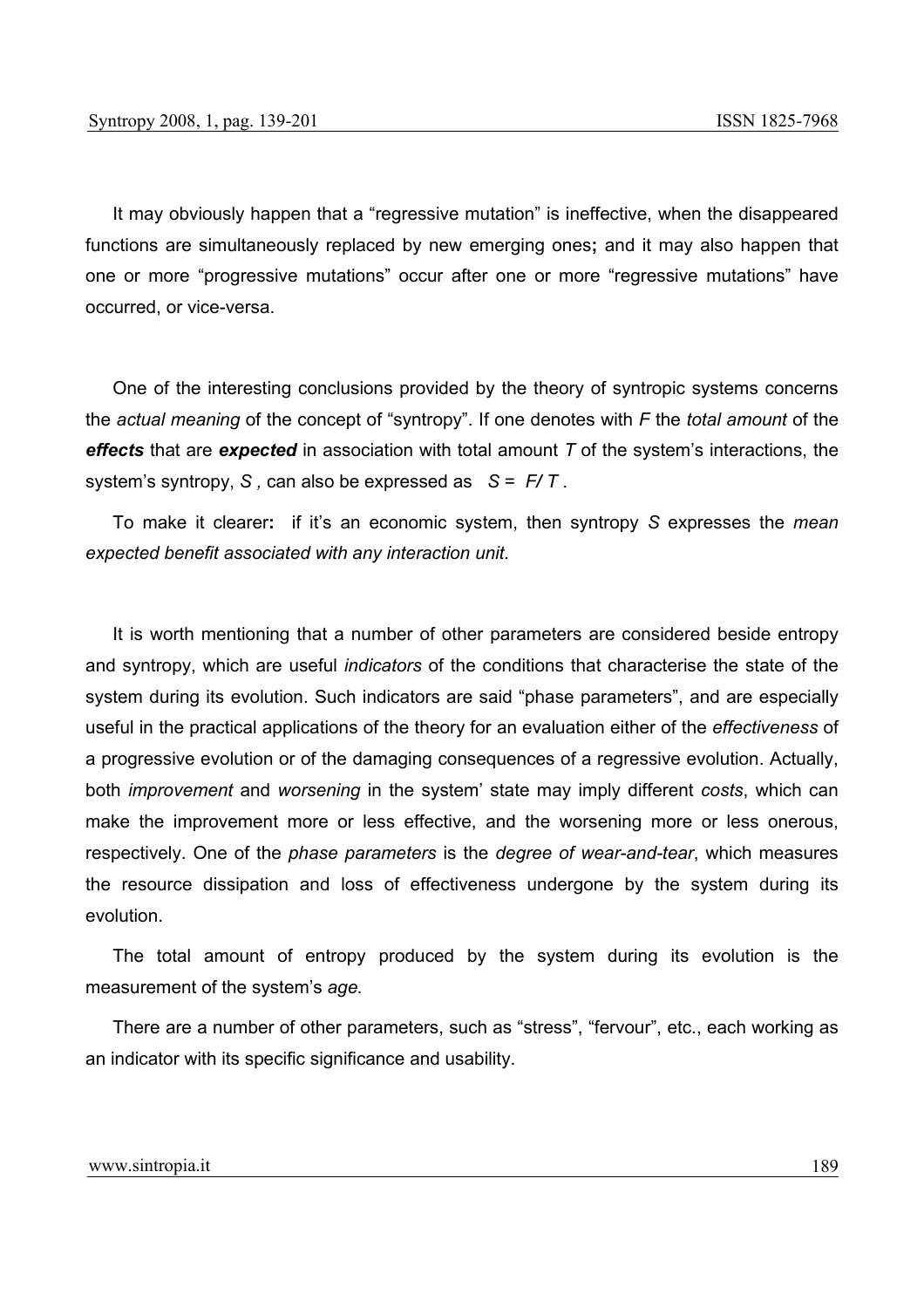#### *8.1 Syntropy, Stability, and Impossible "Chaos"*

In the preceding paragraph, I have introduced the concept of "stability" as a quantity related to syntropy. I deem it useful to linger on the subject to avoid possible misunderstanding.

As previously stated, every complex system may be viewed as a set of interacting components. Each component generates and receives flows of interaction.

Let's call "**output**" the *total amount* of flows generated by each component, and "**input**" the *total amount* of flows received by each component, "flow" meaning "quantity of interaction (generated or received) in a conventional time unit".

In the hypothetical 5-sector economic system of the preceding example, the *outputs* were denoted with the "*Ds*" and the *inputs* with the "*As*", all these symbols being affected by a numerical index to relate each of them to the relevant sector.

**The set** of all quantities *As* and *Ds ,* taken all together, is referred to as "**the system's base**".

The system's "**stability**" depends on the distribution of the sector *outputs* and *inputs* in relation to the system's total interaction activity, to say that the stability depends on the configuration of the system's *base*.

Given any system of interacting components, it should be evident that the sum of the *outputs* is always equal to the sum of the *inputs.* It's worth to fix this point by the simple equivalence expressed by

$$
\sum_{i=1}^N D_i = \sum_{i=1}^N A_i = T
$$

in which *T* is the system's total interaction activity (i.e., the sum of all the system's interaction flows), and *N* is the number of the system's components, "external component" included*.* After division of the above equivalence by *T,* the following obvious relations can be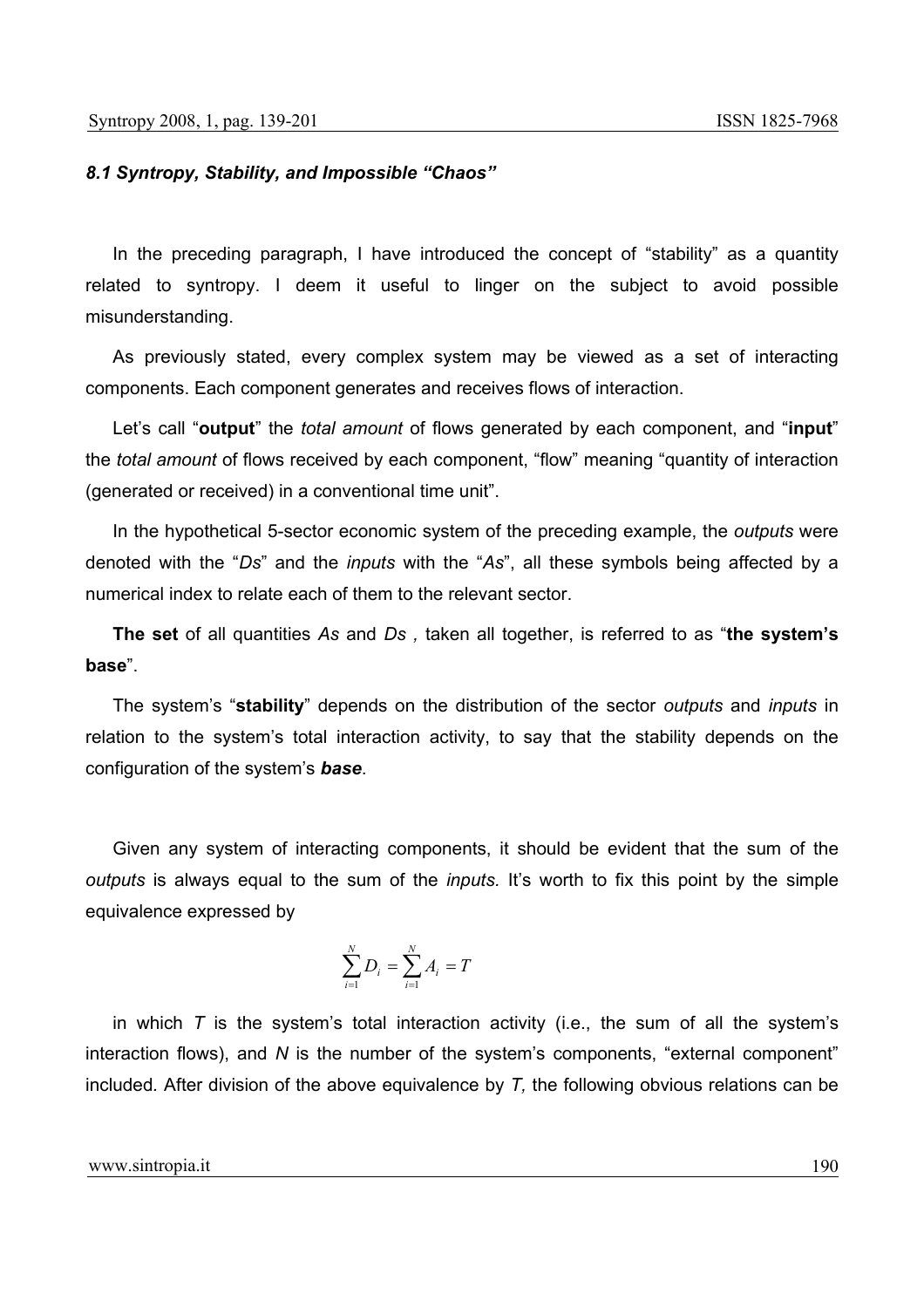written:

$$
\sum_{i=1}^{N} \frac{D_i}{T} = \sum_{i=1}^{N} \frac{A_i}{T} = 1.
$$

In this way, two new probability distributions have been defined, one of which regards the set of *output probabilities* defined by ratios  $\frac{D_i}{T}$ , and the other one regards the set of *input probabilities* defined by ratios  $\frac{A_i}{T}$  .

Therefore, it is possible to associate an *entropy* (i.e., a *statistical uncertainty*) with each of the two probability distributions. Let's call "*output entropy*" the former and "*input entropy*" the latter, according to the following formal definitions

$$
E_{out} = -\sum_{i=1}^{N} \left( \frac{D_i}{T} Ln \frac{D_i}{T} \right), \text{ and}
$$

$$
E_{in} = -\sum_{i=1}^{N} \left( \frac{A_i}{T} Ln \frac{A_i}{T} \right),
$$

respectively *.* 

The system's "**base entropy**", denoted with *E\**, is the *sum* of the two above entropies, i.e.,

$$
E^* = E_{out} + E_{in}.
$$

In preceding Paragraph **6**, the system's "entropic potential" has been defined by

$$
H = 2 \ln N
$$

Therefore, in correspondence with the "base entropy" just now defined, it is also possible to identify the "**base syntropy**" given by the difference between the entropic potential and the base entropy, as follows **:** 

www.sintropia.it 191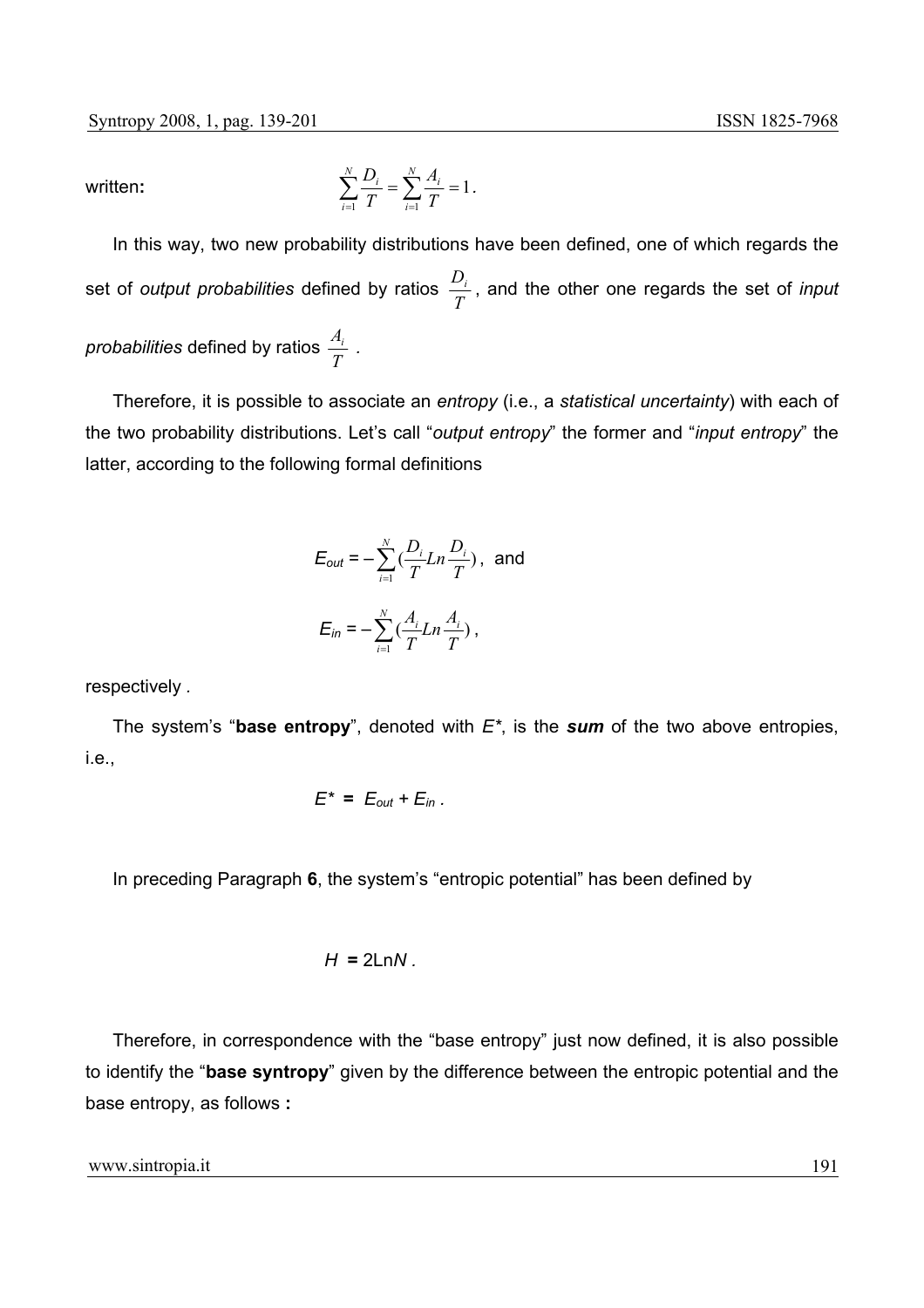$S^* = H - E^*$ .

It can be proved that this quantity indicates the degree of *stability* of the system*.* Making this definition explicit, *base syntropy S\** (or *stability S\**) can also be expressed by

$$
S^* = Ln\left(\frac{N^2}{e^{E^*}}\right),
$$

in which *N* is the number of the system's components and *E\** is the relevant "base entropy"*.* From this formula it's easy to deduce that the system's degree of stability tends to grow both with the number of *different* components and with the lessening of the base entropy*.* In this connection, it's significant to note that the greater the number of *different* components the greater the system's complexity*.*

It can also be proved that the system's stability is in a direct relationship with the system's syntropy *S.* However, the *stability* (which is only defined by the *base syntropy*) may remain constant in association with different levels of the syntropy *S* relevant to various configurations of the interaction flow distribution*.* Actually, the distribution of the *N* <sup>2</sup> interaction flows between the *N* components of the system may vary in infinite different ways with no change in the respective *base syntropy.* This reflects the fact that each *output*, as well as each *input*, results from the addition of *N* interaction flows, whose individual values may change while keeping their sum constant*.*

Moreover, the distributions of the *outputs* and of the *inputs* may in turn change too, provided that the respective *base syntropy* remains constant to keep the system's stability unchanged*.*

Consider now a system that consists of 6 different components (i.e., *N =* 6), in which the 6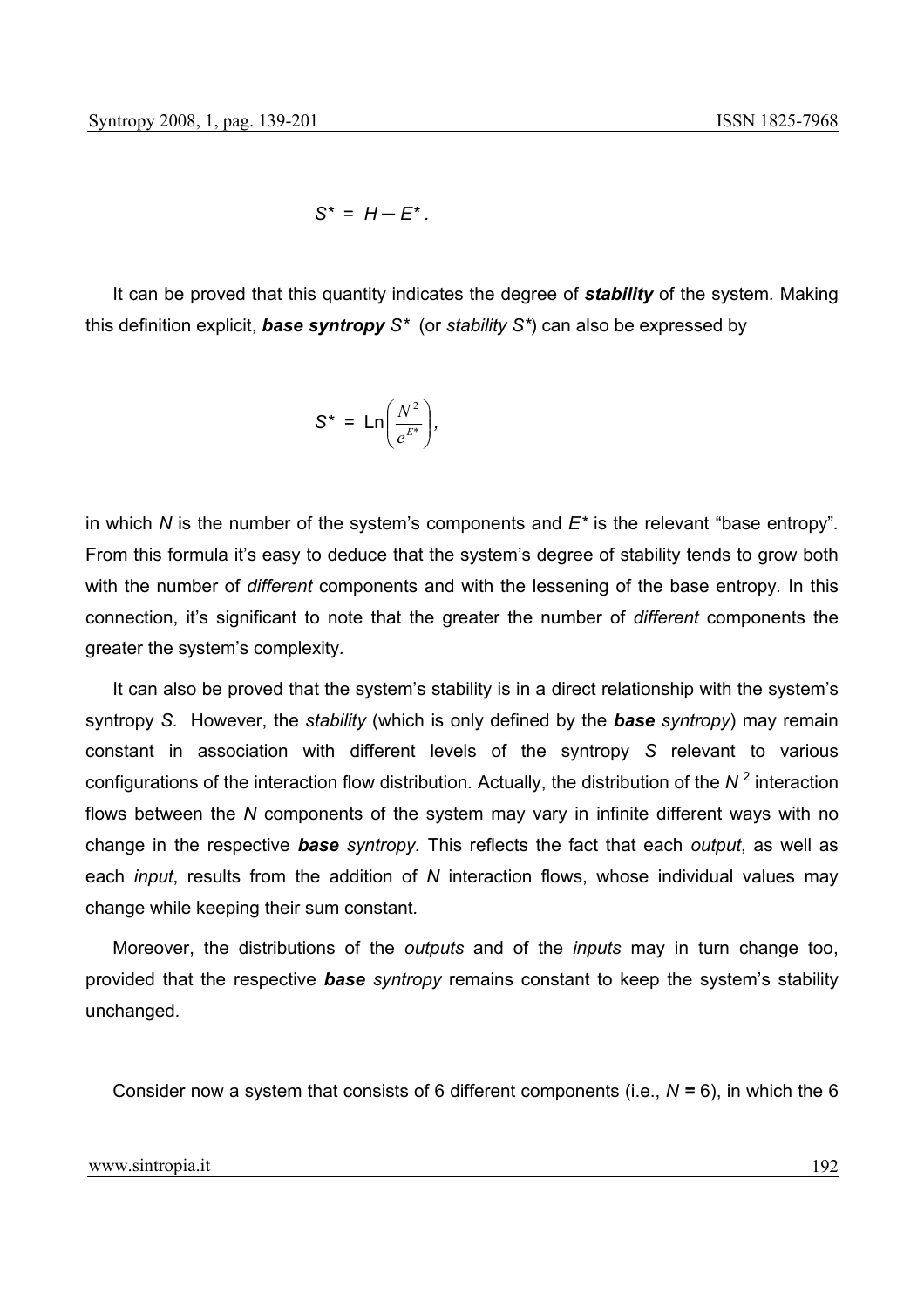*outputs* and the 6 *inputs* present a distribution like that shown by the table below**:** 



## **Outputs and Inputs**

The above distribution scheme *as such* may remain unchanged even if there are alterations in the *output* or in the *input* values relative to individual components*.* In the next table, alterations are shown in the individual amounts of *output* and *input:* for example, the previous *output* and *input* of Component 1 (i.e.,  $D_1$  and  $A_1$ ) have now been assigned to Component 3; the previous *output* and *input* of Component 2 (i.e., *D<sub>2</sub>* and *A<sub>2</sub>*) have now been assigned to Component 1, and so on.



What remains unchanged is the way in which the *outputs* and the *inputs* form the partition scheme of *percents* of the system's total activity *T.* (By the way, to stress the importance and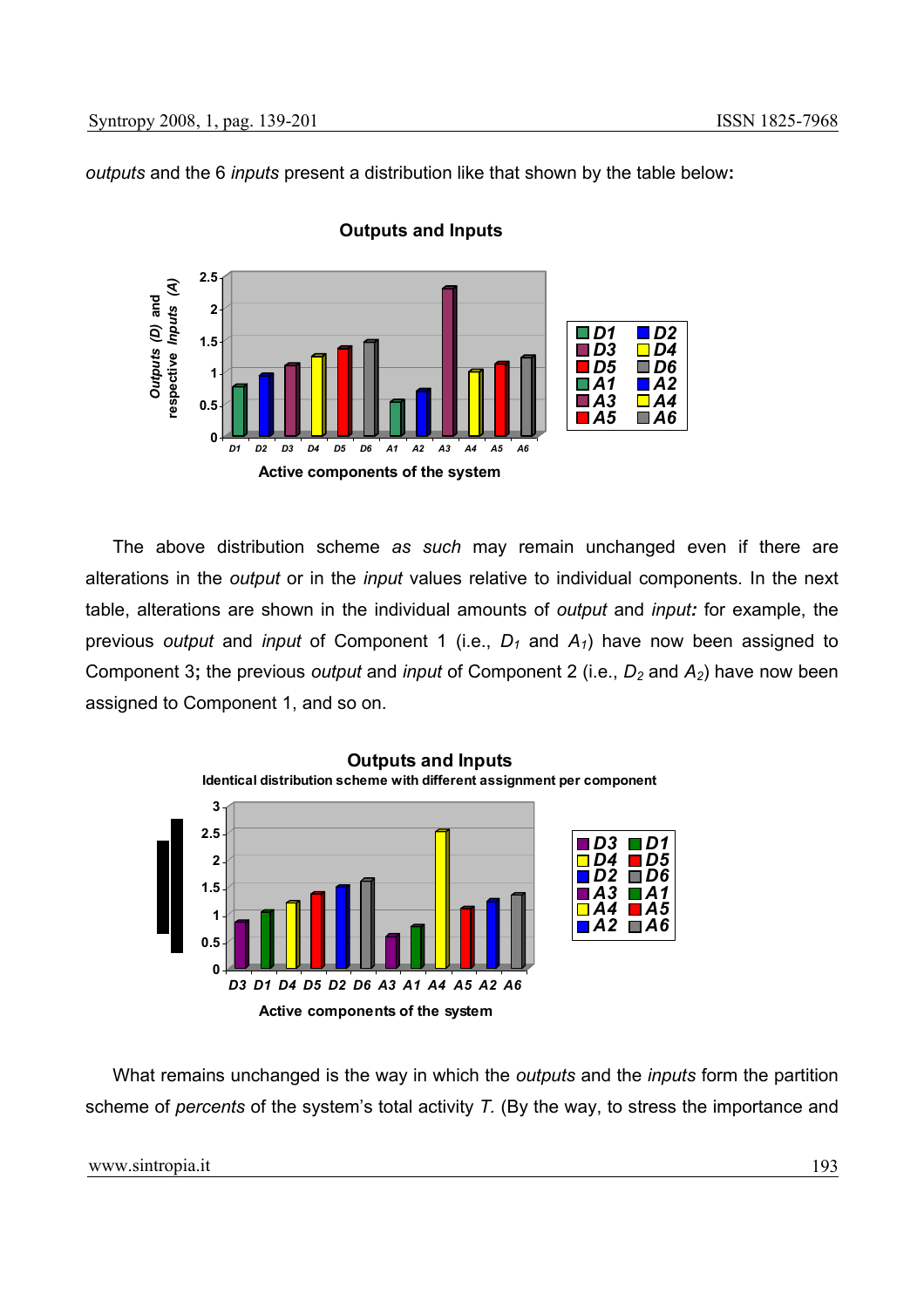the prevalence of the *scheme* over the individual quantities regarded, in the new table all the *outputs* and the *inputs* have also undergone a 10% increase with respect to the values indicated in the previous table)*.* The *persistence of the percent partition scheme* is the necessary and sufficient condition to keep both *base entropy E\** and *base syntropy S\** unchanged*.* Which obviously means keeping the system's *stability* constant*.*

The correctness of this statement can easily be guessed, considering that the *output* and *input* distributions reflect the respective *probability* distributions, which are all that matters in determining the system's *base entropy* and *base syntropy.*

 The preceding remarks show how the components of a system may exchange the importance of the respective roles without compromising the system's stability*.* It's a feature of flexibility proper to complex systems**:** these can cope with sudden difficulties encountered by some of their components, through a balancing supplement of functionality (or *hyperperformance*) provided by other components.

It's now worth going back to the equation that defines the stability (*S\**) of any system, with a view to pointing out an important logical implication of the concept*.* 

Consider a system *with no detectable internal organisation*, as it happens when the assessed interaction probability between any pair of components is the same as for every other pair of components, including all the "self-interaction" probabilities**:** an example of such a situation is given by the first table of previous Paragraph **7,** regarding a hypothetical 6 component system**.** Let's refer to any state of this kind as to a "chaotic state"*.* The *base* of any system of that kind is characterised by two particular *output-input probability distributions*, with which two *identical* entropies can be associated and expressed by the following equivalence**:** 

$$
E_{out} = E_{in} = -\sum_{i=1}^{N} \left( \frac{N}{N^2} Ln \frac{N}{N^2} \right) = -N \frac{N}{N^2} (Ln 1 - LnN) = LnN.
$$

#### www.sintropia.it 194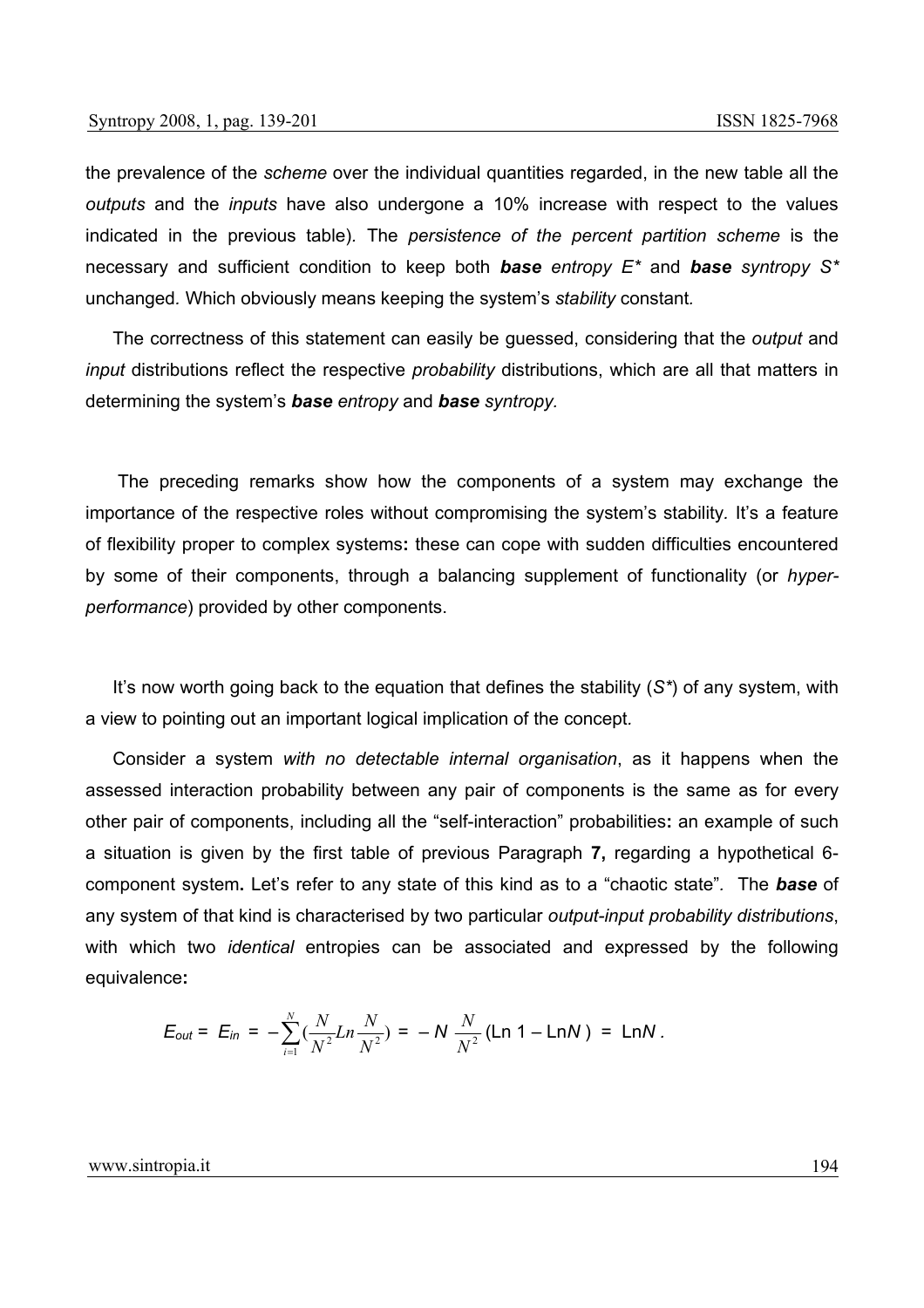Thus, the entropies of the two *semi-bases* **<sup>27</sup>** of any "chaotic" system are identical to each other*.*

As previously seen (refer to the first formula in Page 32), *base entropy E\** is the sum of entropies  $E_{out}$  and  $E_{in}$ , so that – *in the case of a "chaotic" system* – **base** entropy  $E^*$ becomes

$$
E^* = E_{out} + E_{in} = LnN + LnN = 2 LnN
$$
,

which coincides with the "entropic potential" of the system (remember  $H = 2 \text{Ln}N$ ). Therefore, according to the definition given for the system's *stability S\**, the *stability* of any "chaotic system" is expressed by

$$
S^* = H - E^* = 2 \text{Ln}N - 2 \text{Ln}N = 0.
$$

It's a remarkable result, for it shows that *the stability of "chaos" is nil.* In other words, no system can either persist-in or enter a state of maximum disorder. Paradoxically, it's right "chaos" the state of maximum instability. This also clarifies the concept of "maximum disorder"*.* Should such a state be possible, then it would be characterised by an absolute uniformity in the behaviour of the system's components, so making these not distinguishable from each other*.* **To conclude that no system exists without recognisable differences between the components of which the system consists***.*

Thus, through simple logic reasoning, it is possible to ascertain that the identification of any system implies also and necessarily the identification of a "structure" that binds the system's components to each other *because of* the respective behavioural differences. The "structure" is always a network of relationships between different roles. Whatever the nature and the state of the system, its active elements exhibit similarities and differences in their individual condition, which inevitably leads to determine the formation of aggregations into

**<sup>27</sup>** The *output set* is one of the two "semi-bases", and the *input set* is the other semi-base of the system. Therefore, the system's *base* consists of the union of these two *semi-bases.*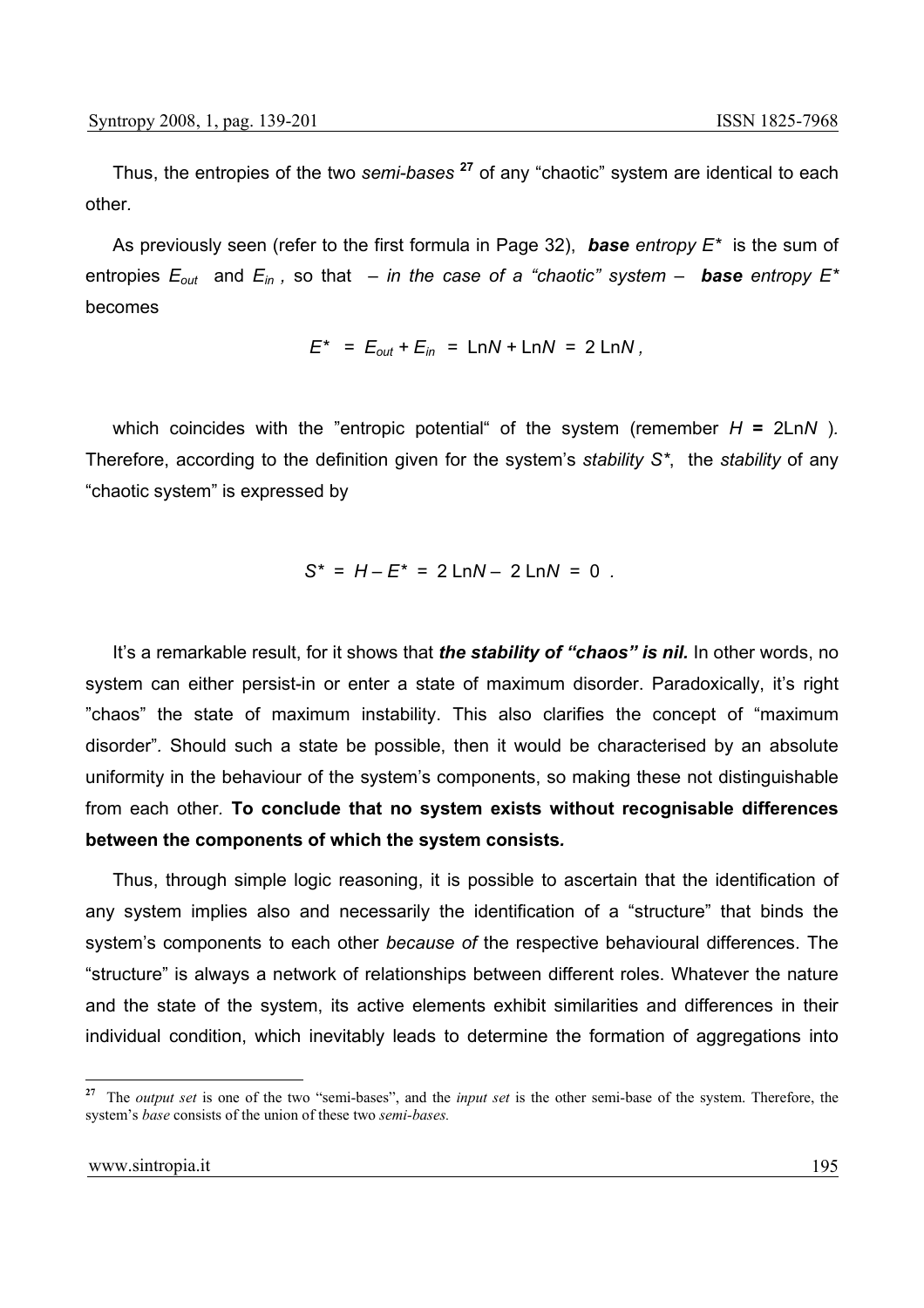components and separations between components, with the subsequent modification in the intensity and distribution of the relevant interactions. In turn, alterations in the relationship network establish "constraints" to the behaviour of the whole set of the system's components, so starting evolution processes that may bring the system organisation to higher degrees of complexity or, to the contrary, to its decomposition.

The preceding considerations should allow anyone to accept that any apparent equilibrium state is intrinsically unstable. That's why the concept of "stability" – far from meaning "static state" – takes in this context the specific meaning of the *probability* for the system not *to modify its state.*

In this connection, it's worth recalling the objections to Boltzmann's entropy raised by physicist Josef Loschmidt (1821-1895) and by mathematician Ernst Zermelo (1871-1953)*.*

Though persuaded of the necessity of adopting a molecular interpretation of entropy, Loschmidt based his objection on the symmetry of the laws of mechanics with respect to the inversion of the time direction**:** Whence there must be the possibility of processes opposite to those that bring systems to maximum entropy states, with the consequence that states of increasing order – or decreasing entropy – shall necessarily be allowed for*.*

 The objection raised by Zermelo is instead based on a theorem proved by mathematician Jules-Henri Poincaré (1852-1912)*.* The theorem proves that interacting particles (whatever their nature), whose interactions occur through forces depending on the particles' spatial positions, modify their overall configuration almost periodically, in that the same configuration re-appears necessarily – and alternatively – according to determinate time intervals*.* The theorem excludes the possibility of proving the irreversibility of physical processes on the basis of mechanics, for any possible physical state tends to reconstitute periodically.

Boltzmann replied to Zermelo remarking that the time necessary to any macroscopic system to complete the full cycle up to the reconstitution of its initial state is longer than the universe's age; so, Zermelo's objection has no practical relevance*.*

Nonetheless, the justified objections raised to the Second Principle of thermo-dynamics have cast doubts as to the irreversibility of physical processes*.* Also quantum mechanics and,

www.sintropia.it 196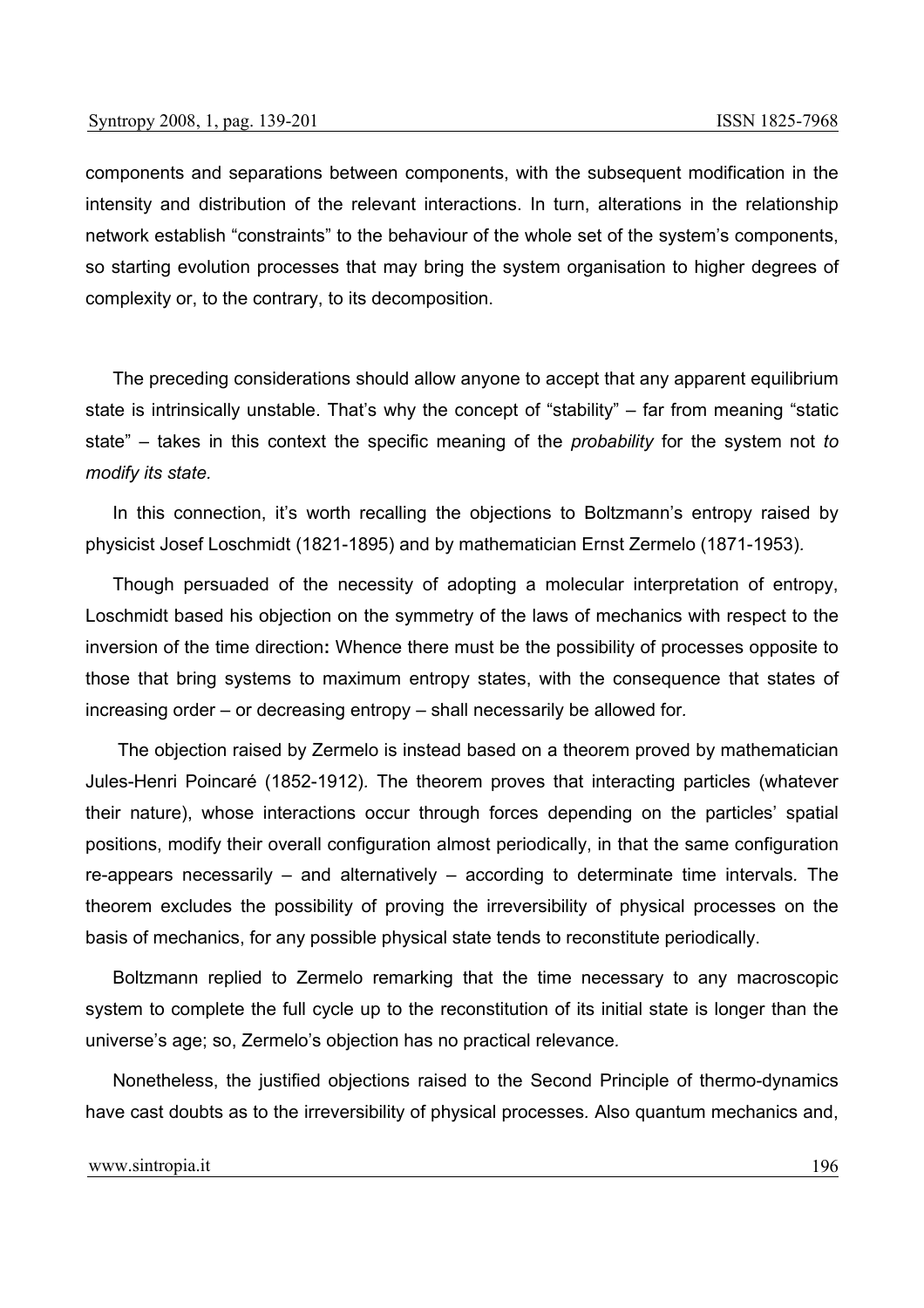more recently, theory of chaos show that no definitive certainty shall be associated with the Second Principle.

 In the light of the foregoing, it seems appropriate dismissing the idea that the final state of every physical process shall consist of the static equilibrium proper to maximum entropy states. On the contrary, the probability of inverting the entropic tendency does certainly increase with the entropy level itself, especially when the system's state approaches the system's entropic potential, which – as seen – is a state of "absolute instability"*.* Inversion of the tendency implies the beginning of *syntropic* processes, by which systems become more and more complex and "stable"*.* In any syntropic process, *stability* means capacity to preserve both the functions and the connections between the active components, rather than capacity to preserve the individual components in their respective roles*.* In a complex system, it's the *system of functions and connections* that which matters, whereas any active component may be replaced by any other component that can take over the role from the replaced one. This aspect of complexity makes it clear *how* the system's components shall be considered as *different* from each other, independently of the respective individual nature and/or feature*.* **<sup>28</sup>**

Thus, it's reasonable to affirm that syntropic processes appear spontaneously and necessarily, though syntropic tendencies may seem to be less showy and less impelling than entropic tendencies. Finally, it seems also evident that there is an immanent "dialectic" between entropy and syntropy, *at least* because it's impossible to conceive any idea of "disorder" without the complementary idea of "order"*.*

**<sup>28</sup>** A banal example**:** An industrial factory is a "main system" in which some roles previously performed by human workers can be taken over by machines, while the control on labour performance changes into control on machine performance. The functions remain notwithstanding the radical changes in the nature of some of the system's components.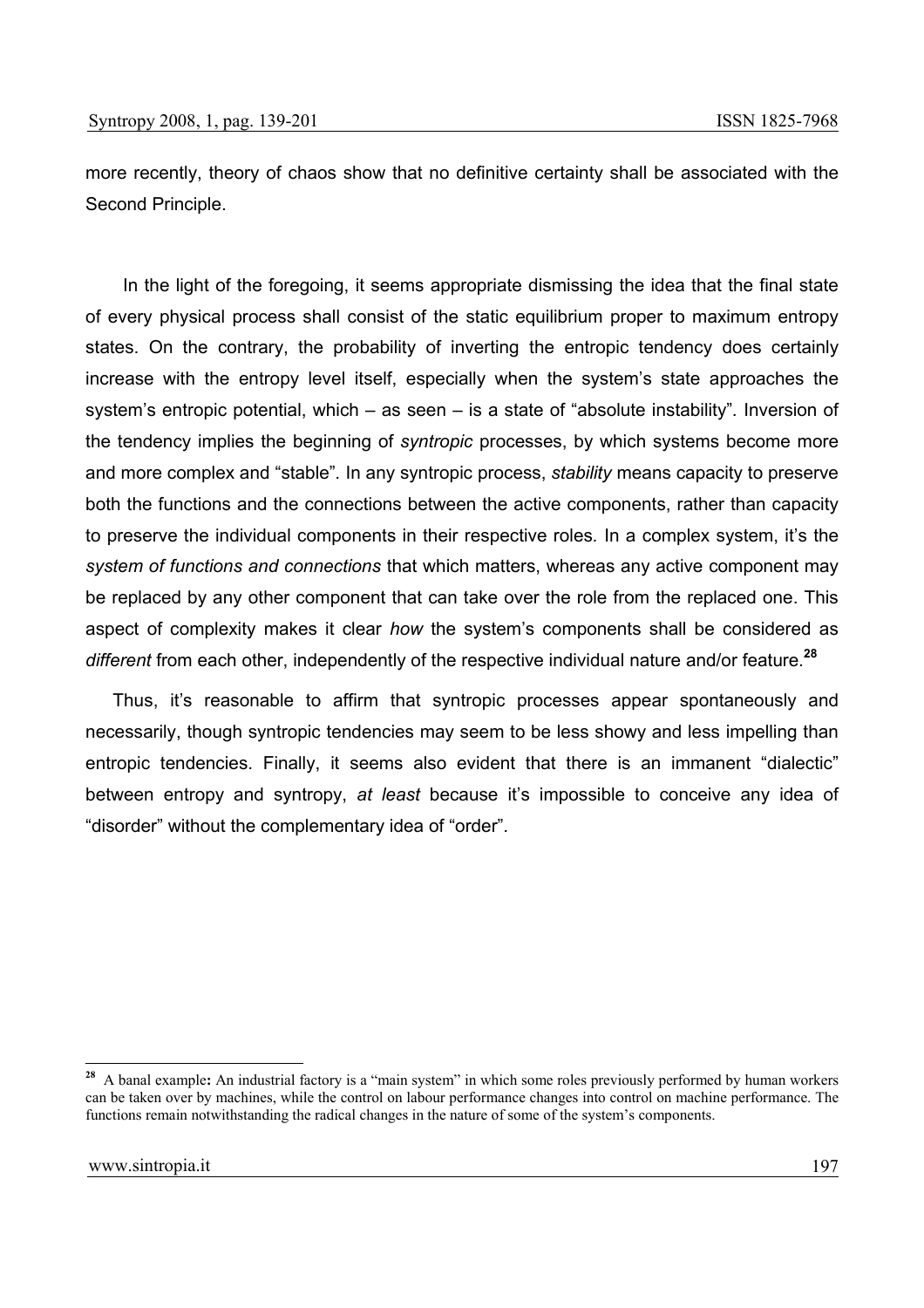#### **9. Conclusions**

Every form of knowledge is tied to the use of languages*.* These are the basis of our mental and material representations of the world's physical reality with which we are in touch, nay, in which we are fully immersed*.*

Our inborn inclination to notice "norms" or "regularities" in the events we observe or perceive belongs to tendencies that are intrinsic to the cosmos, which is right what we perceive as such (κόσµος, "universal order") in an opposition to all that is not yet perceivable as "order" or "regularity".

We are used to observe the formation of complex physical systems that develop along with the symptoms of their eventual decomposition, whence our need to understand the reasons for the raise of those systems and for their subsequent conversion into selfdemolition processes.

We are still at the dawn of the reasoning human species, which is still affected by epidemics of faulty imagination, due to the metaphysical basis of any attempt to rationalise our painful ignorance*.* This is the source of myths that should help us tackle undesirable events we dread, but our mythologies are instead throughout the world the cause of havocs that are much worse than those we should overcome thanks to the practice of our myths*.*

Since a couple of centuries, the scientific analysis of a few observed phenomena allows us to control them. *One* of the salient traits of scientific method is the use of mathematical calculation, which permits reliable forecasts in a noticeable number of cases, together with a widespread possibility to reproduce the phenomena that are subjected to our control*.*

Mathematical calculation is a system of procedures based on the logical exploitation of *similarities*, *analogies* and *tautologies.* It provides us with an instrument – often inadequate – to check (as far as possible) the damages caused by *ideologies* and by *mythologies.*

Luigi Fantappiè, who was a mathematician of a renowned creativity, felt – like a few other contemporary scholars – the necessity to boost the power of logic and mathematics beyond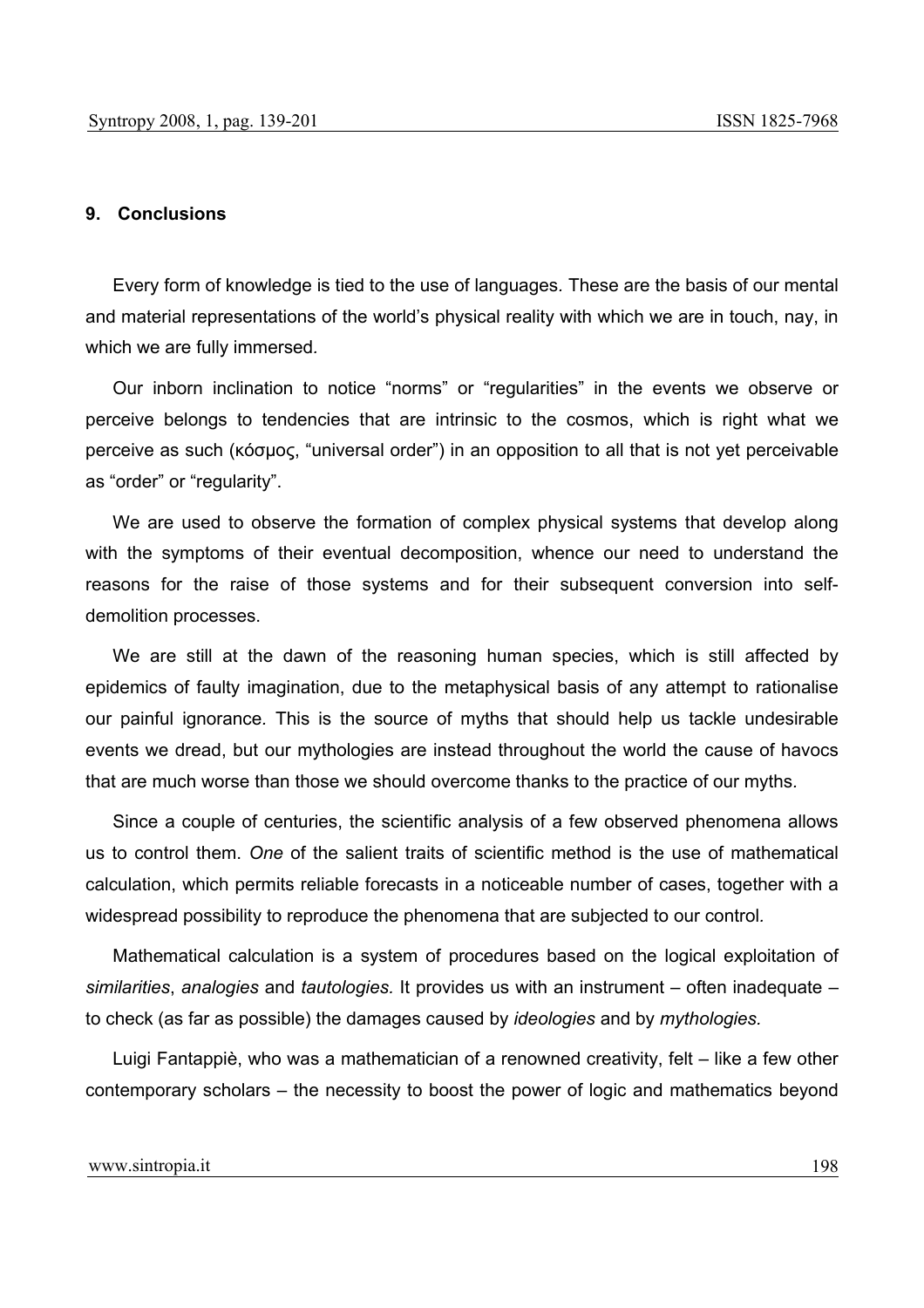the very limited horizon of the events that physics, chemistry and biology could so far put under human control*.* The amazing complexity, the irresistible development, the inexplicable origin of grand biological cycles are the paramount challenges met by our need to understand, to represent and to control*.* If thermodynamics can to a large extent persuade us of the necessity of more or less precocious decay of every system that forms and evolves, nothing can instead persuade us of the *necessity* of the raise of complex systems, which seem capable of escaping the probability laws that inexorably govern both thermodynamics and the other phenomena addressed by physics and chemistry**.**

Fantappiè passed away in his fifties, and had perhaps no time to translate his concept of "syntropy" from a preliminary philosophical definition into a mathematical formulation suitable for rigorous logical elaboration and/or calculation purposes**.** In accepting the heritage of his work, as also done by a few others, I have tried to take over the task of developing the subject in view of practical ends, in the way I've partially summarised in this article**.**

The general premise is very simple**:** Today's knowledge allows us to associate a level of entropy with any state of any system, by use of a precise mathematical formula**.** If the entropy level is not at the relevant possible maximum, then it must be assumed that a "balance of non-entropy", i.e., some degree of "order" can be also associated with the same system*.* Such a "balance" is taken as a measurement of the "syntropy" inherent in the state of the system*.* In this way, "syntropy" remains defined as a quantity complementary to entropy, so that the sum of syntropy and entropy gives a constant value, which indicates the *transformation potential* (the "entropic potential") proper to the system*.* 

No doubt, mathematical language is among the few effective languages to use for description purposes, and it certainly is the most effective language to use for calculation purposes*.* In presenting the formula that makes syntropy the quantity complementary to entropy, I've also mentioned some relevant logical implications*.* Among these, there is the analytical instrument that describes the *probable* evolution of social or economic systems observed in phases of *lost equilibrium*, though considering that any "equilibrium state" is a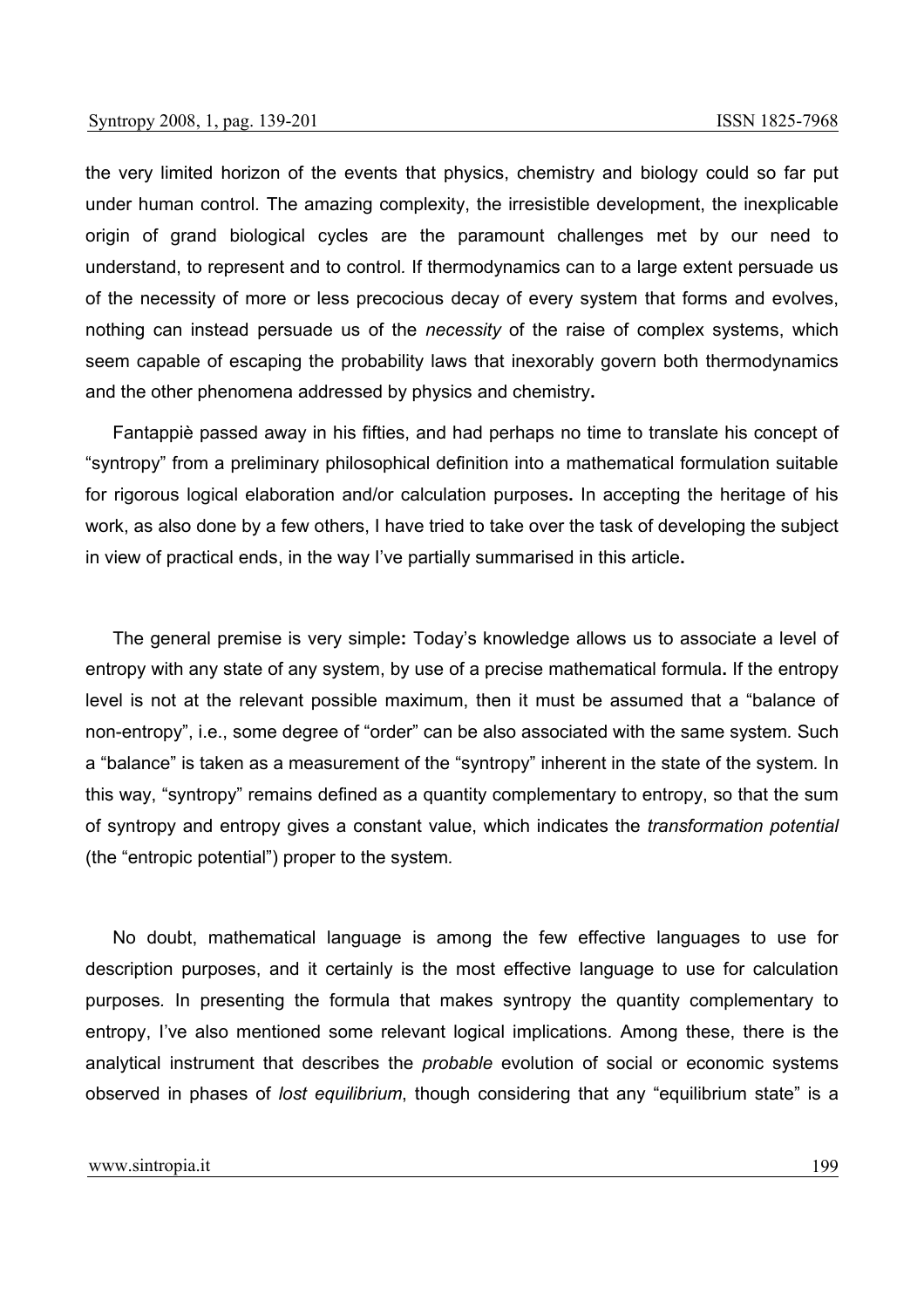conventional and transitory condition, which inheres in our language mechanisms rather than in the real world observed*.*

The approach to the subject, as proposed here, must basically be considered as a methodological proposal*.* No method can acquire scientific character until it is proved effective in repeated applications to real cases.

As far as my personal experience is concerned, the method has well responded to my technical needs in performing professional tasks. The method could reveal its unique properties especially in a comparison with other methods commonly used to make predictions relative to the expectable behaviour of complex socio-economic systems*.* The results obtained from those applications have always consisted of *sets of different possible options* submitted to decision makers, who were much more important and powerful than a consultant like me. Which means that I cannot yet indicate any objective verification of the appropriateness of those solutions to the relevant problems encountered*.*

There are schools of thought and research, particularly the one that refers to the activity and the teaching of Ilya Prigogine and collaborators, which have worked out other methods to deepen the study of complex systems*.* The complex phenomena that seem to escape the Second Principle of thermodynamics have been called "dissipative structures" by Ilya Prigogine, because of the large amount of entropy *spent* in the formation of organised material systems*.* A new discipline, referred to as *Synergetics*, has originated from those researches. It involves complicated analytical methods and aims at ambitious targets, though the theorems of Synergetics have not yet been applied successfully to the study of macrosystems*.*

I'm here below indicating a few bibliographic references in addition to those provided by the footnotes of the foregoing text. The additional works mentioned are not of a specialist nature and offer a relatively easy reading to people interested in widening their knowledge in